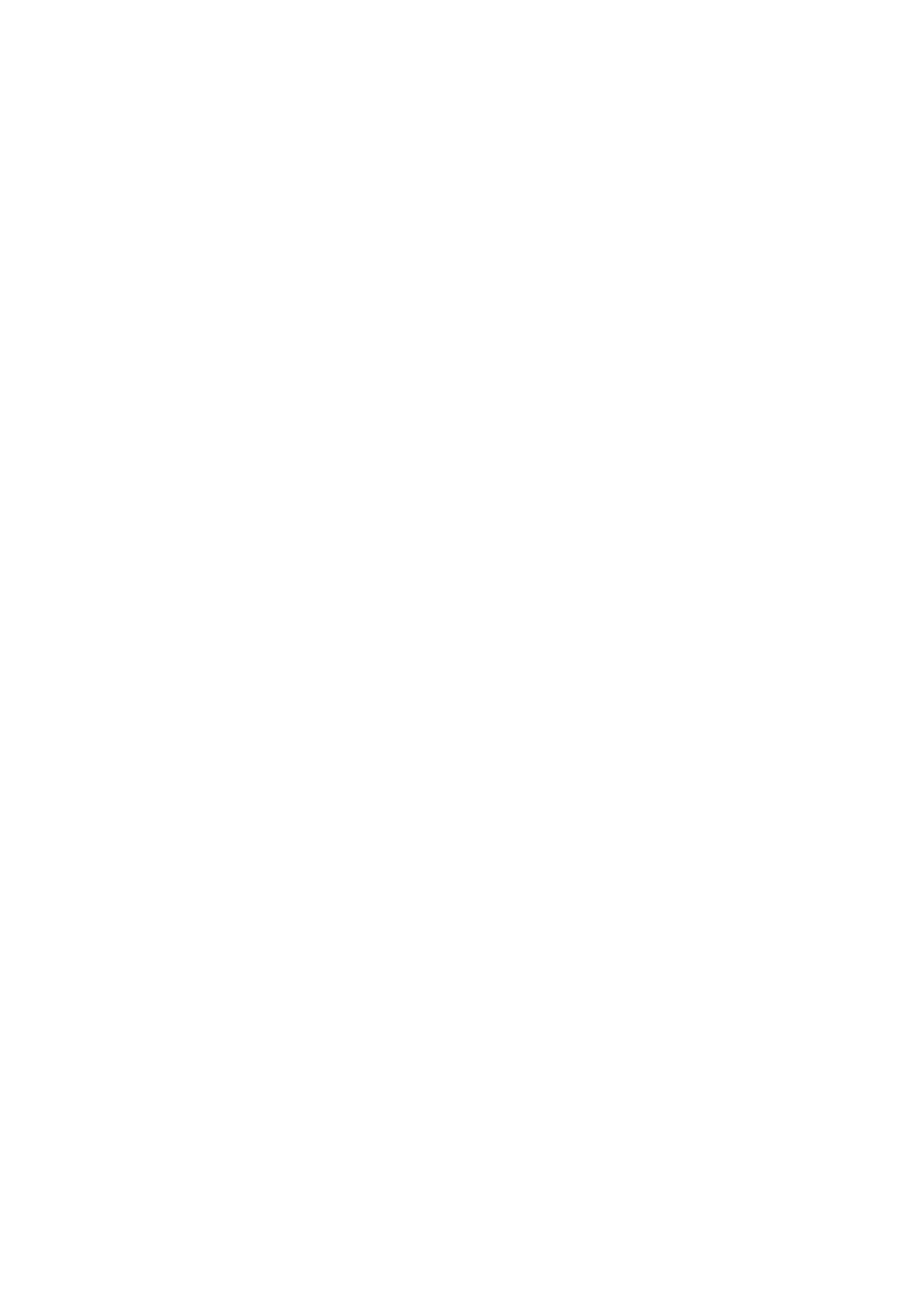# **Banks that invest in arms**

**Actualization of the funding of nuclear weapons, cluster bombs and of the main Spanish military industries (2011-2016)**

> **Jordi Calvo Rufanges** Coordinator and Investigator of the "Centre Delàs"

Research supporters: **Michelle Delgado Vandemen Ana Fraga Almoyna**



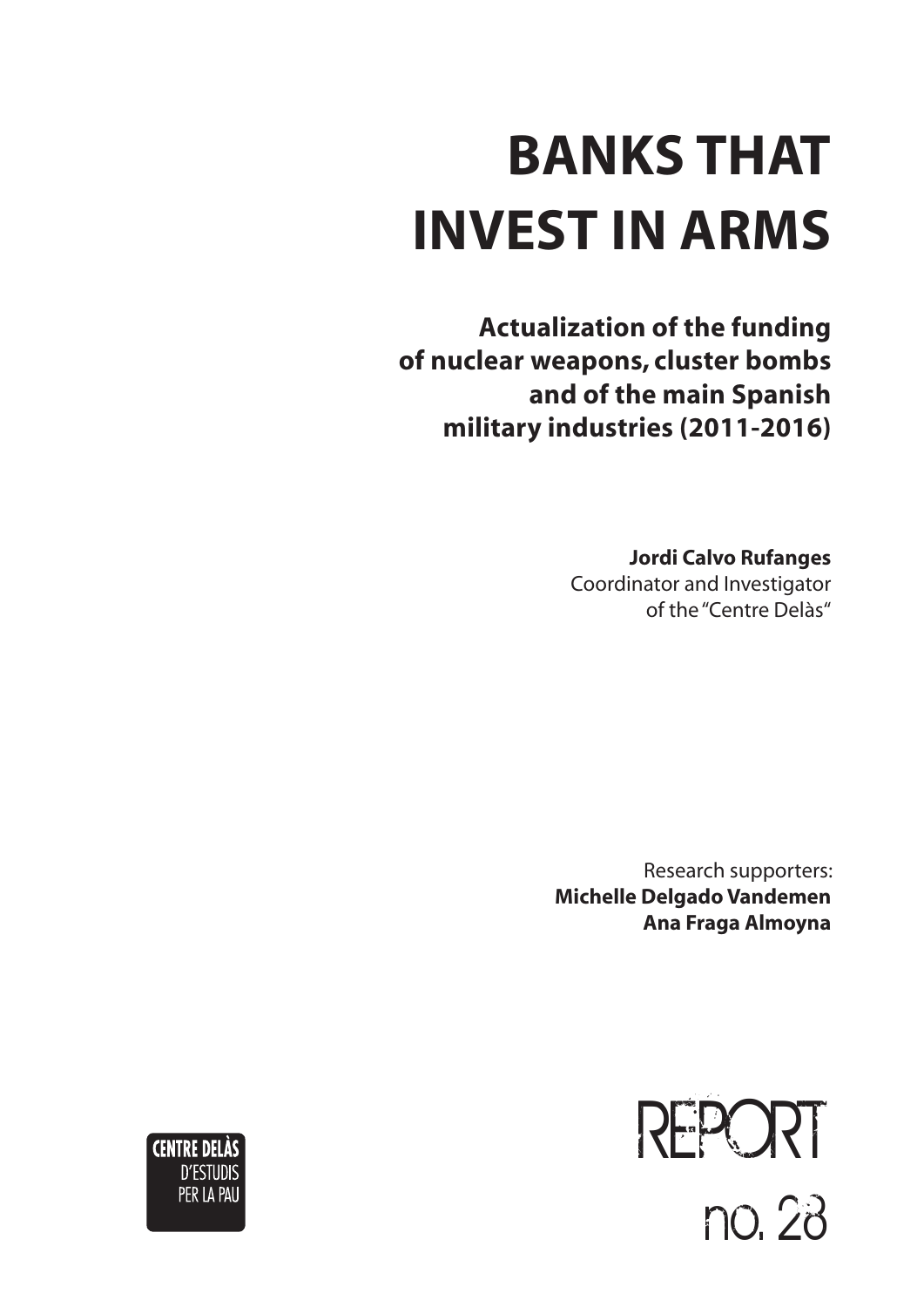

Centre Delàs d'Estudis per la Pau Carrer Erasme de Janer 8, entresol, despatx 9 08001 Barcelona T. 93 441 19 47 www.centredelas.org info@centredelas.org

Centre Delàs d'Estudis per la Pau (Centre Delàs for Peace Studies) is an independent organization dedicated to peace, security, defense and armamentism analysis. It combines activities of study and as of d social mobilization about the negative effects of militarism and arms proliferation. It plays special attention to security and defense policies, arms exports, financing of the military industry, military budgets and expenses , the performance of the armed forces , military industry, military Research and Development (R&D) and operations abroad.

Authorship: Jordi Calvo Rufanges Coordinator and Investigator of the "Centre Delàs"

Research supporters: Michelle Delgado Vandemen Ana Fraga Almoyna

In collaboration with: Audrey Esnault, Chloé Meuleweater, Marta Castellnou, Ainhoa Ruíz, Santi Ibáñez i Mar Iglesias

Barcelona, June 29, 2016

Gaphic Design: Esteva&Estêvão Cover Photo: Aerojet Rocketdyne's PAC-3-MSE Missile

D.L.: B-19745-2010 ISSN: 2013-8032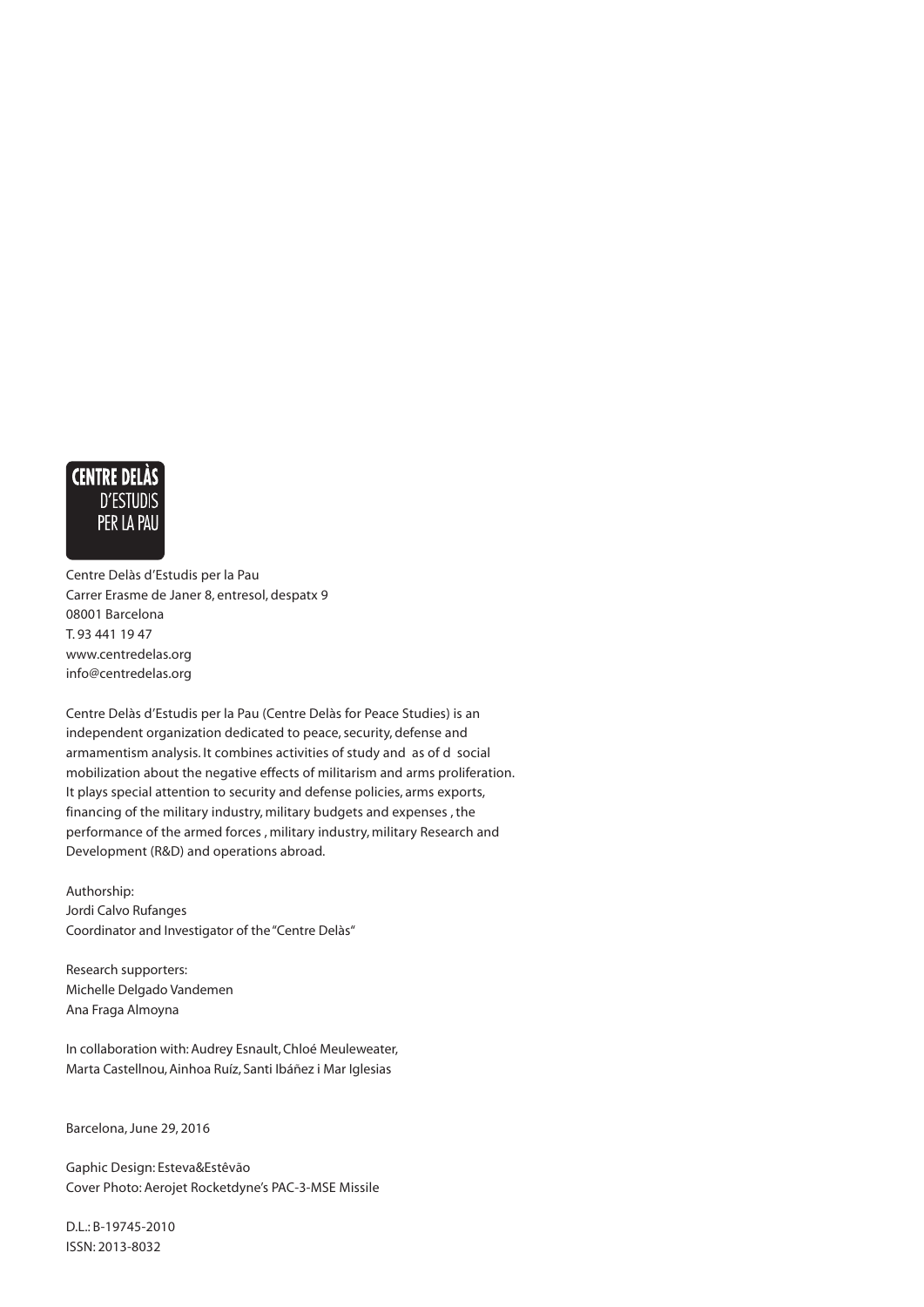# INFORME n. 28

# Els bancs que inverteixen en armes

Actualization of the funding of nuclear weapons, cluster bombs and of the main Spanish military industries espanyoles (2011-2016) **Jordi Calvo Rufanges**

### **INDEX**

| <b>EXECUTIVE SUMMARY5</b>                                                                                            |
|----------------------------------------------------------------------------------------------------------------------|
| SUMMARY TABLES 6                                                                                                     |
| $1. INTRODUCTION$ 8                                                                                                  |
| <b>2. RANKING OF THE SPANISH ARMED</b><br><b>FINANCIAL INSTITUTIONS 9</b>                                            |
| <b>3. RANKING OF THE MAJOR FOREIGN 11</b><br><b>ARMED FINANCIAL INSTITUTIONS</b><br>OPERATING IN SPAIN 11            |
| $4. CONCLUSIONS$ 12                                                                                                  |
| 5. BIBLIOGRAPHY 13                                                                                                   |
| ANNEX 15<br>1. Sheets of Spanish armed banks 15<br>2. Sheets of main foreign armed banks that<br>operate in Spain 23 |

### **Executive Summary**

This new report about armed financial institutions reveals the financing of 34 arms companies, among which the world most relevant can be found. They stand out for their controversial manufacturing of nuclear weapons, with a remarking constant presence of Trident missiles, recently questioned in the UK, such as the North American Boeing, General Dynamics, Honeywell International, Lockheed Martin, Northrop Grumman, Textron and Raytheon, the Italian Finameccania, the British BAE Systems, Europe's Airbus, the Spaniards Indra and Navantia, the Korean Poongsan, and the French Safran and Thales.

The institutions financing the arm industry can be branched in commercial and/ or investment banks, small financial institutions managing large estates, insurance companies and even public bodies, which show how investments in weapons are a widespread practice in the financial sector.

Financial institutions identified in this report as Banca Armada have financed by 80,000 million euros the arm industry, resources that under the analysis of the opportunity cost have led to the diversion of significant resources to the economy of defense, blocking investments in other sectors. Banks, insurance and investment companies have spent between 2011 and 2015 almost 5,900 million euros, the other banks, some of the large international corporations banks, have shifted to the sector of cluster weapons, nuclear and some conventional over 74,000 million euros.

72 financial institutions operating in the country, including large insurance companies, highlight the large presence of commercial banking involved, the large volume of investment in weapons and the type of weapons funded:

- The main banks financing arms: BBVA, Santander Barclays, Deutschebank, ING, Banca March, Bankia, Banco Sabadell, CaixaBank, Banco Popular and Bankinter
- Insurance companies that finance the arms industry are: Mutua Madrileña, Mapfre, Allianz, Axa, Aviva and AIG.
- $\blacksquare$  Some companies and public institutions that invest in military companies studied in this report: SEPI, ICO, the Deposit Guarantee Fund of Credit Institutions and the Norwegian Pension Fund.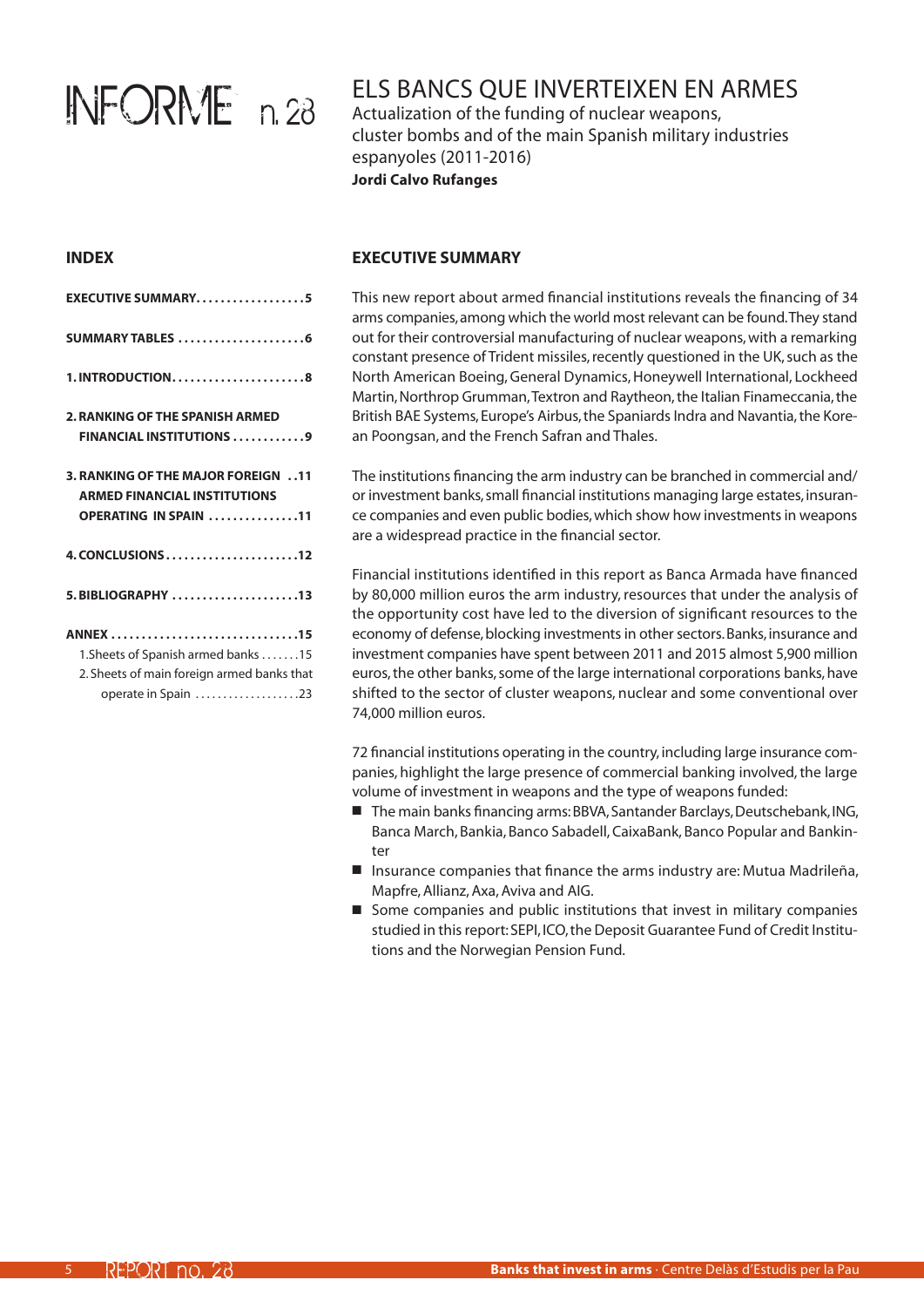### <span id="page-5-0"></span>**summary tables**

|                                                       |                   |                              |                 |                                                                                     |              |              |                           |                     |              |                           |                    |               |                |       |      | EERING         |               |                        |                    |          |          |        | ð                |                                               |                   |              | <b>GALLS</b>            |               |                        | U                     |                         |                                 |                          |                            |         |                                  |
|-------------------------------------------------------|-------------------|------------------------------|-----------------|-------------------------------------------------------------------------------------|--------------|--------------|---------------------------|---------------------|--------------|---------------------------|--------------------|---------------|----------------|-------|------|----------------|---------------|------------------------|--------------------|----------|----------|--------|------------------|-----------------------------------------------|-------------------|--------------|-------------------------|---------------|------------------------|-----------------------|-------------------------|---------------------------------|--------------------------|----------------------------|---------|----------------------------------|
|                                                       |                   |                              |                 |                                                                                     |              |              |                           |                     |              |                           |                    |               |                |       |      |                |               |                        |                    |          |          |        |                  |                                               |                   |              |                         |               |                        |                       |                         |                                 |                          |                            |         |                                  |
| <b>Armed Banking</b><br>Spanish<br><b>Armed Banks</b> | <b>INDRA</b>      | MAXAM                        | <b>NAVANTIA</b> | <b>OESIA</b>                                                                        | <b>SENER</b> | <b>AECOM</b> | <b>AEROJET ROCKETDYNE</b> | <b>AIRBUS GROUP</b> | FINMECCANICA | <b>BABCOCK&amp;WILCOX</b> | <b>BAE SYSTEMS</b> | <b>THALES</b> | <b>TEXTRON</b> | SERCO | MOOG | ACOBS ENGIN    | <b>BOEING</b> | <b>.OCKHEED MARTIN</b> | <b>ORBITAL ATK</b> | POONGSAN | RAYTHEON | SAFRAN | SENER FINMECCANI | <b>CHINA AEREOSPACE</b><br>SCIENCE & INDUSTRY | CH <sub>2</sub> M | <b>FLUOR</b> | HUNTINGTON<br>NDUSTRIES | <b>HANWHA</b> | <b>NORINCO (CHINA)</b> | <b>GENERAL DYNAMI</b> | <b>GENERAL DYNAMICS</b> | <b>VORTHROP GRUMMAN<br/>US)</b> | <b>ENGILITY HOLDINGS</b> | <b>LARSEN &amp; TOUBRO</b> | BECHTEL | <b>HONEYWELL</b><br>INTERNATIONA |
| <b>BBVA</b>                                           | A                 | C                            |                 | C                                                                                   | C            | CE           |                           |                     | EC EC C      |                           |                    | $\mathsf{C}$  |                |       |      | $\overline{C}$ | E             |                        |                    |          |          |        |                  |                                               |                   |              |                         |               |                        |                       |                         |                                 |                          |                            |         | EC                               |
| Santander                                             | AE C              |                              |                 | $C$ $C$ $C$                                                                         |              |              |                           | EC EC               |              |                           |                    |               |                |       |      |                | $\mathsf{EC}$ |                        |                    |          |          | C      |                  |                                               |                   | $rac{E}{C}$  |                         |               |                        | $C$ $C$               |                         |                                 |                          |                            |         | $\mathsf{C}$                     |
| Acciona                                               | A                 |                              |                 |                                                                                     |              |              |                           |                     |              |                           |                    | A             |                |       |      |                |               |                        |                    |          |          |        |                  |                                               |                   |              |                         |               |                        |                       |                         |                                 |                          |                            |         |                                  |
| Sociedad                                              |                   |                              |                 |                                                                                     |              |              |                           |                     |              |                           |                    |               |                |       |      |                |               |                        |                    |          |          |        |                  |                                               |                   |              |                         |               |                        |                       |                         |                                 |                          |                            |         |                                  |
| <b>Estatal de</b><br>Participaciones<br>Industriales  | A                 |                              | A               |                                                                                     |              |              |                           |                     |              |                           |                    |               |                |       |      |                |               |                        |                    |          |          |        |                  |                                               |                   |              |                         |               |                        |                       |                         |                                 |                          |                            |         |                                  |
| <b>Banca March</b>                                    | A                 | $\mathsf{C}$                 |                 | C                                                                                   |              |              |                           |                     |              |                           |                    |               |                |       |      |                |               |                        |                    |          |          |        |                  |                                               |                   |              |                         |               |                        |                       |                         |                                 |                          |                            |         |                                  |
| <b>Bankia</b>                                         | A                 | C                            | C               | C                                                                                   |              |              |                           |                     |              |                           |                    |               |                |       |      |                |               |                        |                    |          |          |        |                  |                                               |                   |              |                         |               |                        |                       |                         |                                 |                          |                            |         |                                  |
| Caixabank                                             | A                 | $\mathsf{C}$                 |                 | $\mathsf A$                                                                         | $\mathsf{C}$ |              |                           |                     |              |                           |                    |               |                |       |      |                |               |                        |                    |          |          |        |                  |                                               |                   |              |                         |               |                        |                       |                         |                                 |                          |                            |         |                                  |
| <b>Banco Popular</b><br><b>Banco Sabadell</b>         | A<br>$\mathsf{A}$ | $\mathsf{C}$<br>$\mathsf{C}$ |                 | C<br>C                                                                              |              |              |                           |                     |              |                           |                    |               |                |       |      |                |               |                        |                    |          |          |        |                  |                                               |                   |              |                         |               |                        |                       |                         |                                 |                          |                            |         |                                  |
| <b>Bankinter</b>                                      | $\mathsf{A}$      | $\mathsf C$                  | C               |                                                                                     |              |              |                           |                     |              |                           |                    |               |                |       |      |                |               |                        |                    |          |          |        |                  |                                               |                   |              |                         |               |                        |                       |                         |                                 |                          |                            |         |                                  |
| Instituto de<br>Crédito Oficial                       |                   | C                            |                 |                                                                                     |              |              |                           |                     |              |                           |                    |               |                |       |      |                |               |                        |                    |          |          |        |                  |                                               |                   |              |                         |               |                        |                       |                         |                                 |                          |                            |         |                                  |
| Renta 4                                               | A                 |                              |                 |                                                                                     |              |              |                           |                     |              |                           |                    |               |                |       |      |                |               |                        |                    |          |          |        |                  |                                               |                   |              |                         |               |                        |                       |                         |                                 |                          |                            |         |                                  |
| Mutua Madrileña                                       | A                 |                              |                 |                                                                                     |              |              |                           |                     |              |                           |                    |               |                |       |      |                |               |                        |                    |          |          |        |                  |                                               |                   |              |                         |               |                        |                       |                         |                                 |                          |                            |         |                                  |
| Unicaja                                               |                   | A C                          |                 |                                                                                     |              |              |                           |                     |              |                           |                    |               |                |       |      |                |               |                        |                    |          |          |        |                  |                                               |                   |              |                         |               |                        |                       |                         |                                 |                          |                            |         |                                  |
| <b>Banco Mare</b><br>Nostrum (BMN)                    |                   | $\mathsf{C}$                 |                 | AC                                                                                  |              |              |                           |                     |              |                           |                    |               |                |       |      |                |               |                        |                    |          |          |        |                  |                                               |                   |              |                         |               |                        |                       |                         |                                 |                          |                            |         |                                  |
| Caja Rural                                            | A                 | $\mathsf{C}$                 |                 | C                                                                                   |              |              |                           |                     |              |                           |                    |               |                |       |      |                |               |                        |                    |          |          |        |                  |                                               |                   |              |                         |               |                        |                       |                         |                                 |                          |                            |         |                                  |
| <b>Grupo EDM</b>                                      | A                 |                              |                 |                                                                                     |              |              |                           |                     |              |                           |                    |               |                |       |      |                |               |                        |                    |          |          |        |                  |                                               |                   |              |                         |               |                        |                       |                         |                                 |                          |                            |         |                                  |
| <b>Abante Asesores</b>                                | A                 |                              |                 |                                                                                     |              |              |                           |                     |              |                           |                    |               |                |       |      |                |               |                        |                    |          |          |        |                  |                                               |                   |              |                         |               |                        |                       |                         |                                 |                          |                            |         |                                  |
| Ibercaja                                              | A                 |                              |                 | C                                                                                   |              |              |                           |                     |              |                           |                    |               |                |       |      |                |               |                        |                    |          |          |        |                  |                                               |                   |              |                         |               |                        |                       |                         |                                 |                          |                            |         |                                  |
| Kutxabank<br>Liberbank                                | A<br>$\mathsf A$  |                              |                 | $\begin{array}{c} \begin{array}{c} \text{C} \end{array} \end{array}$<br>$\mathsf C$ |              |              |                           |                     |              |                           |                    |               |                |       |      |                |               |                        |                    |          |          |        |                  |                                               |                   |              |                         |               |                        |                       |                         |                                 |                          |                            |         |                                  |
| <b>GVC Gaesco</b>                                     | A                 |                              |                 |                                                                                     |              |              |                           |                     |              |                           |                    |               |                |       |      |                |               |                        |                    |          |          |        |                  |                                               |                   |              |                         |               |                        |                       |                         |                                 |                          |                            |         |                                  |
| Group                                                 |                   |                              |                 |                                                                                     |              |              |                           |                     |              |                           |                    |               |                |       |      |                |               |                        |                    |          |          |        |                  |                                               |                   |              |                         |               |                        |                       |                         |                                 |                          |                            |         |                                  |
| <b>Banco Alcalá</b><br>Gesconsult                     | A<br>A            |                              |                 |                                                                                     |              |              |                           |                     |              |                           |                    |               |                |       |      |                |               |                        |                    |          |          |        |                  |                                               |                   |              |                         |               |                        |                       |                         |                                 |                          |                            |         |                                  |
| Mapfre                                                | A                 |                              |                 |                                                                                     |              |              |                           |                     |              |                           |                    |               |                |       |      |                |               |                        |                    |          |          |        |                  |                                               |                   |              |                         |               |                        |                       |                         |                                 |                          |                            |         |                                  |
| <b>Banco Caminos</b>                                  | A                 |                              |                 |                                                                                     |              |              |                           |                     |              |                           |                    |               |                |       |      |                |               |                        |                    |          |          |        |                  |                                               |                   |              |                         |               |                        |                       |                         |                                 |                          |                            |         |                                  |
| <b>Privat Bank</b><br>Patrimonio                      | A                 |                              |                 |                                                                                     |              |              |                           |                     |              |                           |                    |               |                |       |      |                |               |                        |                    |          |          |        |                  |                                               |                   |              |                         |               |                        |                       |                         |                                 |                          |                            |         |                                  |
| Novo Banco                                            | A                 |                              |                 |                                                                                     |              |              |                           |                     |              |                           |                    |               |                |       |      |                |               |                        |                    |          |          |        |                  |                                               |                   |              |                         |               |                        |                       |                         |                                 |                          |                            |         |                                  |
| Grupo Egeria                                          | $\mathsf{A}$      |                              |                 |                                                                                     |              |              |                           |                     |              |                           |                    |               |                |       |      |                |               |                        |                    |          |          |        |                  |                                               |                   |              |                         |               |                        |                       |                         |                                 |                          |                            |         |                                  |
| Ahorro<br>Corporación                                 | A                 |                              |                 |                                                                                     |              |              |                           |                     |              |                           |                    |               |                |       |      |                |               |                        |                    |          |          |        |                  |                                               |                   |              |                         |               |                        |                       |                         |                                 |                          |                            |         |                                  |
| <b>Auriga Capital</b><br>Investments                  | A                 |                              |                 |                                                                                     |              |              |                           |                     |              |                           |                    |               |                |       |      |                |               |                        |                    |          |          |        |                  |                                               |                   |              |                         |               |                        |                       |                         |                                 |                          |                            |         |                                  |
| Mercados y                                            |                   |                              |                 |                                                                                     |              |              |                           |                     |              |                           |                    |               |                |       |      |                |               |                        |                    |          |          |        |                  |                                               |                   |              |                         |               |                        |                       |                         |                                 |                          |                            |         |                                  |
| Gestión<br>de Valores A.V.                            | A                 |                              |                 |                                                                                     |              |              |                           |                     |              |                           |                    |               |                |       |      |                |               |                        |                    |          |          |        |                  |                                               |                   |              |                         |               |                        |                       |                         |                                 |                          |                            |         |                                  |
| Gesiuris                                              | A                 |                              |                 |                                                                                     |              |              |                           |                     |              |                           |                    |               |                |       |      |                |               |                        |                    |          |          |        |                  |                                               |                   |              |                         |               |                        |                       |                         |                                 |                          |                            |         |                                  |
| <b>Trea Capital</b><br><b>Partners</b>                | A                 |                              |                 |                                                                                     |              |              |                           |                     |              |                           |                    |               |                |       |      |                |               |                        |                    |          |          |        |                  |                                               |                   |              |                         |               |                        |                       |                         |                                 |                          |                            |         |                                  |
| Euroagentes                                           | A                 |                              |                 |                                                                                     |              |              |                           |                     |              |                           |                    |               |                |       |      |                |               |                        |                    |          |          |        |                  |                                               |                   |              |                         |               |                        |                       |                         |                                 |                          |                            |         |                                  |
| Gestión<br>Inverseguros                               | A                 |                              |                 |                                                                                     |              |              |                           |                     |              |                           |                    |               |                |       |      |                |               |                        |                    |          |          |        |                  |                                               |                   |              |                         |               |                        |                       |                         |                                 |                          |                            |         |                                  |
| Caja de                                               |                   |                              |                 |                                                                                     |              |              |                           |                     |              |                           |                    |               |                |       |      |                |               |                        |                    |          |          |        |                  |                                               |                   |              |                         |               |                        |                       |                         |                                 |                          |                            |         |                                  |
| Arquitectos                                           | A                 |                              |                 |                                                                                     |              |              |                           |                     |              |                           |                    |               |                |       |      |                |               |                        |                    |          |          |        |                  |                                               |                   |              |                         |               |                        |                       |                         |                                 |                          |                            |         |                                  |
| Dux Inversores                                        | A                 |                              |                 |                                                                                     |              |              |                           |                     |              |                           |                    |               |                |       |      |                |               |                        |                    |          |          |        |                  |                                               |                   |              |                         |               |                        |                       |                         |                                 |                          |                            |         |                                  |
| Riva y García*<br><b>Banco</b>                        | A                 |                              |                 |                                                                                     |              |              |                           |                     |              |                           |                    |               |                |       |      |                |               |                        |                    |          |          |        |                  |                                               |                   |              |                         |               |                        |                       |                         |                                 |                          |                            |         |                                  |
| Mediolanum                                            | A                 |                              |                 |                                                                                     |              |              |                           |                     |              |                           |                    |               |                |       |      |                |               |                        |                    |          |          |        |                  |                                               |                   |              |                         |               |                        |                       |                         |                                 |                          |                            |         |                                  |
| <b>ATL Capital</b>                                    | A                 |                              |                 |                                                                                     |              |              |                           |                     |              |                           |                    |               |                |       |      |                |               |                        |                    |          |          |        |                  |                                               |                   |              |                         |               |                        |                       |                         |                                 |                          |                            |         |                                  |
| N+1 Group                                             | A                 |                              |                 |                                                                                     |              |              |                           |                     |              |                           |                    |               |                |       |      |                |               |                        |                    |          |          |        |                  |                                               |                   |              |                         |               |                        |                       |                         |                                 |                          |                            |         |                                  |

A=Bondholding and shareholding of arms companies; C=Loans ; E=Underwriting of share and bond issuances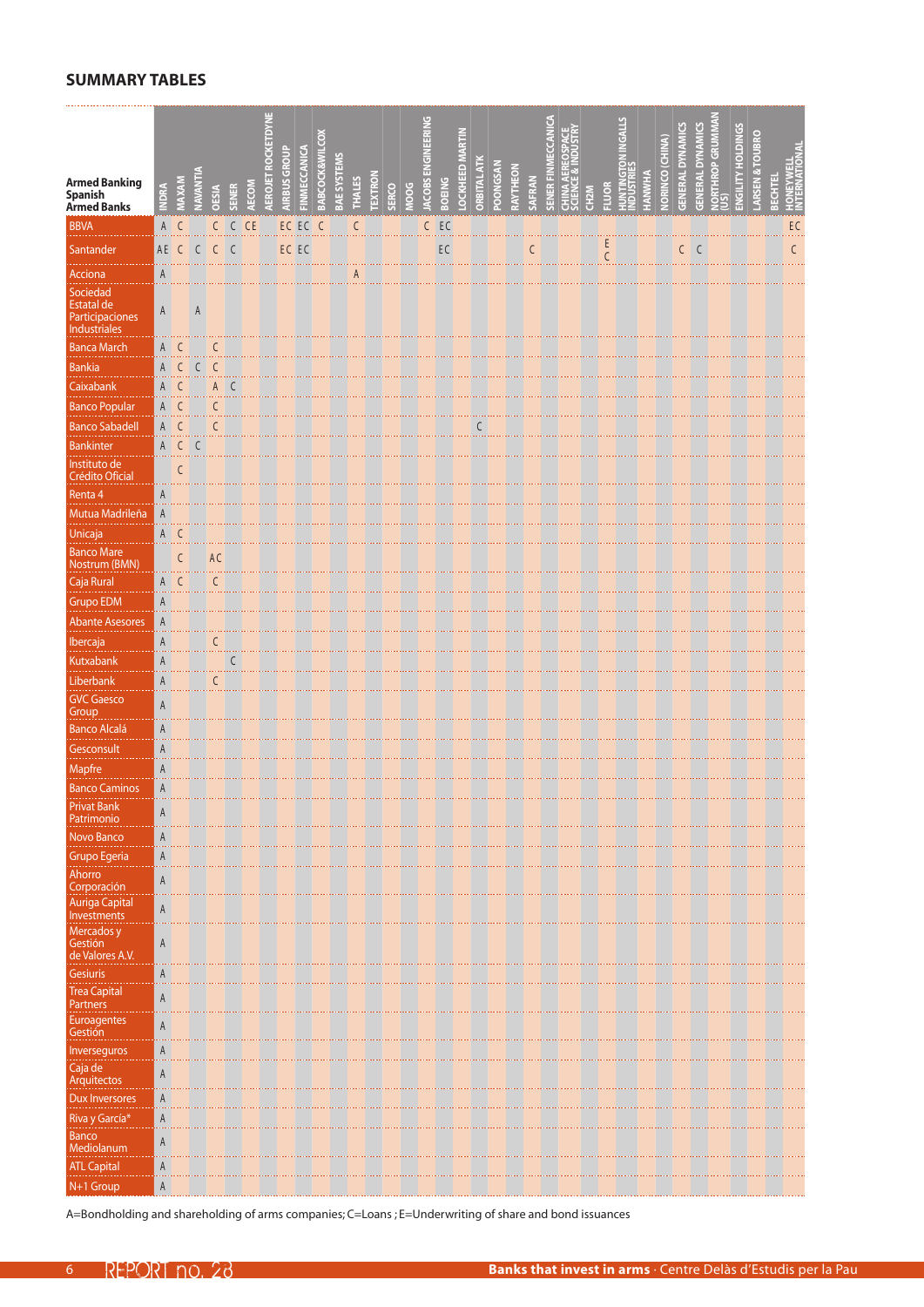| <b>Armed</b><br><b>Banking</b><br>Foreign<br><b>Armed Banks</b> |      | MAXAM        | <b>NAVANTIA</b> | <b>OESIA</b> | <b>SENER</b> | <b>AECOM</b>  | ETDYNE<br><b>ROCKI</b><br>EROJET | <b>AIRBUS GROUP</b> | FINMECCANICA    | BABCOCK&WILCO) | BAE SYSTEMS    | <b>THALES</b> | EXTRON | SERCO          | <b>POO</b> | EERING<br><b>ISSO</b> | <b>BOEING</b> | <b>OCKHEED MARTIN</b>    | <b>DRBITAL ATK</b>                                                  | POONGSAN | RAYTHEON | SAFRAN        | <b>SENER FIN</b><br>CHINA AL | <b>CH2N</b>  | <b>FLUOR</b> |    |                | <b>ORINCO (CHINA)</b> | U<br><b>GENERAL DYNAM</b> | U<br><b>GENERAL DYNAM</b> | <b>THROP GRU</b> | <b>HOLDINGS</b><br>ENGILITY | <b>ARSEN</b> | 덮                      |  |
|-----------------------------------------------------------------|------|--------------|-----------------|--------------|--------------|---------------|----------------------------------|---------------------|-----------------|----------------|----------------|---------------|--------|----------------|------------|-----------------------|---------------|--------------------------|---------------------------------------------------------------------|----------|----------|---------------|------------------------------|--------------|--------------|----|----------------|-----------------------|---------------------------|---------------------------|------------------|-----------------------------|--------------|------------------------|--|
| <b>Bank</b> of<br>America                                       |      | $\mathsf{C}$ |                 |              |              | <b>CAE</b>    | <sup>-</sup> C                   | CE.                 | CE <sub>1</sub> | C              | C <sub>E</sub> |               |        |                |            |                       |               | CE CE CAE CA CAE CAE CAE |                                                                     |          | CAE E    |               |                              |              | C CAE CAE    |    |                |                       | <b>CAE CAE</b>            |                           |                  |                             |              | <b>AE</b>              |  |
| Citi Group                                                      | E    |              |                 |              |              | CE CE         |                                  | C                   | CE <sub>1</sub> |                |                | CE CE CE      |        |                |            |                       |               | CE CE                    | C                                                                   |          | CE CE    |               |                              |              | CE.          | C  |                |                       |                           | <b>CE</b>                 |                  | E.                          | C            | <b>CE</b>              |  |
| <b>Bank</b><br>JP Morgan                                        |      |              |                 |              |              | CAE CA        |                                  | CE.                 | C E             | C              | C A            | $\mathsf{A}$  | CE CE  |                | CE         | $\mathsf{A}$          | CE.           | CE.                      | CA                                                                  |          | CE       |               |                              |              | CA CAE       |    |                |                       |                           | CAE CAE                   | A                |                             |              | CAE                    |  |
| <b>BNP PariBas</b>                                              | A    |              |                 |              |              | $\mathsf{CE}$ |                                  | CE CE               |                 | C              |                | CE CAE        |        |                |            | $\mathsf{C}$          | <b>CE</b>     |                          | $\mathsf{C}$                                                        |          | E        | C             |                              | $\mathsf{C}$ | <b>CE</b>    |    |                |                       |                           | CE                        |                  | E                           | $\mathsf{C}$ | <b>CE</b>              |  |
| <b>Credit Agricole</b>                                          | A    |              | C               |              |              | C             |                                  | <b>CAE CAE</b>      |                 | $\mathsf{C}$   | $\mathsf{C}$   | CAE           |        | CE A           |            |                       |               | CE CE                    |                                                                     |          |          | E CA          |                              |              | CE.          |    |                |                       |                           |                           |                  |                             | $\mathsf{C}$ | $\mathsf C$            |  |
| Société<br>Général                                              | AE C |              |                 |              |              |               |                                  | CAE CE              |                 |                | C              | <b>CE</b>     |        |                |            |                       | <b>CE</b>     |                          |                                                                     |          |          | $\mathsf{CE}$ |                              |              |              |    |                |                       |                           |                           |                  |                             |              | <b>CE</b>              |  |
| <b>Barclays</b>                                                 | A    | C            |                 |              |              |               |                                  | CE CE               |                 |                | C A            | C             |        | C E            |            | C                     | CE.           | <b>CE</b>                |                                                                     |          |          |               |                              |              | СE           |    |                |                       | CE                        | C <sub>F</sub>            |                  |                             |              | .<br><b>CE</b>         |  |
| <b>Deutsche Bank</b>                                            | A    | $\mathsf{C}$ |                 |              |              |               | A                                | CA                  | E               |                | <b>CAE CAE</b> |               |        |                | A          | $\mathsf{A}$          | CAE           | <sup>-</sup> C           |                                                                     |          | AE       |               |                              |              |              |    | $\overline{A}$ |                       | A                         | CAE                       |                  | E                           |              | CAE                    |  |
| <b>HSBC</b>                                                     |      | $\mathsf{C}$ |                 |              |              | CE.           |                                  | CE                  | <br>CE          |                |                | CE            |        | CE CE          |            | $\mathsf{C}$          |               |                          |                                                                     |          |          |               |                              | $\mathsf{C}$ | <b>CE</b>    |    |                |                       |                           |                           |                  | $\mathsf{CE}$               |              | .<br>CE                |  |
| Lloyds<br>Banking                                               |      |              | C               |              |              |               |                                  | C                   |                 |                | <b>CE</b>      |               |        | C              |            |                       | C CE CE       |                          |                                                                     |          | E        |               |                              |              | E            |    |                |                       |                           | CE CE                     |                  |                             | C            | ولأولاه<br>$\mathsf C$ |  |
| Group<br>Commerzbank                                            |      | C            |                 |              |              |               |                                  | CE                  | CE.             |                | C              | C             |        | C              |            |                       | C E           |                          |                                                                     |          |          | C             |                              |              |              |    |                |                       |                           |                           |                  |                             |              |                        |  |
| Goldman<br>Sachs                                                | A    |              |                 |              |              | A             |                                  | CE CE               |                 |                | <b>CE</b>      |               | CAE    |                | A          |                       | A CAE CE      |                          |                                                                     |          |          |               |                              |              | AE           |    |                |                       |                           | CAE                       |                  | Ε                           |              | CAE                    |  |
| <b>Credit Suisse</b>                                            | A    |              |                 |              |              |               |                                  | C                   |                 |                | C              |               |        |                |            |                       | A CE          |                          | A                                                                   |          | CE       |               |                              |              |              | CE |                |                       | E.                        | .<br>CE                   |                  | <br>E                       |              |                        |  |
| <b>Bank of China</b>                                            |      | C            |                 |              |              |               |                                  |                     | $\mathsf{C}$    |                |                |               | C      |                |            |                       | $\mathsf{C}$  |                          |                                                                     |          |          |               | E                            |              |              |    |                | E                     |                           |                           |                  |                             |              | C                      |  |
| <b>ING</b>                                                      |      |              |                 |              |              |               |                                  | C                   |                 |                |                |               |        |                |            |                       |               |                          |                                                                     |          |          |               |                              |              | <b>CA</b>    |    |                |                       |                           |                           |                  |                             |              |                        |  |
| Invesco                                                         |      |              |                 |              |              |               |                                  |                     |                 |                |                |               |        |                |            |                       |               |                          |                                                                     |          |          |               |                              |              |              |    |                |                       |                           |                           |                  |                             |              |                        |  |
| <b>BPCE</b>                                                     | AE   |              |                 |              |              |               |                                  |                     |                 |                |                |               |        |                |            |                       |               |                          |                                                                     |          |          |               |                              |              |              |    |                |                       |                           |                           |                  |                             |              |                        |  |
| <b>Black Rock</b>                                               | A    |              |                 |              |              |               |                                  |                     |                 |                |                |               |        | $\overline{A}$ |            | $\overline{A}$        |               |                          |                                                                     |          | A        |               |                              |              |              |    |                |                       | A                         | $\overline{A}$            |                  |                             |              |                        |  |
| <b>Siemens</b><br>Finance<br><b>Services</b>                    |      |              |                 |              |              |               |                                  |                     |                 |                |                |               |        |                |            |                       |               |                          | C                                                                   |          |          |               |                              |              |              | C  |                |                       |                           |                           |                  |                             |              |                        |  |
| Allianz                                                         | A    |              |                 |              |              | A             |                                  |                     | A               |                | Α              |               |        |                | A          |                       | A             | A                        | Α                                                                   | A        | A        | A             |                              |              | A            | A  |                |                       |                           | A                         |                  |                             |              | A                      |  |
| American<br><b>International</b><br><b>Group AIG</b>            |      |              |                 |              |              |               |                                  |                     | A               |                | A              |               | A      |                |            |                       | A             | $\mathsf{A}$             | A                                                                   |          | A        |               |                              |              | A            | A  |                |                       | A                         | A                         |                  |                             |              | A                      |  |
| European<br>Investment<br><b>Bank</b>                           |      |              |                 |              |              |               |                                  |                     |                 |                |                |               |        |                |            |                       |               |                          |                                                                     |          |          |               | C                            |              |              |    |                |                       |                           |                           |                  |                             |              |                        |  |
| <b>ERSTE Group</b>                                              |      | $\mathsf{C}$ |                 |              |              |               |                                  | C                   |                 |                |                |               |        |                |            |                       |               |                          |                                                                     |          |          |               |                              |              |              |    |                |                       |                           |                           |                  |                             |              |                        |  |
| Norwegian<br>Government<br><b>Pension Fund</b>                  | A    |              |                 |              |              |               |                                  |                     |                 |                |                |               |        |                |            |                       |               |                          |                                                                     |          |          |               |                              |              |              |    |                |                       |                           |                           |                  |                             |              |                        |  |
| <b>UBI Banca</b>                                                |      | $\mathsf{C}$ |                 |              |              |               |                                  |                     | C               |                |                |               |        |                |            |                       |               |                          |                                                                     |          |          |               |                              |              |              |    |                |                       |                           |                           |                  |                             |              |                        |  |
| <b>AXA</b>                                                      | A    |              |                 |              |              | A             |                                  |                     |                 |                | A              |               | .      | A              |            |                       |               | A                        | $\begin{bmatrix} 1 & 1 & 1 \\ 1 & 1 & 1 \\ 1 & 1 & 1 \end{bmatrix}$ |          |          |               |                              |              |              |    |                |                       |                           | A                         |                  |                             |              |                        |  |
| Aviva                                                           | A    |              |                 |              |              |               |                                  |                     |                 |                | .              | A             |        |                |            |                       |               |                          |                                                                     |          |          | A             |                              |              |              |    |                |                       |                           | A                         |                  |                             |              | A                      |  |
| Banca Privada<br>de Andorra                                     | A    |              |                 |              |              |               |                                  |                     |                 |                |                |               |        |                |            |                       |               |                          |                                                                     |          |          |               |                              |              |              |    |                |                       |                           |                           |                  |                             |              |                        |  |
| Royal Bank of<br>Scotland                                       | Α    |              |                 |              |              |               |                                  |                     |                 |                |                |               |        |                |            |                       |               |                          |                                                                     |          |          |               |                              |              |              |    |                |                       |                           |                           |                  |                             |              |                        |  |

A=Bondholding and shareholding of arms companies; C=Loans ; E=Underwriting of share and bond issuances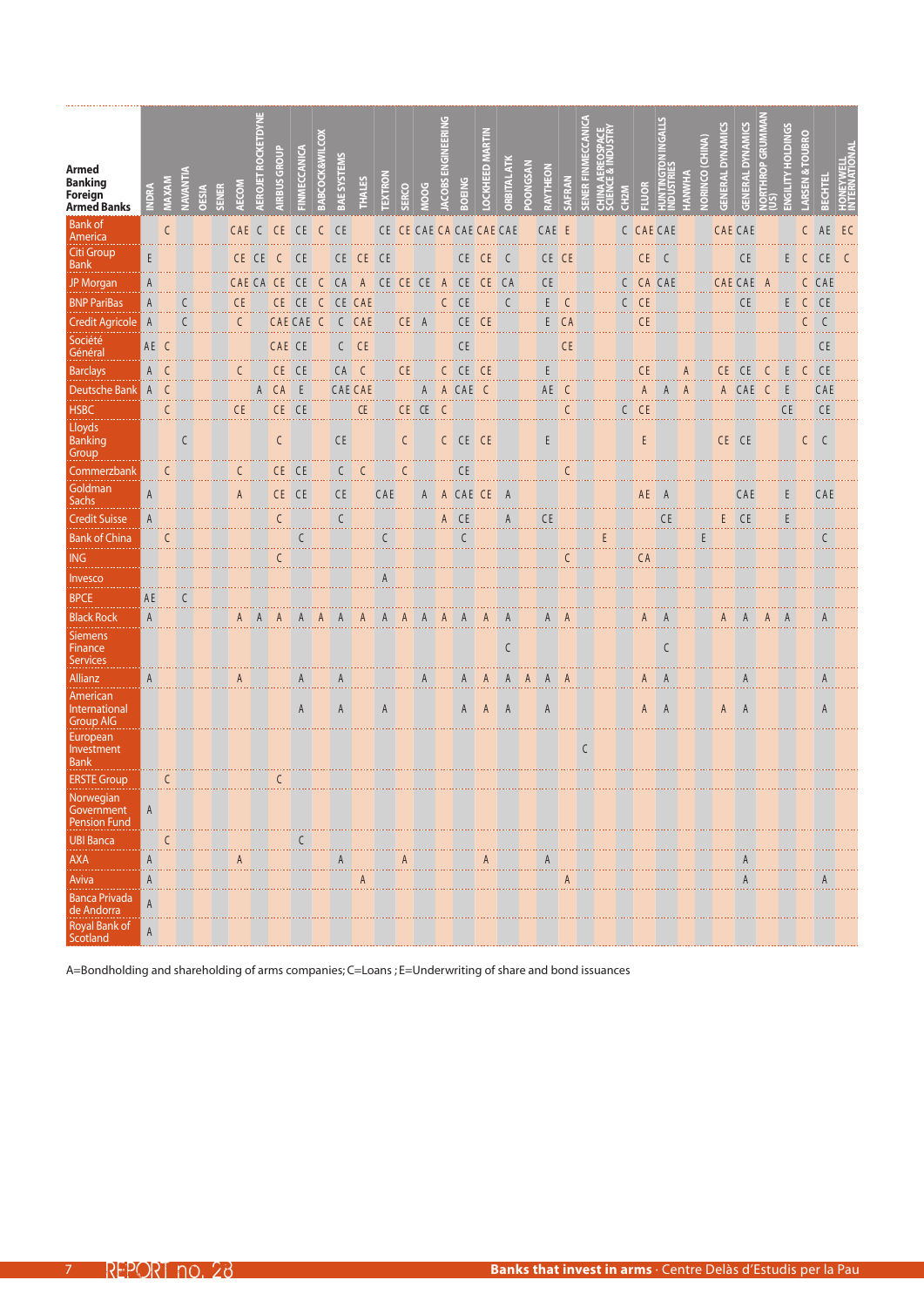### <span id="page-7-0"></span>**1. Introduction**

This report aims to update the analysis begun in the Delàs Center for Peace Studies in 2007 on financing the arms sector showing its role in the weapons business. It should first highlight the importance of the financing of the arms companies to enable their production, in fact, as we advanced in the first reports of armed banks, the debt ratio of Spanish weaponry companies is a 73% on average, similar to the Spanish industry overall value. This is translated into three-quarters of arms produced due to banking. Thus, it is not unreasonable to say that three out of four weapons would not exist if there wasn´t for the support of the banks and insurers to the worldwide arm industry.

It is a new report following the previous publications: Report: "Armed bank. Explosive Investments of banks and savings banks." (2012), investments that are the bomb. Banking business with Spanish armament companies (2012), Armed Bank vs Ethics Bank (2013) and Evolution of the armed bank in Spain. How to reduce the financing of arms companies? (2013). Based on the report of primary data from Deep Research conducted at the request of Delàs Center: Financing of the weapon companies in Spain, a research paper prepared for the Delàs Center by Hassel Kroes, of December 22, 2015, in which there were sought financial relations of some of the major Spanish weapon companies selected for this report because of their relevance and controversy: Indra, Maxam, Navantia, Oesia, Sener, Instalaza, Nammo, Sapa Placencia and Uro (Uro Special Vehicles).

It has also taken into account the updated data reports: Worldwide investments in Cluster Munitions: a shared responsibility and Do not bank on the bomb, published by Pax, as part of their campaigns of disarmament and finance tracking of controversial weapons such as cluster bombs and nuclear weapons. Of the arms companies are taken into account only arms manufacturers, but will be used throughout the report the military industry terminology, as the arms companies are PMCs par excellence. These reports show the result of the consultation of the results based on Thomson and Bloomberg data. Another source of information of great importance have been reports and websites of the analyzed arms companies and of the financial institutions themselves. Tracking existing news of the specialized press has supplemented a lot of the information.

Thus in this report all current data on financing of weapons that have been accessed to try to show a new picture of a situation, that is not as important the specific volume of each financial institution, but the enormous focus volume and diversity of banks, savings banks, credit unions and insurance companies in one way or another devote part of their activity to help the production of weapons, whether more controversial as nuclear or cluster bombs, or in the case of conventional weaponry, shown as a sample of the Spanish military industry.

The analysis was carried out on the following financial products: loans and loans closed from January 1, 2011, the issue of shares and bonds also since the January 1, 2011, and the participation that the mentioned banks and other financial institutions have in the mentioned military industries through stocks, bonds and investment funds generally shown by their most recent date. Unlike previous reports, there have not been included data on arms exports as the only public data are referred only to the Italian arms exports.

The analysis data have been divided between the financial institutions that are exclusively Spanish and the relevant foreign ones operating in Spain, with the aim of showing the data in a form more easily comparable between different banks scope. In addition, it will be broken information relevant to the corresponding insurers that in order to give visibility to the fact that the insurance companies also fund the military industry, and demonstrate its responsibility when investing the huge resources managed from the quotas of their customers.

This report consists of two main chapters, based on a summary of the numerical data related to investments in weapons of the sample identified here. Thus, there is shown the ranking of the Spanish armed banks, to remember the order per value of investments in weapons in which the Spanish financial institutions are following this analysis. The first banks in the ranking are those who will have as well a greater connection with the arms industry. The following there is offered the international ranking of the armed bank, in which the main foreign companies operating in Spain, having made an extra effort in relation to previous reports, inclusion of a greater diversity of financial institutions, are included. So the interest of an international audience for this report is increased and also that part of the public that chooses banks from other countries is covered.

Then, to facilitate the search for detailed information on each financial institution there are included comprehensive annexes with the tabs in the Spanish armed banks, the records of the main international armed banks in Spain and a brief explanation of armaments companies funded by Spanish banks. In relation to the period of analysis, the data obtained are mostly immediately prior to the publication year of this report, particularly from 2011 to 2015, including some data from early 2016.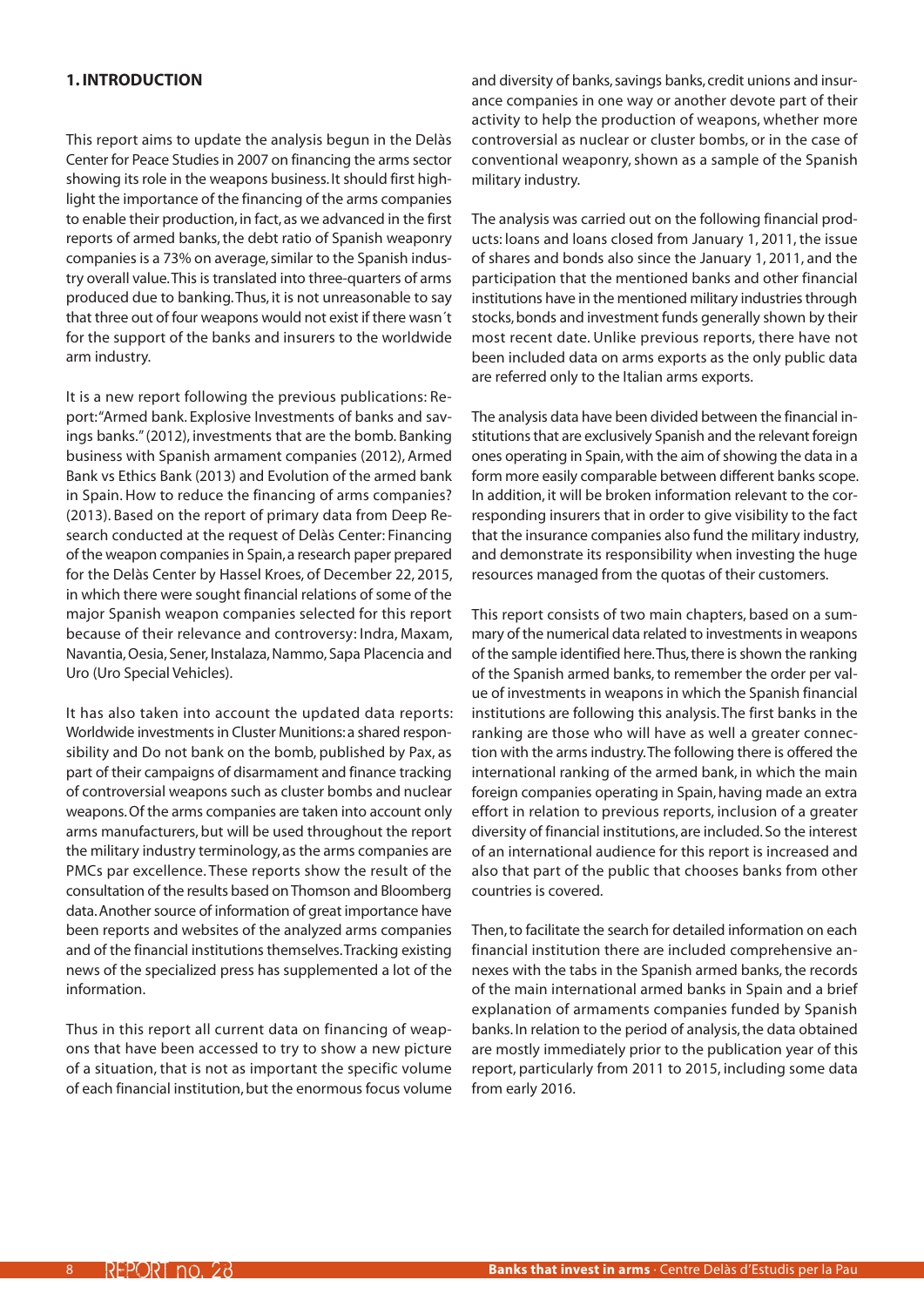### <span id="page-8-0"></span>**2.Ranking of the Spanish armed financial institutions**

The Spanish armed banking is still led by BBVA and Santander, which are the financial institutions that have dedicated in the latter period, as it occurred in the past, the most resources to support arms companies than all the rest of the Spanish financial institutions, being ones of the largest investors in the arms industry in the world, as we will see in the chapter dedicated to the foreign banks most relevant in their investments in weapons and greater presence in the territory.

It also highlights the role of SEPI, a public company that has a major stake in Indra, after having acquired Bankia, as a measure to support the company that recently went through an economic crisis. In addition, the SEPI has a 100 % ownership of the Spain´s largest war ship company: Navantia. It emphasizes the role of Acciona, dedicated mostly to non-financial activities, but in our share is in fourth place in the new ranking of the Spanish armed banks. It is also important the role of the major financial institutions that have as clients some of the most controversial Spanish arms companies, such as Maxam: Banca March, CaixaBank, Bankia, Banco Popular, Sabadell and Bankinter. In the annex there can be seen the detail of the investments of each bank. Also one can check that Maxam, despite his controversial record of producing bombs and ammunition were later banned for its great humanitarian impact or for providing explosive or hunting material to places in armed conflict, is a company that has received the favor of many Spanish banks, besides those mentioned, BBVA; Santander, Sabadell, BMN, Caja Rural and Unicaja, and even the Official Credit Institute.

The other banks are either former savings banks or credit unions of minor or small investment firms whose clients are large capitals. It is noteworthy that many of these banks and of the large ones keep permanent investments in Indra, a Spanish company of technology that in addition to its civilian production devotes between 10 and 20% to the defense sector. In fact it is usually considered by the SIPRI itself as one of the top 100 military industries in the world.

### **Table 1.Ranking of the Armed Spanish financial institutions 2011-2016**

| <b>Financial Institution</b>                              | Value                      |
|-----------------------------------------------------------|----------------------------|
| BBVA                                                      | 2.746.121.954,61 €         |
| Santander                                                 | 1.518.304.347,55 €         |
| Acciona                                                   | 371.950.804,22 €           |
| Sociedad Estatal de Participaciones Industriales          | 368.193.459,82 €           |
| Banca March                                               | 223.489.061,11 €           |
| Bankia                                                    | 180.919.246,50 €           |
| Caixabank                                                 | 87.525.635,60 €            |
| <b>Banco Popular</b>                                      | 82.918.380,44 €            |
| BancoSabadell                                             | 51.551.463,00 €            |
| Bankinter                                                 | 48.597.800,81 €            |
| Instituto de Crédito Oficial                              | 48.272.994,30 €            |
| Renta 4                                                   | 35.144.943,10 €            |
| Mutua Madrileña                                           | 24.044.771,72 €            |
| Unicaja                                                   | 19.646.357,85 €            |
| Banco Mare Nostrum (BMN)                                  | 16.902.113,80 €            |
| Caja Rural                                                | 16.472.208,34 €            |
| Grupo EDM                                                 | 5.948.640,39 €             |
| <b>Abante Asesores</b>                                    | 4.856.621,63 €             |
| Ibercaja                                                  | 2.896.103,25 €             |
| Kutxabank                                                 | 2.733.850,19€              |
| Liberbank                                                 | 2.381.952,77 €             |
| <b>GVC Gaesco Group</b>                                   | 2.059.233,39 €             |
| Banco Alcalá                                              | 2.000.744,27 €             |
| Gesconsult                                                | 1.973.767,63 €             |
| Mapfre                                                    | 1.243.036,21 €             |
| <b>Banco Caminos</b>                                      | 988.578,74€                |
| Privat Bank Patrimonio                                    | 946.822,80 €               |
| Novo Banco                                                | 806.364,99 €               |
| Grupo Egeria                                              | 776.385,05 €               |
| Ahorro Corporación                                        | 388.643,60 €               |
| Auriga Capital Investments                                | 257.877,65 €               |
| Mercados y Gestión de Valores A.V.                        | 246.037,52€                |
| Gesiuris                                                  | 220.887,01 €               |
| Trea Capital Partners                                     | 202.618,15 €               |
| Euroagentes Gestión                                       | 120.285,01 €               |
| Inverseguros                                              | 120.285,01 €               |
| Caja de Arquitectos                                       | 98.415,01 €                |
| Dux Inversores                                            | 87.480,01 €                |
| Riva y García*                                            | 60.142,50€                 |
| <b>Banco Mediolanum</b>                                   | 56.333,69 €                |
| ATL Capital                                               | 47.081,09€                 |
| N+1 Group                                                 | 37.484,36 €                |
| Fondo de Garantía de Depósitos<br>de Entidades de Crédito | desconocido                |
|                                                           | Total<br>5.871.611.214,68€ |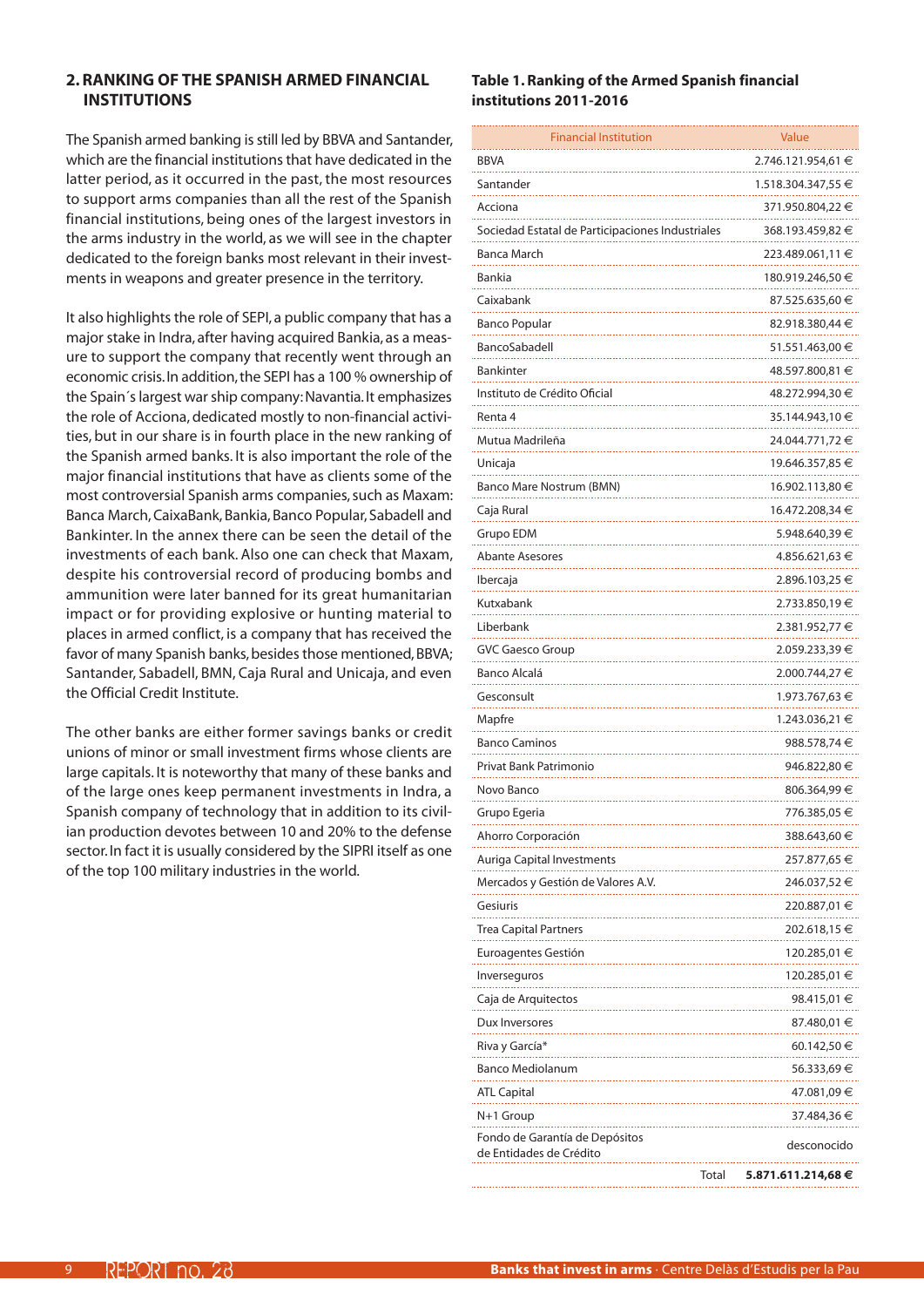### **Table 2. Bondholding and shareholding of arms companies 2011-2016**

| <b>Financial institution</b>                              |       | Value              |
|-----------------------------------------------------------|-------|--------------------|
| Sociedad Estatal de Participaciones Industriales          |       | 368.193.459,82 €   |
| Acciona                                                   |       | 371.950.804,22 €   |
| Banca March                                               |       | 207.539.163,37 €   |
| Renta 4 Banco                                             |       | 35.144.943,10 €    |
| Mutua Madrileña                                           |       | 24.044.771,72 €    |
| Santander                                                 |       | 17.345.326,06 €    |
| Caixabank                                                 |       | 7.938.016,16 €     |
| Grupo EDM                                                 |       | 5.948.640,39 €     |
| <b>BBVA</b>                                               |       | 5.915.196,50 €     |
| Bankia                                                    |       | 5.616.685,71 €     |
| <b>Abante Asesores</b>                                    |       | 4.856.621,63 €     |
| BancoSabadell                                             |       | 4.736.932,93 €     |
| <b>Bankinter</b>                                          |       | 3.062.066,83 €     |
| <b>GVC Gaesco Group</b>                                   |       | 2.059.233,39 €     |
| Banco Alcalá                                              |       | 2.000.744,27 €     |
| Gesconsult                                                |       | 1.973.767,63 €     |
| Liberbank                                                 |       | 1.609.331,89 €     |
| Mapfre                                                    |       | 1.243.036,21 €     |
| <b>Banco Caminos</b>                                      |       | 988.578,74 €       |
| Privat Bank Patrimonio                                    |       | 946.822,80 €       |
| <b>Banco Popular</b>                                      |       | 834.585,50 €       |
| Novo Banco                                                |       | 806.364,99 €       |
| Grupo Egeria                                              |       | 776.385,05 €       |
| Caja Rural                                                |       | 697.084,43 €       |
| Unicaja                                                   |       | 507.060,70 €       |
| Kutxabank                                                 |       | 465.329,39 €       |
| Ahorro Corporación                                        |       | 388.643,60 €       |
| Ibercaja                                                  |       | 268.469,06 €       |
| Auriga Capital Investments                                |       | 257.877,65 €       |
| Mercados y Gestión de Valores A.V.                        |       | 246.037,52€        |
| Gesiuris                                                  |       | 220.887,01 €       |
| <b>Trea Capital Partners</b>                              |       | 202.618,15 €       |
| Euroagentes Gestión                                       |       | 120.285,01 €       |
| Inverseguros                                              |       | 120.285,01 €       |
| Caja de Arquitectos                                       |       | 98.415,01 €        |
| Dux Inversores                                            |       | 87.480,01 €        |
| Riva y García                                             |       | 60.142,50 €        |
| <b>Banco Mediolanum</b>                                   |       | 56.333,69 €        |
| <b>ATL Capital</b>                                        |       | 47.081,09 €        |
| N+1 Group                                                 |       | 37.484,36 €        |
| Fondo de Garantía de Depósitos<br>de Entidades de Crédito |       | desconegut         |
| Banco Mare Nostrum (BMN)                                  |       | desconegut         |
|                                                           | Total | 1.079.412.993,10 € |

### **Table 3. Loans to arm companies by Spanish financial institutions 2011-2016**

| <b>Financial institution</b> |       | Value              |
|------------------------------|-------|--------------------|
| <b>BBVA</b>                  |       | 2.436.291.479,71 € |
| Santander                    |       | 1.287.172.840,76 € |
| Bankia                       |       | 175.302.560,79 €   |
| <b>Banco Popular</b>         |       | 82.083.794,94 €    |
| Caixabank                    |       | 79.587.619,43 €    |
| Instituto de Crédito Oficial |       | 48.272.994,30 €    |
| <b>Banco Sabadell</b>        |       | 46.814.530,07 €    |
| <b>Bankinter</b>             |       | 45.535.733.97 €    |
| Unicaja                      |       | 19.139.297,15 €    |
| Banco Mare Nostrum (BMN)     |       | 16.902.113,80 €    |
| Grupo March                  |       | 15.949.897.74 €    |
| Caja Rural                   |       | 15.775.123,91 €    |
| Ibercaja                     |       | 2.627.634,19 €     |
| Kutxabank                    |       | 2.268.520.80 €     |
| Liberbank                    |       | 772.620,88 €       |
|                              | Total | 4.274.496.762.44 € |

### **Table 4.Underwriting of share and bond issuances to arm companies 2011-2016**

|             | <b>Financial institution</b> | Value            |
|-------------|------------------------------|------------------|
| <b>BRVA</b> |                              | 303.915.278.40 € |
| Santander   |                              | 213.786.180.73 € |
|             | Total                        | 517.701.459.13 € |

Briefly, there are 19 banks and commercial banks that keep an important support to the arms industry in the following order of importance: **BBVA**, **Santander**, **Banca March**, **Bankia**, **CaixaBank**, **Banco Popular**, **Banco Sabadell**, **Bankinter**, **Unicaja**, **Banco Mare Nostrum (BMN)**, **Caja Rural**, **Ibercaja**, **Kutxabank**, **Liberbank**, **Banco Alcalá**, **Banco Caminos**, **Caja de Arquitectos** and **Banco Mediolanum**, **SEPI**, **ICO** and the **Fund Deposit Guarantee Credit Institutions**. In addition, three insurance companies with investments in weapons are to be analyzed in detail in another chapter: **Mutua Madrileña**, **Mapfre** and **Inverseguros**. Finally, there are 19 small or large investment institutions of high income customers which form a total of 44 financial institutions of Spanish origin that make up the current Spanish Armed Banking.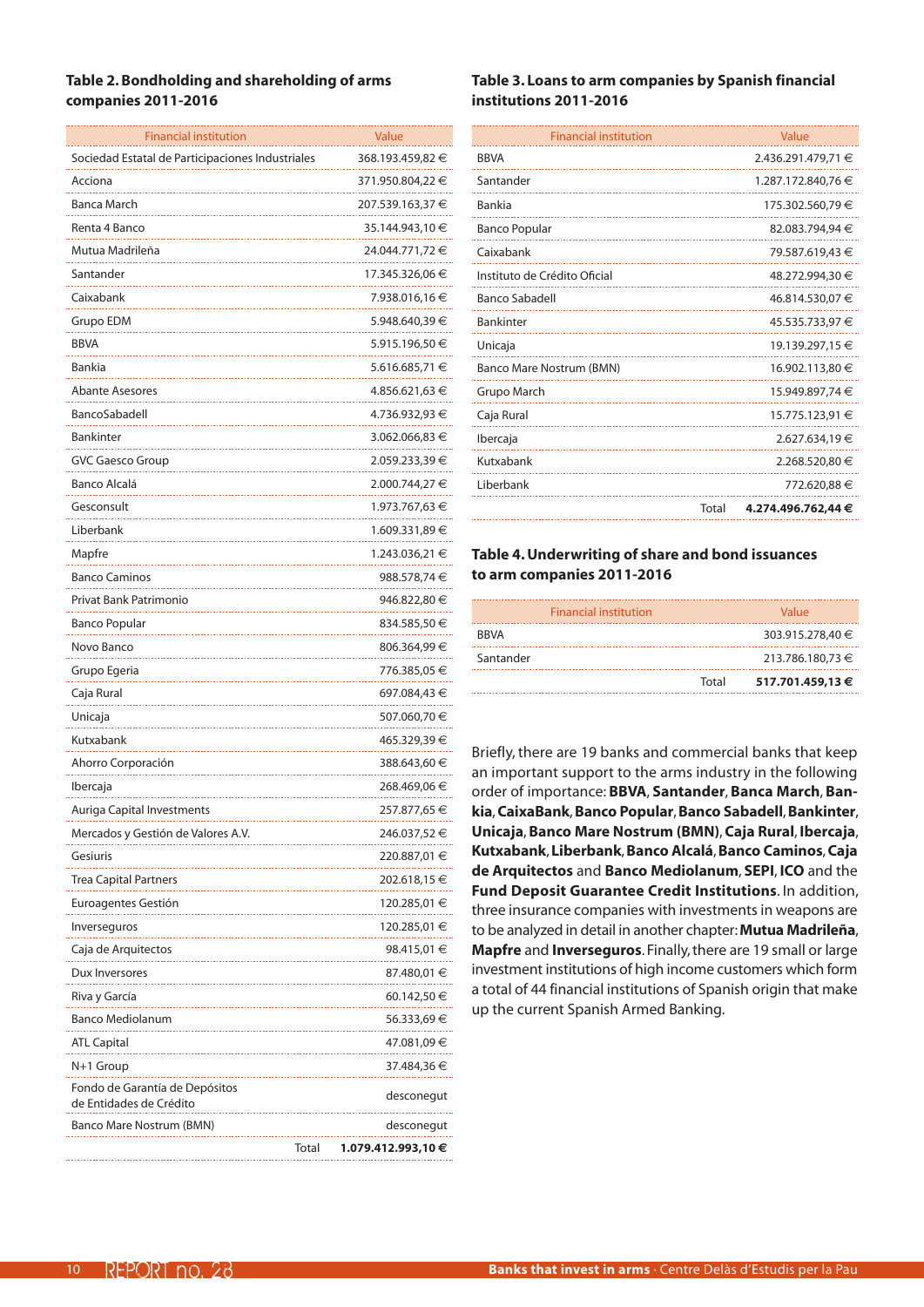### <span id="page-10-0"></span>**3. Ranking of the major foreign armed financial institutions operating in Spain**

This report involves some of the largest foreign companies installed in Spain, led by the **US Bank of America**, **Citi Group** and **JP Morgan**, with investments in weapons that exceed 10,000 million euros. Then highlights the role **Bank of China (ICBC)**, which is among the five largest banks by market capitalization worldwide and among the largest funders of both conventional weapons - such as cluster munitions and nuclear weapons. Or the major French banks: **BNP**, **Credit Agricole** and **Société Générale**, with investments in weapons identified over 4,000 million euros. Then there are financial institutions in UK (**HSBC**, **Barclays**, **Lloyds**), German (**Deutsche Bank**) or Swiss (**Credit Suisse**) which have more than significant investments in the arms industry, besides the famous **Goldman Sachs**. If we stick to investments in weapons, alongside these banks we could put the two giants of Spanish banks, **BBVA** and **Santander**, as they are holders of investment in arms of similar amounts. It is notable that **ING** and even the **Banca Privada d'Andorra** appear in the ranking of investors in arms. With regard to the insurance companies, two global giants **Allianz**, **AIG**, **Axa** and **Aviva** invest their insured customers´ deposits into arms companies. We have to highlight that this study does not include all financial institutions because the public availability of data is limited, therefore, only those companies that play a more active role in the Armed Bank in the Spanish State are mentioned.

### **Table 5.Ranking of the armed foreign financial institutions 2011-2016**

| <b>Financial institution</b>     | Value            |
|----------------------------------|------------------|
| <b>Bank of America</b>           | 12.881.730.543 € |
| Citi Group Bank                  | 12.387.565.600 € |
| JP Morgan                        | 12.308.487.438 € |
| <b>BNP PariBas</b>               | 7.112.803.481 €  |
| Crédit Agricole                  | 4.634.369.226 €  |
| Société Général                  | 4.396.446.051 €  |
| <b>Barclays</b>                  | 4.186.402.917 €  |
| Deutsche Bank                    | 3.922.343.145 €  |
| <b>HSBC</b>                      | 3.857.962.547 €  |
| Lloyds Banking Group             | 1.697.973.412 €  |
| Commerzbank                      | 1.679.209.926 €  |
| Goldman Sachs                    | 1.549.993.933 €  |
| Crédit Suisse                    | 1.175.040.006 €  |
| Bank of China (ICBC)             | 675.633.194 €    |
| <b>ING</b>                       | 388.897.756 €    |
| Invesco                          | 345.874.360 €    |
| <b>BPCE</b>                      | 219.440.035 €    |
| <b>Black Rock</b>                | 143.495.680 €    |
| Siemens Finance Services         | 136.662.552 €    |
| Allianz                          | 108.493.290 €    |
| American International Group AIG | 58.494.947 €     |
| European Investment Bank         | 49.946.000 €     |

|                                   | Total | 74.129.012.530€  |
|-----------------------------------|-------|------------------|
| Royal Bank of Scotland            |       | desconegut       |
| Banca Privada de Andorra          |       | 1.129.007 €      |
| Aviva                             |       | 8.718.396€       |
| AXA                               |       | 13.900.221 €     |
| <b>UBI Banca</b>                  |       | $19.840.412 \in$ |
| Norwegian Government Pension Fund |       | 128.608.113 €    |
| <b>ERSTE Group</b>                |       | 39.550.343 €     |
|                                   |       |                  |

### **Table 6. Bondholding and shareholding of arms companies from foreign financial institutions 2011-2016**

| <b>Financial Institution</b>      |       | Value         |
|-----------------------------------|-------|---------------|
| Invesco                           |       | 345.874.360 € |
| <b>Blackrock</b>                  |       | 143.495.680 € |
| Allianz                           |       | 108.493.290 € |
| American International Group AIG  |       | 58.494.947 €  |
| JP Morgan                         |       | 35.009.234 €  |
| <b>BPCE</b>                       |       | 31.245.749€   |
| Deutsche Bank                     |       | 18.139.521 €  |
| <b>Goldman Sachs</b>              |       | 15.361.883 €  |
| <b>ING</b>                        |       | 15.184.728€   |
| <b>Bank of America</b>            |       | 15.083.496 €  |
| <b>AXA</b>                        |       | 13.900.221 €  |
| Norwegian Government Pension Fund |       | 34.245.189€   |
| Crédit Agricole                   |       | 11.800.914 €  |
| <b>BNP PariBas</b>                |       | 10.906.196 €  |
| <b>Barclays</b>                   |       | 10.207.287 €  |
| Aviva                             |       | 8.718.396€    |
| Société Général                   |       | 7.871.849 €   |
| Crédit Suisse                     |       | 7.503.142 €   |
| Banca Privada de Andorra          |       | 1.129.007€    |
| Royal Bank of Scotland            |       | 502.856€      |
|                                   | Total | 893.167.945€  |

### **Table 7. Loans to arms companies by foreign financial institutions 2011-2016**

| <b>Financial institution</b> | Value               |
|------------------------------|---------------------|
| JP Morgan                    | 10.213.416.772 €    |
| Citi Group Bank              | 9.827.049.804 $\in$ |
| <b>Bank of America</b>       | 7.521.918.049 €     |
| <b>BNP PariBas</b>           | $6.132.942.920 \in$ |
| Crédit Agricole              | 3.530.533.290 €     |
| <b>Barclays</b>              | 3.303.917.366 €     |
| <b>HSBC</b>                  | 3.149.341.907 €     |
| Deutsche Bank                | 2.856.457.392 €     |
| Société Général              | 1.809.088.779 €     |
| Commerzbank                  | 1.475.903.290 €     |
| Goldman Sachs                | 1.419.772.068€      |
| Lloyds Banking Group         | 1.255.929.108€      |
| Crédit Suisse                | 649.568.920 €       |
| ING                          | 373.713.028 €       |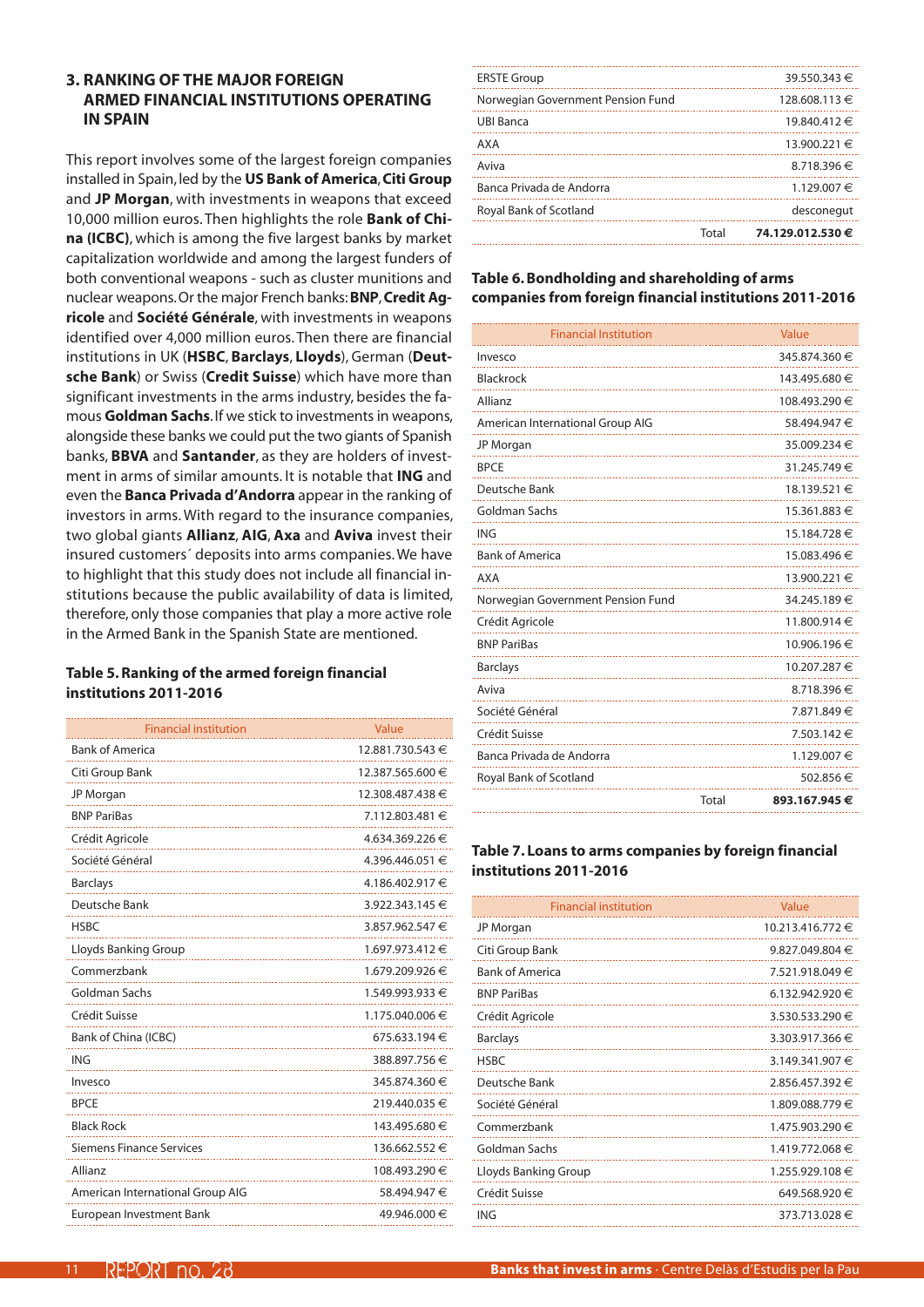<span id="page-11-0"></span>

|                          | Total | 54.146.188.444 € |
|--------------------------|-------|------------------|
| <b>UBI Banca</b>         |       | 19.840.412 €     |
| <b>BPCE</b>              |       | 27.256.922 €     |
| <b>ERSTE Group</b>       |       | 39.550.343 €     |
| European Investment Bank |       | 49.946.000 €     |
| Siemens Finance Services |       | 136.662.552 €    |
| Bank of China (ICBC)     |       | 353.379.522 €    |
|                          |       |                  |

### **Table 8. Issuance of bonds and commercial papers of arms companies in foreign banks from 2011 to 2016**

|       | Valor           |
|-------|-----------------|
|       | 5.344.728.997 € |
|       | 2.579.485.423 € |
|       | 2.560.515.796 € |
|       | 2.060.061.432 € |
|       | 1.092.035.022 € |
|       | 1.047.746.232 € |
|       | 968.954.366€    |
|       | 872.278.264 €   |
|       | 708.620.640 €   |
|       | 517.967.944 €   |
|       | 442.044.304 €   |
|       | 322.253.672 €   |
|       | 203.306.636 €   |
|       | 160.937.363 €   |
|       | 114.859.982 €   |
| Total | 18.995.796.073€ |
|       |                 |

Thus, we can see there are at least 29 financial institutions engaged in both, commercial banking and the investment and insurance, of foreign origin operating in the Spanish State have significant investments in weapons. These include large commercial banks, insurance companies of a significant international business and even the Norwegian Pension Fund, known by the restrictions it self-imposes through an ethics committee for not to invest in some of the most controversial weaponry companies, however, as we can see, it should include some more in the list.

### **4. Conclusions**

In this new report on the financing of arms companies there have been identified, only what concerns to some of the major Spanish military companies and global manufacturers of nuclear weapons and cluster munitions, at least 80,000 million euros that have been diverted from non-military economy to the defense industry directly related to armaments, about 6,000 million are exclusively managed by the State banks and the rest by major foreign banks internationally.

This result may have two readings, one of a political nature, by which we find that the flourishing arms trade not only benefits the arms companies but also banks and insurance companies. And the other related to the economic concept of opportunity cost, with the issue that the resources are scarce and the economy has the function to manage them and decide what is to be invested and what investments shall be stopped; i.e. when investing in arms the money is left in some other area (education, health ...), but also the fact that investing in weapons makes the products useless and in the case of being used they cause destruction and death, which is not positive for the advancement of a sustainable economy. In both cases, the relationship with ethical banking is evident, as this ensures that you cannot do business with companies that do not pass an ethical filter, such as arms companies. But the ethical banking also aims to build an alternative to the current economic model in which the economy is at service of the people, and is aimed to find a sustainable model that ensures a decent standard of living and ethics to the future generations.

On the other hand, this report shows the continuing trend of the financial institutions to invest in arms companies in general, without achieving a significant reduction in their investments in any of its self-regulations of investment in the defense sector. Beyond a particular case that any disinvestment by large banks and small arms companies appeared in the reports of the Armed Bank may have produced, there are no known transparent and honest measures to eliminate the weapons business of financial institutions. With the exception of this ethical banking mentioned above.

Again we identify among the most popular financial institutions in Spain, **BBVA**, **Santander**, **Deustsche Bank**, **Citibank** and **ING**, as the major funders of weapons, followed in a second level of importance of the investment by **Banca March**, **Bankia**, **CaixaBank**, **Banco Popular**, **Banco Sabadell** and **Bankinter**. Not forgetting that **Unicaja**, **Banco Mare Nostrum (BMN)**, **Caja Rural**, **Ibercaja**, **Kutxabank**, **Liberbank**, **Banco Alcalá**, **Banco Caminos**, **Caja de Arquitectos** and **Banco Mediolanum** invest in weapons, although in smaller amounts.

To elaborate further, insurance company's investments shall be analyzed in depth. In this report we identify five major insurance companies that invest in weapons: **Mutua Madrileña**, **Mapfre**, **Allianz**, **Axa**, **Aviva** and **AIG**, in addition to Inverseguros that channels investments from several insurance companies (see details in the Annex sheets).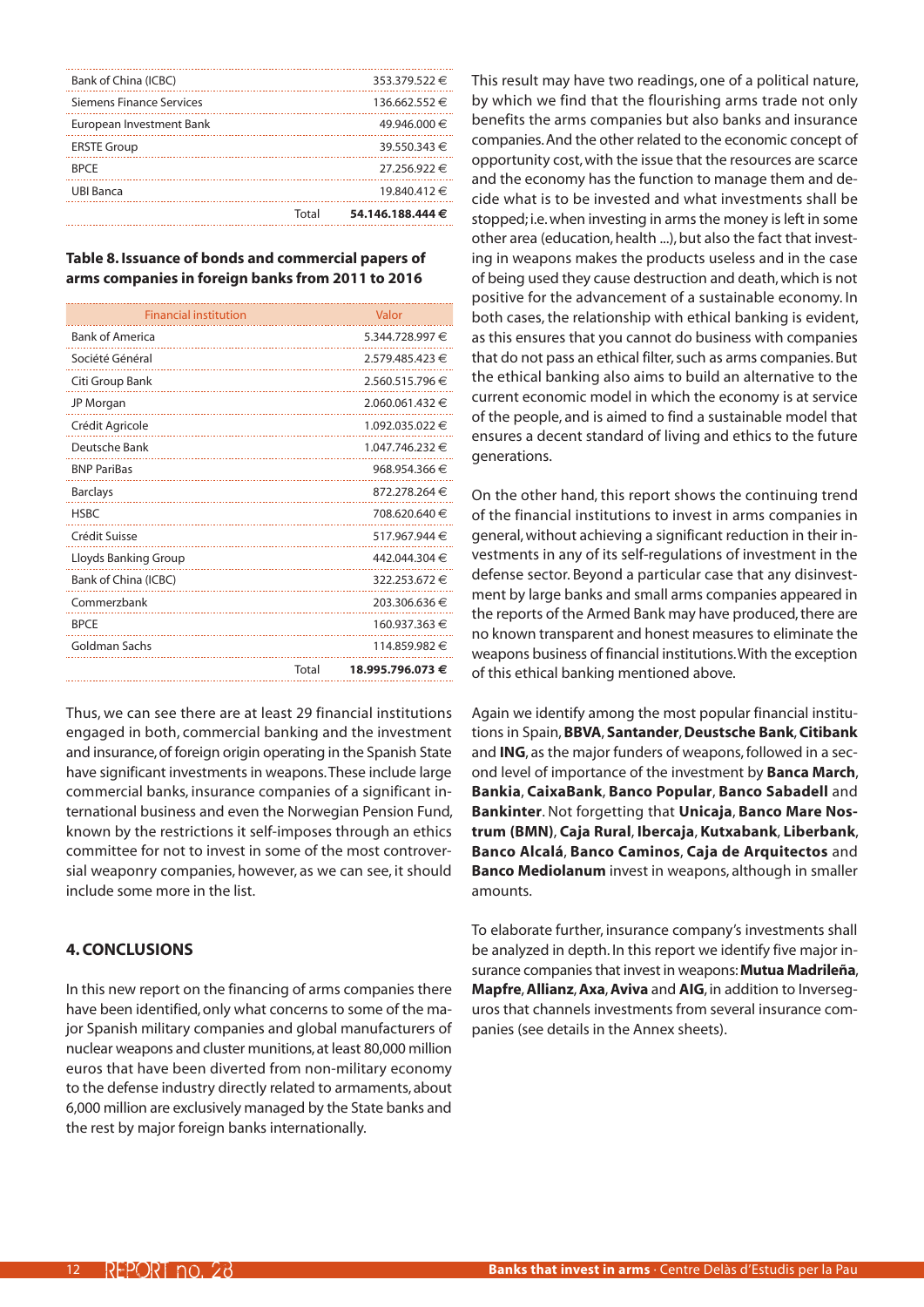### <span id="page-12-0"></span>**5. BIBLIOGRAPHY**

BOER, ROOS y ESTHER VANDENBROUCKE (2010):"Worldwide Investments in Cluster Munitions a shared responsability", IKV Pax Christi y Netwerk Vlaanderen, Brussels.

BOER, ROOS y ESTHER VANDENBROUCKE (2011):"Worldwide Investments in Cluster Munitions a shared responsability", IKV Pax Christi y Netwerk Vlaanderen, Brussels.

BOER, ROOS and others (2012):"Worldwide Investments in Cluster Munitions: a shared responsability", IKV Pax Christi y FairFin, The Netherlands.

BOER, ROOS and others (2016):"Worldwide investments in Cluster Munitions a shared responsability", IKV Pax Christi, The Netherlands

BOUWERS, RODERICK and others (2011):"Negocios sucios. Los Bancos españoles que nancian a productores de armas", Setem.

CALVO RUFANGES, JORDI (2012):"La banca armada. Inversiones explosivas de bancos y cajas", Centro de Estudios por la paz JM Dèlas, Informe núm.11, Barcelona.

CALVO RUFANGES, JORDI y otras (2012):"Inversiones que son la bomba.Negocios de la banca armada con empresas españolas", Centro de Estudios por la paz JM Dèlas, Barcelona.

CALVO RUFANGES, JORDI (2013):"Banca armada vs. Banca ética", Editorial Dharana.

CALVO RUFANGES, JORDI y otras (2013):"Evolución de la banca armada española. ¿Cómo reducir la nanciación de las empresas de armas?", Centro de Estudios por la paz JM Dèlas, Informe núm.20, Barcelona.

GELDER, JA WILLEM VAN y PETRA SPAARGAREN (2012): "German Banks involved in the export of tanks to Saudi Arabia", Profundo Economic Research, Amsterdam.

INEZ LOUWAGIE, LUC WEYN y MATHIAS BIESTMAN (2005): "Where do you draw the line?- Research into the nancial links between ve bank groups and the companies that abuse human rights ", Netwerk Vlaanderen, Brussels.

SCHEIRE, CHRISTOPHE (2004):"Cluster Bombs, Landmines, Nuclear Weapons and Depleted Uranium Weapons -

A Report on the Financial Links between Banks and the Producers of Controversial Weapon Systems", Netwerk Vlaanderen, Brussels.

SCHEIRE, CHRISTOPHE (2006):"Explosive Portfolios- Bank Groups and Cluster Munitions", Netwerk Vlaanderen, Brussels.

SCHEIRE, CHRISTOPHE (2007):"Eplosive Investments. Financial Institutions and Cluster Munitions ", Netwerk Vlaanderen.

SNYDER, SUSI y WILBERT VAN DER ZEIJDEN (2013):

"Don't Bank on the Bomb: a Global Report on the Financing of Nuclear Weapons Producers", IKV Pax Christi, ICAN, Profundo.

SNYDER, SUSI y otras (2015):"Don't Bank on the Bomb. A Global Report on the Financing of Nuclear Weapons Producers", IKV Pax Christi, The Netherlands.

WILLEM VAN GELDER, JAN y otras (2012):"Don't Bank on the Bomb: the Global Financing of Nuclear Weapons Producers", Profundo.

### **Online sources:**

Comisión Nacional del Mercado de Valores: CNMV: Consultas a Registros O ciales de Emisores, http:// www.cnmv.es/portal/Menu/Registros-O ciales-Emisores.aspx, last view 28/06/2016

Official homepage Aecom (EE.UU), available at: http:// www.aecom.com/ last view 28/06/2016

Official homepage Aerojet Rocketdyne (EE.UU), available at: http://www.rocket.com/ last view 28/06/2016

Official homepage Airbus Group (The Netherlands), available at: http://www.airbus.com/es/last view 28/06/2016

Official homepage Babcock & Wilcox (EE.UU), last view : http://www.babcock.com/Pages/default.aspx consultat a 28/06/2016

Official homepage BAE Systems (Reino Unido), available at: http://www.baesystems.com/en/ home?r=ES last view 28/06/2016

Official homepage Bechtel (EE.UU.), available at: http:// www.bechtel.com/ last view 28/06/2016

Official homepage Boeing (EE.UU.), available at: http:// www.boeing.es/ last view 28/06/2016

Official homepage CH2M Hill (EE.UU.), available at: https:// www.ch2m.com/last view 28/06/2016

Official homepage China Aerospace Science & Industry (China), available at: http://www.casic-global. com/en/ index-1.html viewed 28/06/2016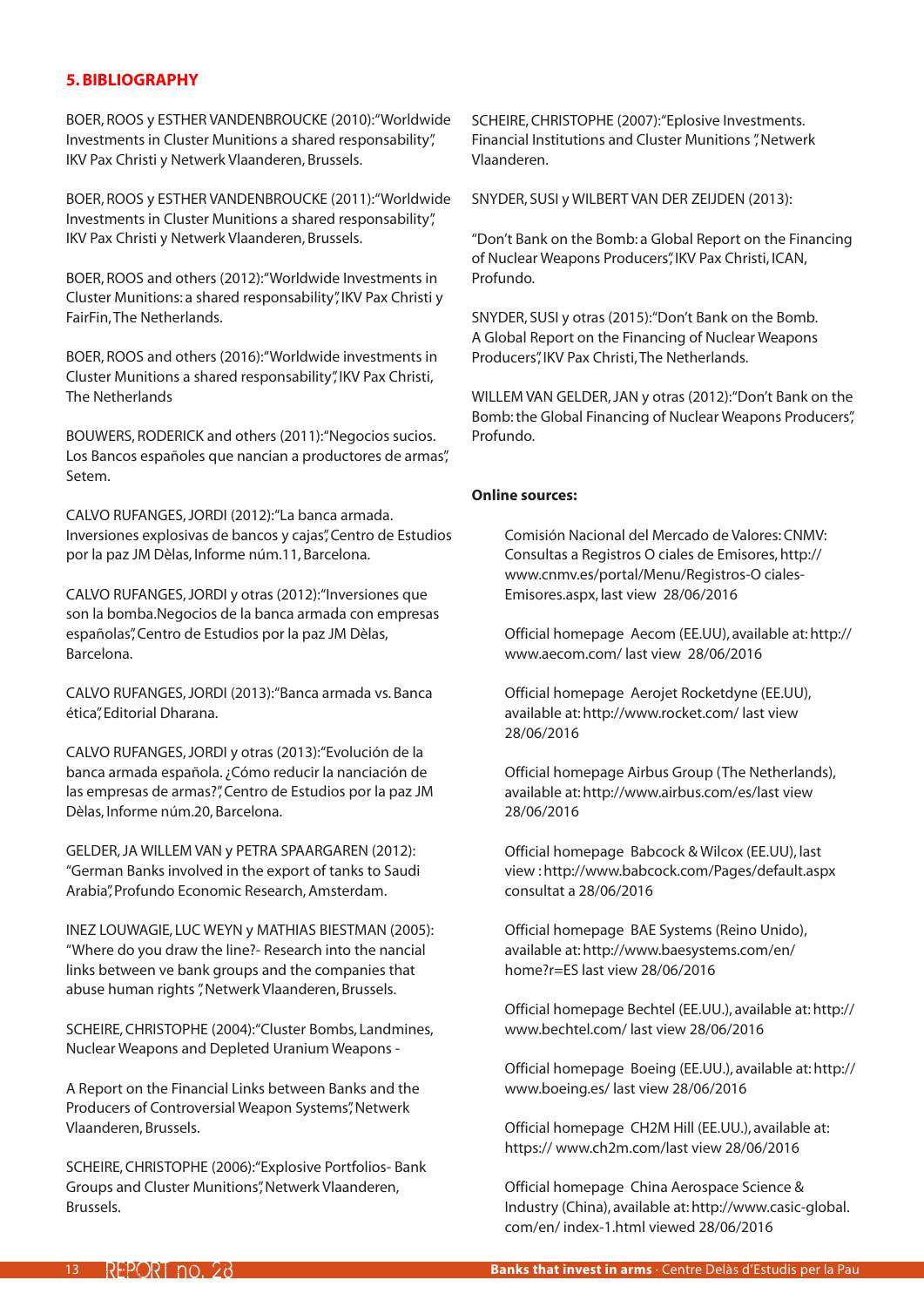Official homepage Engility Holdings (EE.UU.), available at: http://www.engilitycorp.com/ last view 28/06/2016

Official homepage Finmeccanica (Italy), available at: http://www.leonardocompany.com/ last view 28/06/2016

Official homepage de Fluor (EE.UU.):, available at: http://www. uor.com/pages/default.aspx last view 28/06/2016

Official homepage General Dynamics (EE.UU.), available at: http://www.generaldynamics.com/ last view 28/06/2016

Official homepage Hanwha (South Korea), available at: http://www.hanwhacorp.co.kr/eng/index.jsp last view 28/06/2016

Official homepage Honeywell International (EE. UU.), available at: http://www.honeywell.com/ last view28/06/2016

Official homepage Huntington Ingalls Industries (EE. UU.),available at: http://www.huntingtoningalls.com/ last view 28/06/2016

Official homepage (Spain), available at: http://www. indracompany.com/ last view 28/06/2016 (darrera visita)

Official homepage Jacobs Engineering(EE.UU.), available at: http://www.jacobs.com/ last view 28/06/2016

Official homepage Larsen & Toubro (India), available at: http://www.larsentoubro.com/ last view 28/06/2016

Official homepage Lockheed Martin(EE.UU.), available at: http://www.lockheedmartin.com/ last view 28/06/2016

Official homepage (Spain), vailable at: http://www. maxam.net/last view 28/06/2016

Web o cial de Moog (EE.UU) available at: http://www. moog.com/ last view 28/06/2016

Official homepage Navantia (Spain), available at: https:// www.navantia.es/ last view28/06/2016

Official homepage Norinco (China), available at: http:// www.norinco.com/ last view 28/06/2016

Official homepage Northrop Grumman (EE.UU.), available at: http://www.northropgrumman.com/ Pages/default. aspx last view 28/06/2016

Official homepage Oesia (España), available at: http:// grupooesia.com/ last view28/06/2016

Official homepage Orbital ATK (EE.UU), available at: https://www.orbitalatk.com/ last view28/06/2016

Web o cial de Poongsan (South Korea), available at: http://www.poongsan.co.kr/eng/home/ consultat a 28/06/2016

Official homepage Raytheon (EE.UU.), available at: http://www.raytheon.com/ consultat a 28/06/2016

Official homepage de Safran (France), available at: http://www.safran-group.com/ last view 28/06/2016

Official homepage de Sener (Spain),available at: http://www.ingenieriayconstruccion.sener/es/home last view 28/06/2016

Official homepage de Serco (UK), available at: https:// www.serco.com/ consulted 28/06/2016 (darrera visita)

Official homepage de Textron (EE.UU.), available at: http://www.textron.com/ consulted 28/06/2016

Official homepage de Thales (France), available at: https:// www.thalesgroup.com/es consulted 28/06/2016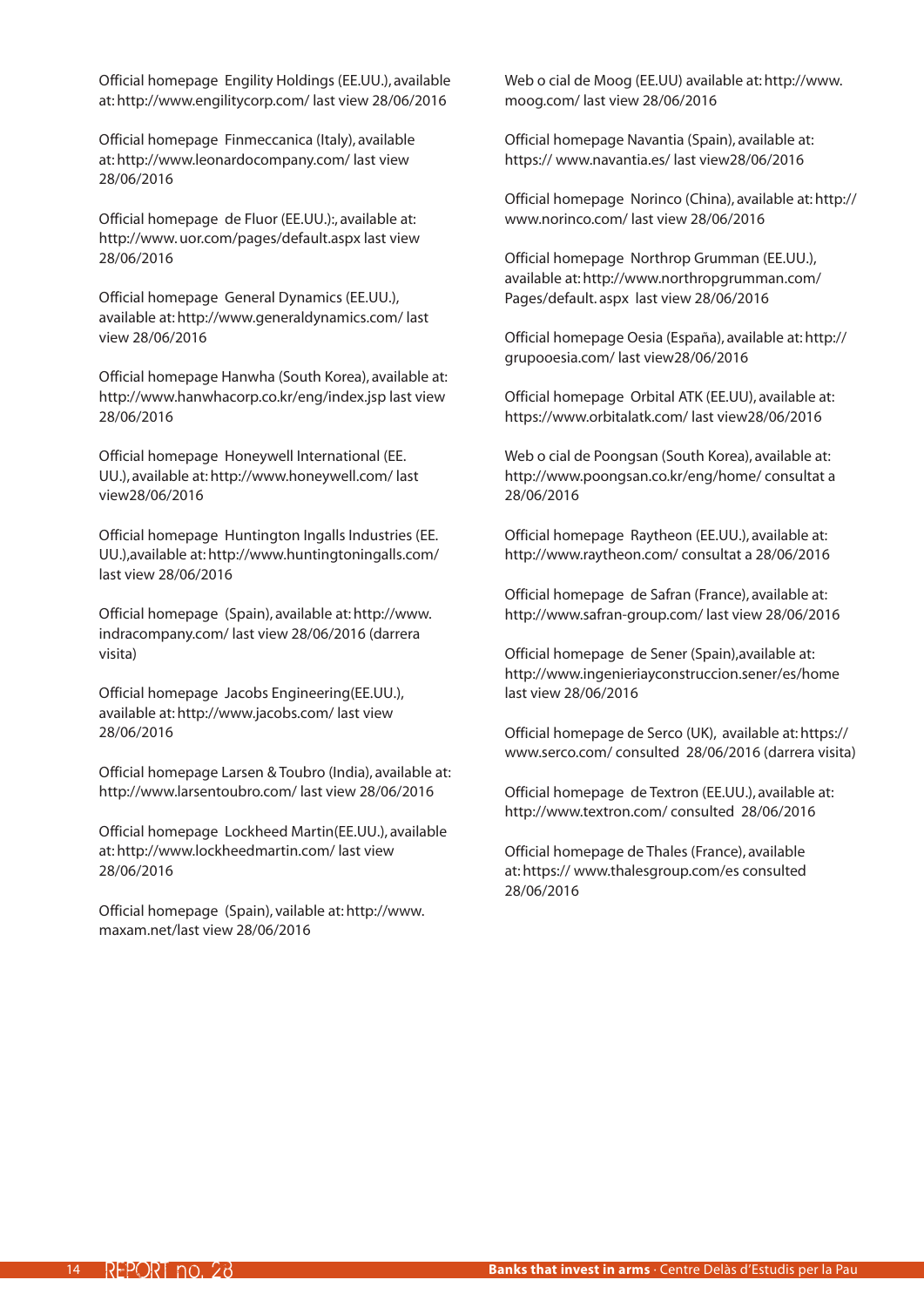# **ANNEX**

. . . . . . . . . .

### **1. SHEETS OF SPANISH ARMED BANKS**

### **BBVA**

#### **TOTAL INVESTMENT IN ARMS: 2,746,121,954.61 €**

-----------

#### **Loans to arms companies (2011-2016)**

| Arms companies              | Most recent date | Value              |
|-----------------------------|------------------|--------------------|
| Sener                       | 25-3-2011        | 599,922.96 €       |
| Sener                       | 25-3-2011        | 1,668,597.84 €     |
| Maxam                       | 15-12-2011       | 9,994,400.00 €     |
| Maxam                       | 27-12-2012       | 12,231,201.24 €    |
| Maxam                       | 27-12-2012       | 5,695,884.43 €     |
| Maxam                       | 27-12-2012       | 4,559,202.29 €     |
| Maxam                       | 29-7-2014        | 66,111,049.22 €    |
| Maxam                       | 29-7-2014        | 18,888,973.82 €    |
| Navantia                    | 18-3-2015        | 81,771,785.60 €    |
| Maxam                       | 29-7-2015        | 19,294,105.07 €    |
| Maxam                       | 29-7-2015        | 67,529,192.08 €    |
| Oesia                       | 29-10-2015       | 514,678.81 €       |
| Aecom                       | 13-7-2011        | 49,740,638.10 €    |
| Aecom                       | 23-9-2011        | 29,784,065.52 €    |
| Aecom                       | 7-6-2013         | 15,082,956.26 €    |
| Aecom                       | 29-1-2014        | 28,659,611.99 €    |
| Aecom                       | 11-8-2014        | 57,522,785.00 €    |
| Aecom                       | 11-8-2014        | 44,075,900.19 €    |
| Aecom                       | 11-8-2014        | 14,940,983.12 €    |
| Airbus Group                | 14-3-2011        | 116,862,632.64 €   |
| Airbus Group                | 14-10-2014       | 105,962,359.64 €   |
| <b>Babcock &amp; Wilcox</b> | 22-5-2012        | 25,062,656.64 €    |
| Babcock & Wilcox            | 11-5-2015        | 32,310,177.71 €    |
| Boeing                      | 5-11-2011        | 30,494,445.65 €    |
| Boeing                      | 29-9-2012        | 355,761,794.28 €   |
| Boeing                      | 29-9-2012        | 355,761,794.28 €   |
| Boeing                      | 23-9-2014        | 38,783,741.86 €    |
| Boeing                      | 23-9-2014        | 38,783,741.86 €    |
| Finmeccanica                | 28-7-2010        | 65,424,876.85 €    |
| Finmeccanica                | 9-7-2014         | 73,513,195.62 €    |
| Finmeccanica                | 6-7-2015         | 81,758,720.93 €    |
| General Dynamics            | 14-7-2011        | 56,330,094.35 €    |
| <b>General Dynamics</b>     | 21-6-2013        | 94,840,667.68 €    |
| Honeywell International     | 17-3-2011        | 44,273,064.84 €    |
| Honevwell International     | 30-3-2012        | 96,585,804.13 €    |
| Honeywell International     | 18-11-2013       | 54,006,066.43 €    |
| Jacobs Engineering          | 5-3-2015         | 49,688,318.73 €    |
| Jacobs Engineering          | 5-3-2015         | 123,769,084.83 €   |
| Thales                      | 17-12-2010       | 66,365,007.54 €    |
| Oesia                       | 29-10-2015       | 1,287,299.69 €     |
|                             | Total            | 2,436,291,479.71 € |

\*Converting dollars to euros in the series of data has been done in accordance with the exchange rate set by the European Central Bank 's website at the time of investment or if the data is missing the one which belongs to the closer date, this comment is valid for the overall of Spanish banks.

\*European Central Bank: [https://www,ecb,europa,eu/stats/exchange/eurofxref/html/](https://www.ecb.europa.eu/stats/exchange/eurofxref/html/eurofxref-graph-usd.en.html) [eurofxref-graph-usd,en,html](https://www.ecb.europa.eu/stats/exchange/eurofxref/html/eurofxref-graph-usd.en.html)

\*Data from each individual entity coming from Caixa d'Estalvis de Catalunya. Tarragona i Manresa (Caixa Catalonia) joined the raking of the bank BBVA in the rankings because they are part of BBVA Group.

### **Issuance of bonds and commercial papers of arms companies (2011-2016)**

| Arms companies          | Most recent date | Value            |
|-------------------------|------------------|------------------|
| Aecom                   | 17-9-2014        | 61,747,452.92 €  |
| Aecom                   | 17-9-2014        | 61,747,452.92 €  |
| Airbus Group            | 20-10-2014       | 50,105,691.69 €  |
| Boeing                  | 28-10-2014       | 7,059,930.97 €   |
| Boeing                  | 28-10-2014       | 7,059,930.97 €   |
| Boeing                  | 28-10-2014       | 14,119,861.94 €  |
| Boeing                  | 18-2-2015        | 5,276,116.78 €   |
| Boeing                  | 18-2-2015        | 7,034,822.37 €   |
| Boeing                  | 18-2-2015        | 7,034,822.37 €   |
| Finmeccanica            | 26-11-2013       | 43,552,077.95 €  |
| Finmeccanica            | 17-1-2014        | 14,763,416.25 €  |
| Honeywell International | 18-11-2013       | 7,398,091.29 €   |
| Honeywell International | 18-11-2013       | 17,015,609.97 €  |
|                         | Total            | 303,915,278.40 € |

| Arms companies | Most recent date | Value          |
|----------------|------------------|----------------|
| Indra          | 31-10-2015       | 4,915,596.50 € |
| Indra          | $31 - 8 - 2015$  | 999,600.00 €   |
|                | Total            | 5,915,196.50 € |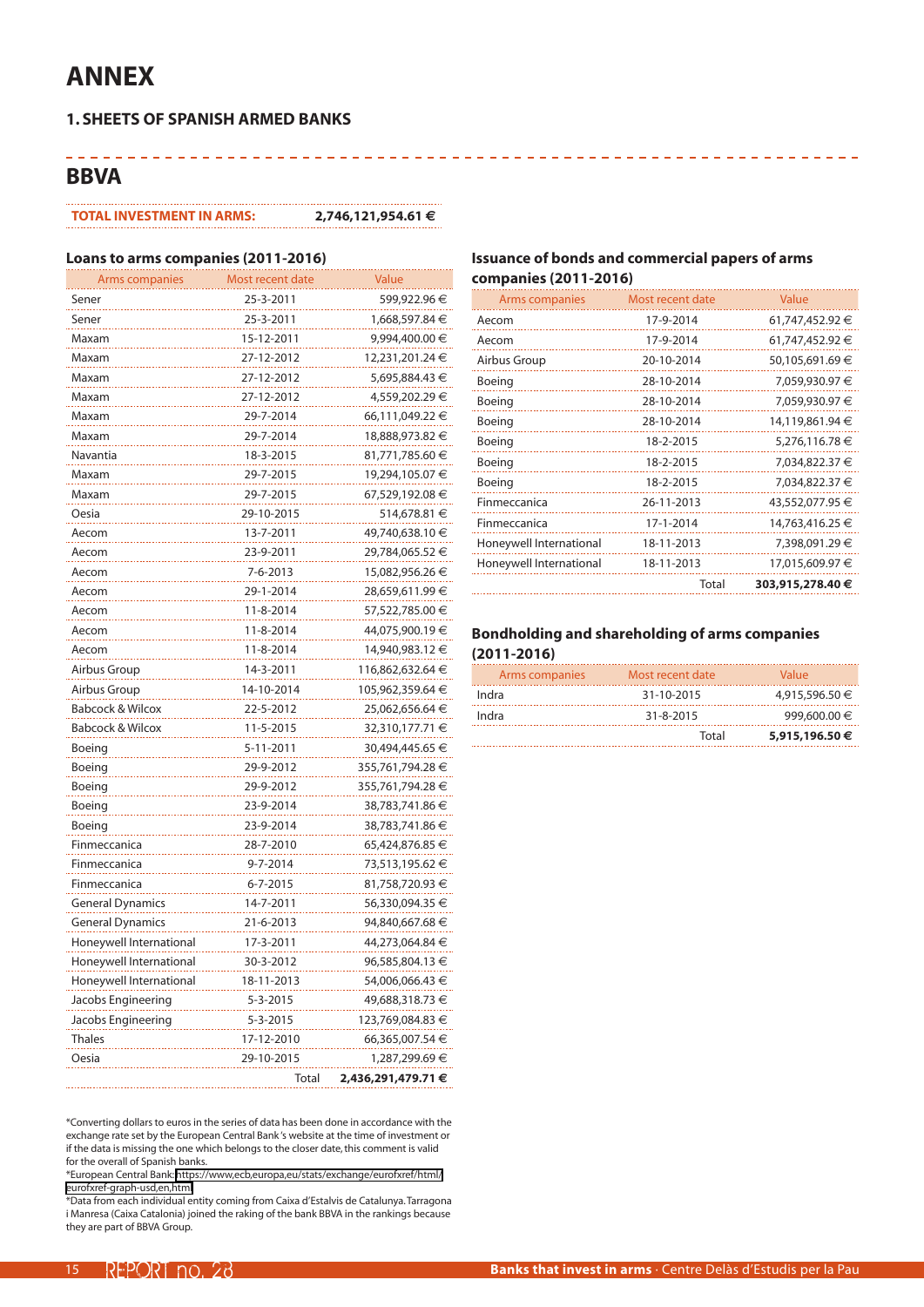# **Banco de Sabadell**

#### **TOTAL INVESTMENT IN ARMS: 51,551,463.00 €**

\_\_\_\_\_\_\_\_\_\_\_\_\_\_\_\_\_\_\_

### **Loans to arms companies (2011-2016)**

| Arms companies | Most recent date | Value           |
|----------------|------------------|-----------------|
| Maxam          | 27-12-2012       | 8,339,455.39 €  |
| Maxam          | 27-12-2012       | 3,883,557.57 €  |
| Maxam          | 27-12-2012       | 3,108,547.01 €  |
| Maxam          | 29-7-2014        | 7,778,005.79 €  |
| Maxam          | 29-7-2014        | 2,221,996.92 €  |
| Maxam          | 29-7-2015        | 2,030,958.43 €  |
| Maxam          | 29-7-2015        | 7,108,336.01 €  |
| Oesia          | 29-10-2015       | 1,236,675.54 €  |
| Orbital ATK    | $1 - 11 - 2013$  | 6,664,198.45 €  |
| Orbital ATK    | $1 - 11 - 2013$  | 4,442,798.96 €  |
|                | Total            | 46,814,530.07 € |

### **Issuance of bonds and commercial papers of arms companies (2011-2016)**

| Arms companies | Most recent date | Value          |
|----------------|------------------|----------------|
| Indra          | $31 - 3 - 2015$  | 4,336,241.73 € |
| Indra          | 30-9-2015        | 400,691.20 €   |
|                | Total            | 4,736,932.93 € |

### **Santander**

### **TOTAL INVESTMENT IN ARMS: 1,518,304,347.55 €**

### **Loans to arms companies (2011-2016)**

| Arms companies          | Most recent date | Value              |
|-------------------------|------------------|--------------------|
| Sener                   | 25-3-2011        | 599,922.96 €       |
| Sener                   | 25-3-2011        | 599,922.96 €       |
| Sener                   | 25-3-2011        | 1,668,597.84 €     |
| Sener                   | 25-3-2011        | 1,668,597.84 €     |
| Maxam                   | 15-12-2011       | 9,994,400.00 €     |
| Maxam                   | 27-12-2012       | 12,231,201.24 €    |
| Maxam                   | 27-12-2012       | 5,695,884.43 €     |
| Maxam                   | 27-12-2012       | 4,559,202.29 €     |
| Maxam                   | 29-7-2014        | 42,778,031.85 €    |
| Maxam                   | 29-7-2014        | 12,221,983.06 €    |
| Navantia                | 18-3-2015        | 36,343,581.57 €    |
| Maxam                   | 29-7-2015        | 12,185,750.57 €    |
| Maxam                   | 29-7-2015        | 42,650,016.05 €    |
| Oesia                   | 29-10-2015       | 3,245,971.96 €     |
| Airbus Group            | 14-3-2011        | 116,862,632.64 €   |
| Airbus Group            | 14-10-2014       | 105,962,359.64 €   |
| Boeing                  | 5-11-2011        | 30,494,445.65 €    |
| Boeing                  | 23-9-2014        | 38,783,741.86 €    |
| Boeing                  | 23-9-2014        | 38,783,741.86 €    |
| Finmeccanica            | 28-7-2010        | 147,013,546.80 €   |
| Finmeccanica            | 9-7-2014         | 73,513,195.62 €    |
| Finmeccanica            | $6 - 7 - 2015$   | 89,934,593.02 €    |
| Fluor                   | 14-12-2010       | 66,989,207.29 €    |
| <b>General Dynamics</b> | 14-7-2011        | 24,644,416.28 €    |
| Honeywell International | 17-3-2011        | 44,273,064.84 €    |
| Honeywell International | 18-11-2013       | 54,006,066.43 €    |
| Safran                  | 18-11-2010       | 88,664,175.28 €    |
| <b>Thales</b>           | 17-12-2010       | 81,447,963.80 €    |
| <b>Thales</b>           | 19-12-2014       | 99,356,625.13 €    |
|                         | Total            | 1,287,172,840.76 € |

### **Issuance of bonds and commercial papers of arms companies (2011-2016)**

| Arms companies | Most recent date | Value            |
|----------------|------------------|------------------|
| Indra          | 8-10-2013        | 31,245,749.19 €  |
| Airbus Group   | 20-10-2014       | 75,158,537.54 €  |
| Boeing         | 30-4-2013        | 7,649,938.80 €   |
| Boeing         | 28-10-2014       | 7,059,930.97 €   |
| Boeing         | 28-10-2014       | 7,059,930.97 €   |
| Boeing         | 18-2-2015        | 5,276,116.78 €   |
| Boeing         | 18-2-2015        | 7,034,822.37 €   |
| Boeing         | 18-2-2015        | 7,034,822.37 €   |
| Finmeccanica   | 26-11-2013       | 43,552,077.95 €  |
| Finmeccanica   | 17-1-2014        | 14,723,203.77 €  |
| Fluor          | 18-11-2014       | 7,991,050.02 €   |
|                | Total            | 213,786,180.73 € |

| Arms companies | Most recent date | Value           |
|----------------|------------------|-----------------|
| Indra          | 30-9-2015        | 15,253,718.00 € |
| Indra          | 30-9-2015        | 2.091.608.06 €  |
|                | Total            | 17,345,326.06 € |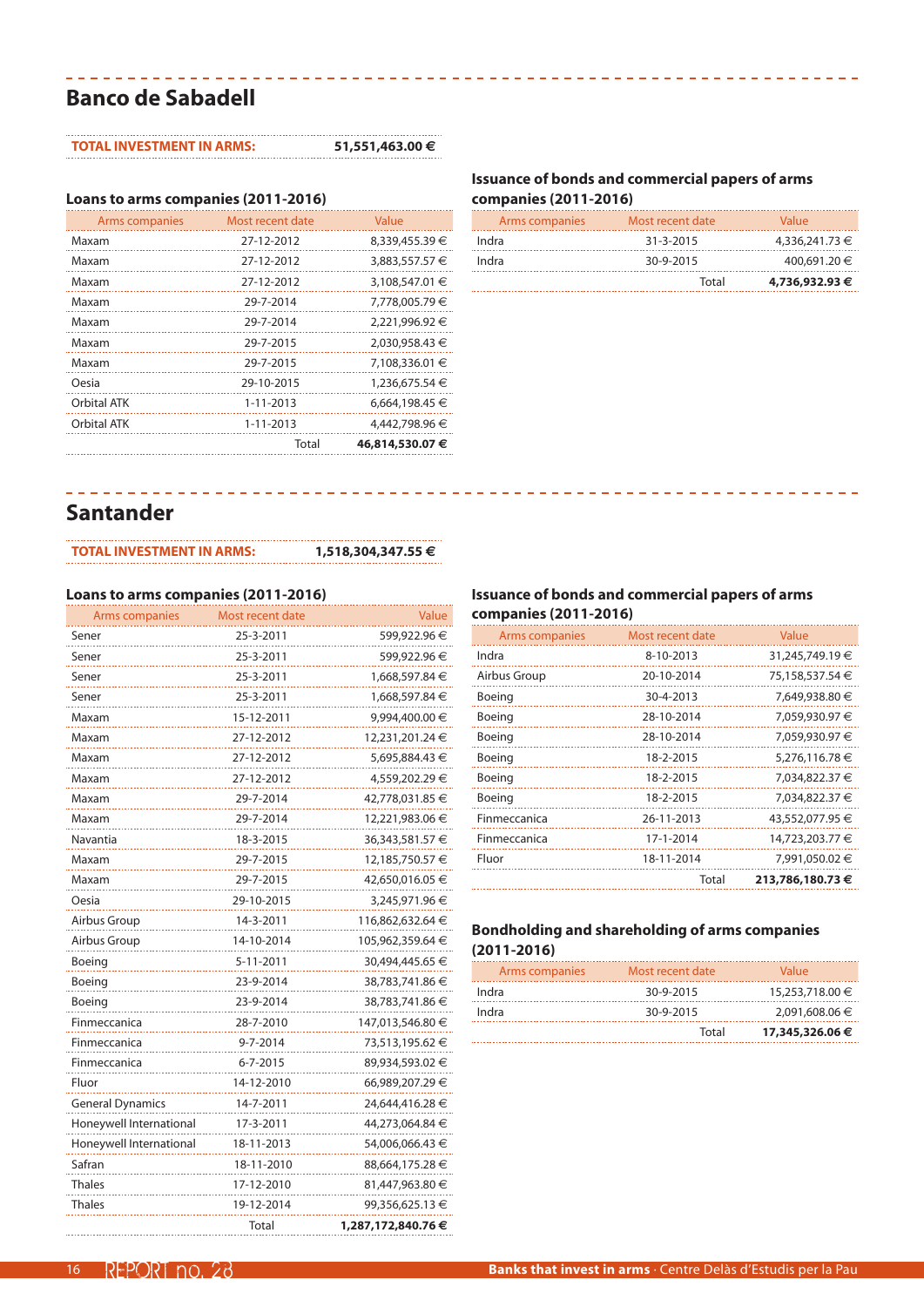### **Bankia**

### **TOTAL INVESTMENT IN ARMS: 180,919,246.50 €**

 $\begin{array}{cccccccccccccc} \multicolumn{2}{c}{} & \multicolumn{2}{c}{} & \multicolumn{2}{c}{} & \multicolumn{2}{c}{} & \multicolumn{2}{c}{} & \multicolumn{2}{c}{} & \multicolumn{2}{c}{} & \multicolumn{2}{c}{} & \multicolumn{2}{c}{} & \multicolumn{2}{c}{} & \multicolumn{2}{c}{} & \multicolumn{2}{c}{} & \multicolumn{2}{c}{} & \multicolumn{2}{c}{} & \multicolumn{2}{c}{} & \multicolumn{2}{c}{} & \multicolumn{2}{c}{} & \multicolumn{2}{c}{} & \multicolumn{2}{c}{} & \$ 

**Loans to arms companies (2011-2016)**

| Arms companies | Most recent date | Value           |
|----------------|------------------|-----------------|
| Maxam          | 15-12-2011       | 9,994,400.00 €  |
| Maxam          | 27-12-2012       | 12,231,201.24 € |
| Maxam          | 27-12-2012       | 5,695,884.43 €  |
| Maxam          | 27-12-2012       | 4,559,202.29 €  |
| Maxam          | 29-7-2014        | 42,778,031.85 € |
| Maxam          | 29-7-2014        | 12,221,983.06 € |
| Maxam          | 29-7-2015        | 12,185,750.57 € |
| Maxam          | 29-7-2015        | 42,650,016.05 € |
| Navantia       | 30-7-2015        | 30,204,174.00 € |
| Oesia          | 29-10-2015       | 2,781,917.30 €  |
|                | Total            | 175,302,560,79€ |

### **Bondholding and shareholding of arms companies (2011-2016)**

| Arms companies | Most recent date | Value          |
|----------------|------------------|----------------|
| Indra          | 30-6-2015        | 5,616,685,71 € |
|                | Total            | 5,616,685.71 € |

### **Banco Popular Español**

#### **TOTAL INVESTMENT IN ARMS: 82,918,380.44 €**

#### **Loans to arms companies (2011-2016)**

| Arms companies | Most recent date | Value           |
|----------------|------------------|-----------------|
| Maxam          | 27-12-2012       | 8,339,455.39 €  |
| Maxam          | 27-12-2012       | 3,883,557.57 €  |
| Maxam          | 27-12-2012       | 3,108,547.01 €  |
| Maxam          | 29-7-2014        | 23,333,017.37 € |
| Maxam          | 29-7-2014        | 6.666.990.76 €  |
| Maxam          | 29-7-2015        | 7,108,354.50 €  |
| Maxam          | 29-7-2015        | 24,879,176.03 € |
| Oesia          | 29-10-2015       | 4.764.696.31 €  |
|                | Total            | 82,083,794.94 € |

\*Data from Popular Gestion Privada and Banco Popular Español are counted in the rankings as Banco Popular.

### **Bondholding and shareholding of arms companies (2011-2016)**

| Arms companies | Most recent date | Value        |
|----------------|------------------|--------------|
| Indra          | 30-9-2015        | 834,585.50 € |
|                | Total            | 834,585,50€  |

## **Banco Mare Nostrum**

| <b>TOTAL INVESTMENT IN ARMS:</b>    |                  | 16,902,113.80 € |  |  |
|-------------------------------------|------------------|-----------------|--|--|
| Loans to arms companies (2011-2016) |                  |                 |  |  |
| Arms companies                      | Most recent date | Value           |  |  |
| Maxam                               | 27-12-2012       | 8,339,455.39 €  |  |  |
| Maxam                               | 27-12-2012       | 3,883,557.57 €  |  |  |
| Maxam                               | 27-12-2012       | 3,108,547.01 €  |  |  |
| Oesia                               | 29-10-2015       | 1,570,553.83 €  |  |  |
|                                     | Total            | 16,902,113,80 € |  |  |

#### **Bondholding and shareholding of arms companies (2011-2016)**

| Arms companies | Most recent date | Value   |
|----------------|------------------|---------|
| Oesia          | 16-11-2015       | unknown |

# **Bankinter**

| <b>TOTAL INVESTMENT IN ARMS:</b> | 48,597,800.81 € |
|----------------------------------|-----------------|
|                                  |                 |

\_\_\_\_\_\_\_\_\_\_\_\_\_\_\_\_

#### **Loans to arms companies (2011-2016)**

| Arms companies | Most recent date | Value           |
|----------------|------------------|-----------------|
| Maxam          | 27-12-2012       | 8,339,455.39 €  |
| Maxam          | 27-12-2012       | 3,883,557.57 €  |
| Maxam          | 27-12-2012       | 3,108,547.01 €  |
| Navantia       | 30-7-2015        | 30.204.174.00 € |
|                | Total            | 45,535,733.97 € |

| Arms companies | Most recent date | Value          |
|----------------|------------------|----------------|
| Indra          | 30-6-2015        | 3,062,066.83 € |
|                | Total            | 3,062,066,83 € |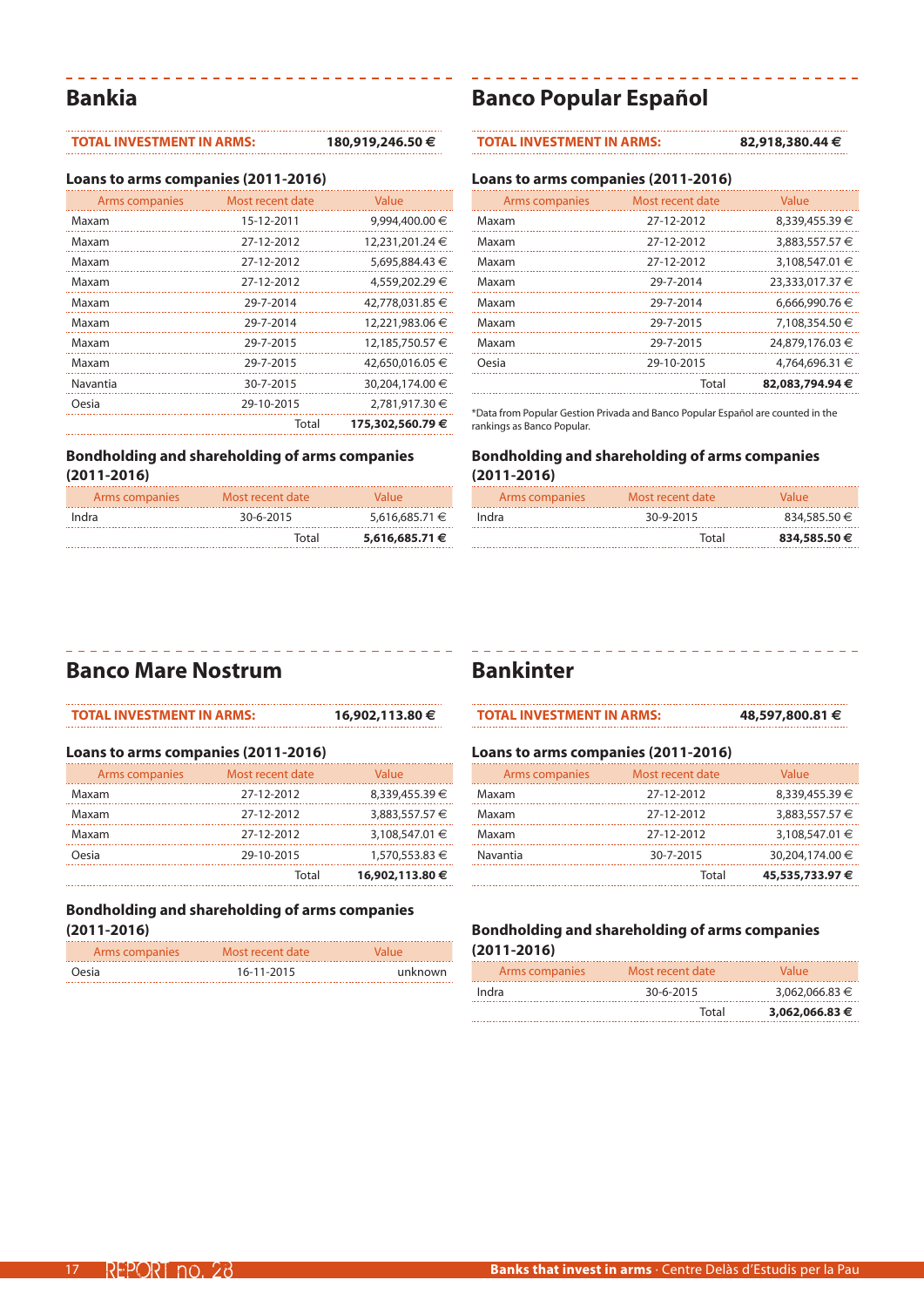# **Caja Rural**

### **TOTAL INVESTMENT IN ARMS: 16,472,208.34 €**

#### **Loans to arms companies (2011-2016)**

| Arms companies | Most recent date | Value           |
|----------------|------------------|-----------------|
| Maxam          | 27-12-2012       | 8,339,455.39 €  |
| Maxam          | 27-12-2012       | 3,883,557.57 €  |
| Maxam          | 27-12-2012       | 3,108,547.01 €  |
| Oesia          | 29-10-2015       | 443,563.94 €    |
|                | Total            | 15,775,123.91 € |

### **Bondholding and shareholding of arms companies (2011-2016)**

| Arms companies | Most recent date | Value        |
|----------------|------------------|--------------|
| Indra          | 30-9-2015        | 697,084.43 € |
|                | Total            | 697,084.43 € |

# **Instituto de Crédito Oficial**

| <b>TOTAL INVESTMENT IN ARMS:</b> |
|----------------------------------|
|----------------------------------|

**TOTAL INVESTMENT IN ARMS: 48,272,994.30 €**

#### **Loans to arms companies (2011-2016)**

| Arms companies | Most recent date | Value           |
|----------------|------------------|-----------------|
| Maxam          | 15-12-2011       | 9,994,400.00 €  |
| Maxam          | 29-7-2014        | 15,556,011.58 € |
| Maxam          | 29-7-2014        | 4,443,993.84 €  |
| Maxam          | 29-7-2015        | 4.061.916.86 €  |
| Maxam          | 29-7-2015        | 14,216,672.02 € |
|                | Total            | 48,272,994.30 € |

# **Kutxabank**

| <b>TOTAL INVESTMENT IN ARMS:</b>    |                  | 2,733,850.19€  |
|-------------------------------------|------------------|----------------|
| Loans to arms companies (2011-2016) |                  |                |
| Arms companies                      | Most recent date | Value          |
| Sener                               | 25-3-2011        | 599,922.96 €   |
| Sener                               | 25-3-2011        | 1,668,597.84 € |
|                                     | Total            | 2,268,520.80 € |

### **Bondholding and shareholding of arms companies (2011-2016)**

| Arms companies | Most recent date | Value        |
|----------------|------------------|--------------|
| Indra          | 31-8-2015        | 465,329.39 € |
|                | Total            | 465,329,39€  |

# **Liberbank Group**

| <b>TOTAL INVESTMENT IN ARMS:</b> | 2,381,952,77 € |
|----------------------------------|----------------|
|                                  |                |

#### **Loans to arms companies (2011-2016)**

| Arms companies | Most recent date | Value        |
|----------------|------------------|--------------|
| Oesia          | 29-10-2015       | 772,620.88 € |
|                | Total            | 772,620.88 € |

### **Bondholding and shareholding of arms companies (2011-2016)**

| Arms companies | Most recent date | Value          |
|----------------|------------------|----------------|
| Indra          | 30-9-2015        | 1,609,331.89 € |
|                | Total            | 1,609,331.89 € |

# **Banca March**

**TOTAL INVESTMENT IN ARMS: 223,489,061.11 €**

### **Loans to arms companies (2011-2016)**

| Arms companies | Most recent date | Value           |
|----------------|------------------|-----------------|
| Maxam          | 27-12-2012       | 8,339,455.39 €  |
| Maxam          | 27-12-2012       | 3,883,557.57 €  |
| Maxam          | 27-12-2012       | 3,108,547.01 €  |
| Oesia          | 29-10-2015       | 618,337.77 €    |
|                | Total            | 15,949,897.74 € |

### **Bondholding and shareholding of arms companies (2011-2016)**

| Arms companies | Most recent date | Value            |
|----------------|------------------|------------------|
| Indra          | $11 - 3 - 2015$  | 207.539.163.37 € |
|                | Total            | 207,539,163.37 € |

# **Unicaja Banco**

| <b>TOTAL INVESTMENT IN ARMS:</b> | 19,646,357.85 € |
|----------------------------------|-----------------|
|                                  |                 |

--------

### **Loans to arms companies (2011-2016)**

| Arms companies | Most recent date | Value           |
|----------------|------------------|-----------------|
| Maxam          | 29-7-2014        | 7,778,005.79 €  |
| Maxam          | 29-7-2014        | 2,221,996.92 €  |
| Maxam          | 29-7-2015        | 2,030,958.43 €  |
| Maxam          | 29-7-2015        | 7,108,336.01 €  |
|                | Total            | 19,139,297.15 € |

| Arms companies | Most recent date | Value        |
|----------------|------------------|--------------|
| Indra          | 30-9-2015        | 507,060.70 € |
|                | Total            | 507,060,70€  |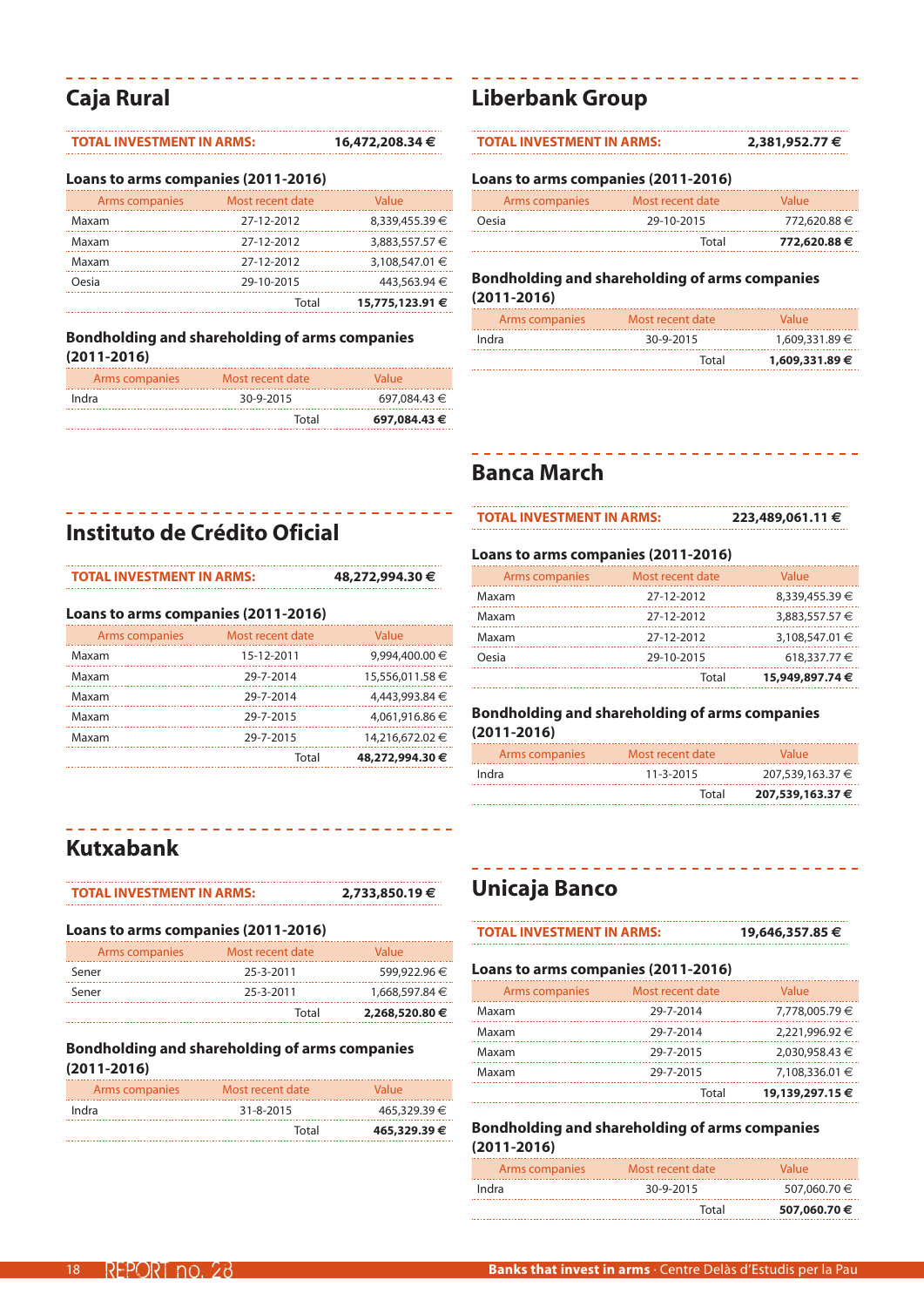# **Caixabank**

### **TOTAL INVESTMENT IN ARMS: 87,525,635.60 €**

#### **Loans to arms companies (2011-2016)**

| Arms companies | Most recent date | Value           |
|----------------|------------------|-----------------|
| Sener          | 25-3-2011        | 599,922.96 €    |
| Sener          | 25-3-2011        | 1,668,597.84 €  |
| Maxam          | 27-12-2012       | 8,339,455.39 €  |
| Maxam          | 27-12-2012       | 3,883,557.57 €  |
| Maxam          | 27-12-2012       | 3,108,547.01 €  |
| Maxam          | 29-7-2014        | 23,333,017.37 € |
| Maxam          | 29-7-2014        | 6,666,990.76 €  |
| Maxam          | 29-7-2015        | 7,108,354.50 €  |
| Maxam          | 29-7-2015        | 24,879,176.03 € |
|                | Total            | 79,587,619.43 € |

### **Bondholding and shareholding of arms companies (2011-2016)**

| Arms companies | Most recent date | Value          |
|----------------|------------------|----------------|
| Indra          | 30-9-2015        | 7,938,016.16 € |
| Oesia          | 16-11-2015       |                |
|                | Total            | 7,938,016.16 € |

### **Abante Asesores**

| <b>TOTAL INVESTMENT IN ARMS:</b> | 4,856,621.63 € |
|----------------------------------|----------------|
|                                  |                |

**Bondholding and shareholding of arms companies (2011-2016)**

| Arms companies | Most recent date | Value          |
|----------------|------------------|----------------|
| Indra          | 31-8-2015        | 4,856,621.63 € |
|                | Total            | 4,856,621,63 € |

### **Ahorro**

| <b>TOTAL INVESTMENT IN ARMS:</b> | 388,643.60 € |
|----------------------------------|--------------|
|                                  |              |

--------

**Bondholding and shareholding of arms companies (2011-2016)**

| Arms companies | Most recent date | Value        |
|----------------|------------------|--------------|
| Indra          | 30-9-2015        | 388,643.60 € |
|                | Total            | 388,643,60 € |

# **Ibercaja**

| <b>TOTAL INVESTMENT IN ARMS:</b>    |                  | 2,896,103.25 € |
|-------------------------------------|------------------|----------------|
| Loans to arms companies (2011-2016) |                  |                |
| Arms companies                      | Most recent date | Value          |

Oesia 29-10-2015 2,627,634.19 € Total **2,627,634.19 €**

\*Data from Grupo Ibercaja and Fundacion Bancaria Ibercaja are counted in the rankings as listed as Ibercaja.

### **Bondholding and shareholding of arms companies (2011-2016)**

| Arms companies | Most recent date | Value        |
|----------------|------------------|--------------|
| Indra          | 30-6-2015        | 268,469.06 € |
|                | Total            | 268,469.06 € |

**Acciona**

**TOTAL INVESTMENT IN ARMS: 371,950,804.22 €**

### **Bondholding and shareholding of arms companies (2011-2016)**

| Arms companies | Most recent date | Value            |
|----------------|------------------|------------------|
| <b>Thales</b>  | 31-5-2015        | 323,464,912.28 € |
| Indra          | $4 - 8 - 2015$   | 48,485,891.94 €  |
|                | Total            | 371,950,804.22 € |

\*Data from Bestinver are included

# **Arquia Caja de Arquitectos**

| <b>TOTAL INVESTMENT IN ARMS:</b> | 98,415.01 € |
|----------------------------------|-------------|
|                                  |             |

**Bondholding and shareholding of arms companies (2011-2016)**

| Arms companies | Most recent date | Value       |
|----------------|------------------|-------------|
| Indra          | $31 - 3 - 2015$  | 98,415.01 € |
|                | Total            | 98,415.01 € |

- - - - - - - - - - -

# **ATL Capital**

**TOTAL INVESTMENT IN ARMS: 47,081.09 €**

| Arms companies | Most recent date | Value       |
|----------------|------------------|-------------|
| Indra          | 30-6-2015        | 47,081.09 € |
|                | Total            | 47,081.09 € |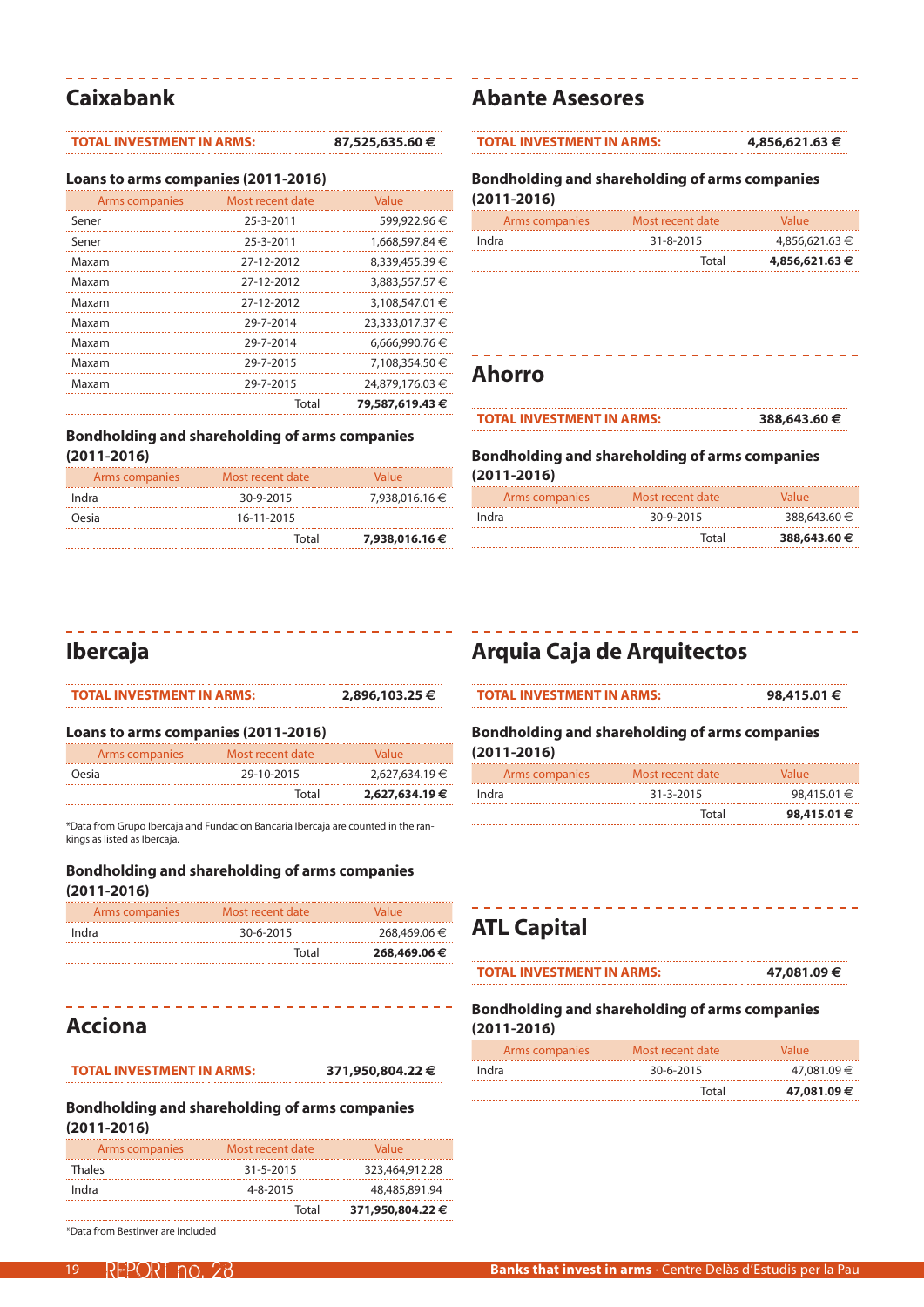# **Auriga Capital Investments**

| <b>TOTAL INVESTMENT IN ARMS:</b> | 257,877.65 € |
|----------------------------------|--------------|
|                                  |              |

#### **Bondholding and shareholding of arms companies (2011-2016)**

| Arms companies | Most recent date | Value        |
|----------------|------------------|--------------|
| Indra          | 30-6-2015        | 257,877,65 € |
|                | Total            | 257,877.65 € |

# **EDM Group**

#### **TOTAL INVESTMENT IN ARMS: 5,948,640.39 €**

### **Bondholding and shareholding of arms companies (2011-2016)**

| Arms companies | Most recent date | Value          |
|----------------|------------------|----------------|
| Indra          | $31 - 3 - 2015$  | 5,948,640.39 € |
|                | Total            | 5,948,640.39 € |

\* The EDM Group are recognized because of its branch in Spain

- Axesor : "E , d, m Group Import Sa Sucursal en España . Lleida. available at [https://](https://www.axesor.es/Informes-Empresas/2591790/EDM_GROUP_EXPORT_IMPORT_SA_SUCURSAL_EN_ESPANA.html) [www,axesor,es/Informes-Empresas/2591790/EDM\\_GROUP\\_EXPORT\\_IMPORT\\_SA\\_SU-](https://www.axesor.es/Informes-Empresas/2591790/EDM_GROUP_EXPORT_IMPORT_SA_SUCURSAL_EN_ESPANA.html)[CURSAL\\_EN\\_ESPANA,html.](https://www.axesor.es/Informes-Empresas/2591790/EDM_GROUP_EXPORT_IMPORT_SA_SUCURSAL_EN_ESPANA.html) Last seen 27 June 2016.

EDM, ES:" EDM Investment" available at [http://www,edm,es/en/asset-management/](http://www.edm.es/en/asset-management/edm-inversion/ , �ltima visualizaci�n el 27 de Junio de 2016) [edm-inversion/ .](http://www.edm.es/en/asset-management/edm-inversion/ , �ltima visualizaci�n el 27 de Junio de 2016) Last seen 27 June 2016.

# **Banco Alcalá**

| <b>TOTAL INVESTMENT IN ARMS:</b> | 2,000,744.27 € |
|----------------------------------|----------------|
|----------------------------------|----------------|

### **Bondholding and shareholding of arms companies (2011-2016)**

| Arms companies | Most recent date | Value          |
|----------------|------------------|----------------|
| Indra          | $31 - 3 - 2015$  | 2,000,744.27 € |
|                | Total            | 2,000,744.27 € |

85 % of Banco Alcalá was purchased by the national entity Credit Andorra. Andorran market leader. 2011

- BANCO ALCALA " Quiénes somos" available at [http://bancoalcala,com/es/quienes](http://bancoalcala.com/es/quienes-somos-2)[somos-2](http://bancoalcala.com/es/quienes-somos-2). Last seen 27 June 2016.

# **Euroagentes Gestión**

| <b>TOTAL INVESTMENT IN ARMS:</b> | 120,285.01 € |
|----------------------------------|--------------|
|                                  |              |

**Bondholding and shareholding of arms companies (2011-2016)**

| Arms companies | Most recent date | Value        |
|----------------|------------------|--------------|
| Indra          | $31 - 3 - 2015$  | 120,285.01 € |
|                | Total            | 120,285.01 € |

# **Banco Caminos**

**TOTAL INVESTMENT IN ARMS: 988,578.74 €**

#### **Bondholding and shareholding of arms companies (2011-2016)**

| Arms companies | Most recent date | Value        |
|----------------|------------------|--------------|
| Indra          | $31 - 3 - 2015$  | 922,968.74 € |
| $Indra*$       | $31 - 3 - 2015$  | 65,610,00 €  |
|                | Total            | 988,578,74€  |

\*Investment made by ArcoGest Banco Caminos realize the Acquisition ArcoGest , Source [http://www,cnmv,es/Portal//HR/ResultadoBusquedaHR,aspx?nif=A-82656802](http://www.cnmv.es/Portal//HR/ResultadoBusquedaHR.aspx?nif=A-82656802)

# **Fondo de Garantía de Depósitos de Entidades de Crédito**

| <b>TOTAL INVESTMENT IN ARMS:</b> | <b>UNKNOWN</b> |
|----------------------------------|----------------|
|----------------------------------|----------------|

### **Bondholding and shareholding of arms companies (2011-2016)**

| Arms companies | Most recent date | Value   |
|----------------|------------------|---------|
| Oesia          | 16-11-2015       | unknown |

## **Banco Mediolanum**

| <b>TOTAL INVESTMENT IN ARMS:</b> | 56,333.69€ |
|----------------------------------|------------|
|                                  |            |

### **Bondholding and shareholding of arms companies (2011-2016)**

| Arms companies | Most recent date | Value       |
|----------------|------------------|-------------|
| Indra          | 31-7-2015        | 56,333,69 € |
|                | Total            | 56,333.69 € |

\* Ges Fibanc Sa Sgiic together with Banco Mediolanum S.A. are the Groupo Bancario Mediolanum.

- Source: [https://www,bancomediolanum,es/es-ES/pdf/fondos/fib/FFI\\_P\\_0012\\_0,pdf](https://www.bancomediolanum.es/es-ES/pdf/fondos/fib/FFI_P_0012_0.pdf)

# **Dux Inversores**

**TOTAL INVESTMENT IN ARMS: 87,480.01 €**

**Bondholding and shareholding of arms companies** 

|                 |  | _____________ |  |
|-----------------|--|---------------|--|
| $(2011 - 2016)$ |  |               |  |

| .              |                  |             |
|----------------|------------------|-------------|
| Arms companies | Most recent date | Value       |
| Indra          | $31 - 3 - 2015$  | 87,480.01 € |
|                | Total            | 87,480.01 € |

| $\mathcal{L}(\mathcal{L})$ and $\mathcal{L}(\mathcal{L})$ and $\mathcal{L}(\mathcal{L})$                             |  |  |
|----------------------------------------------------------------------------------------------------------------------|--|--|
| <b>Contract Contract Contract Contract Contract Contract Contract Contract Contract Contract Contract Contract C</b> |  |  |
|                                                                                                                      |  |  |
|                                                                                                                      |  |  |
| <b>Contract Contract Contract Contract Contract Contract Contract Contract Contract Contract Contract Contract C</b> |  |  |
|                                                                                                                      |  |  |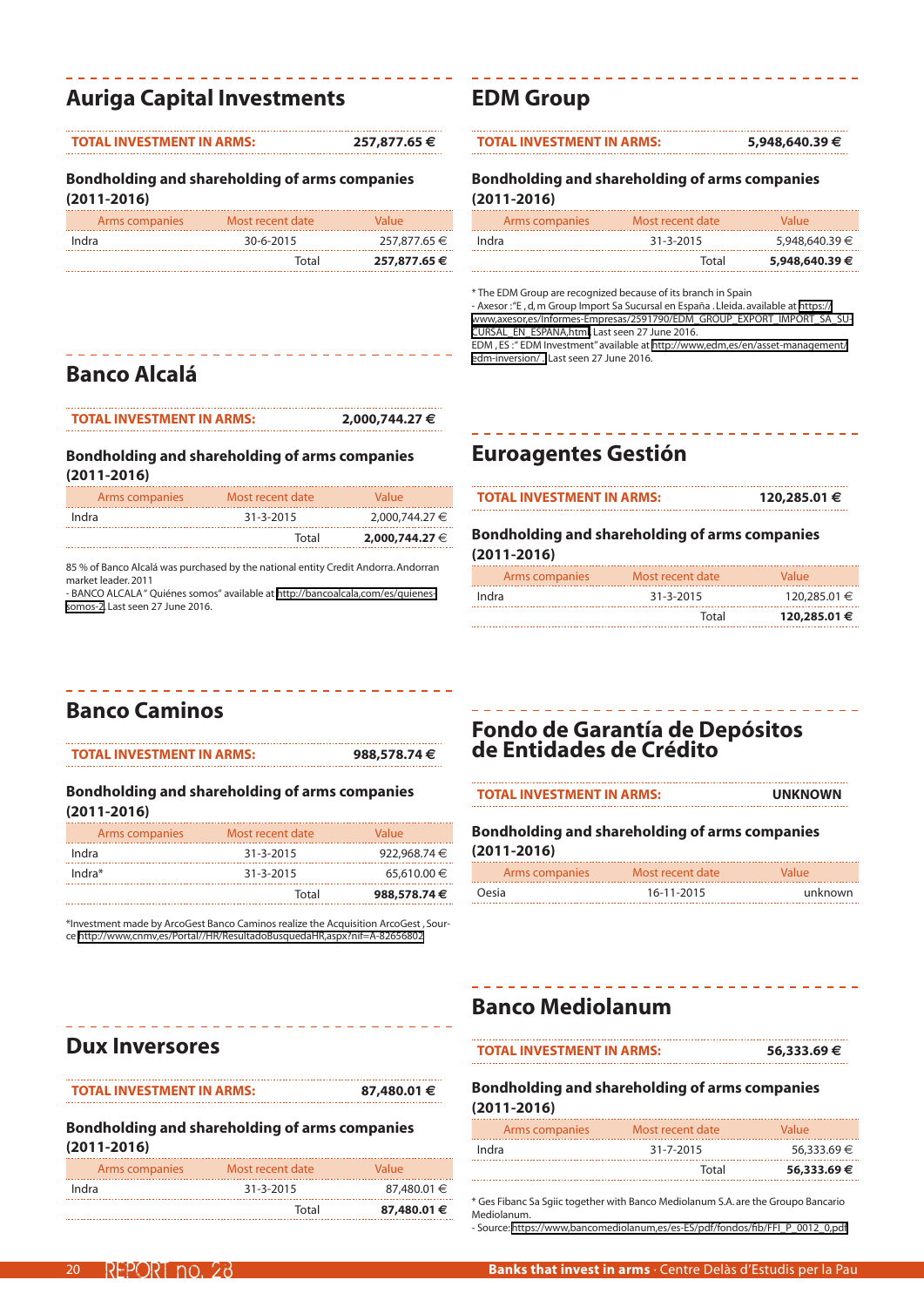### **Gesconsult (Gesconsult-Finconsult Group)**

#### **TOTAL INVESTMENT IN ARMS: 1,973,767.63 €**

#### **Bondholding and shareholding of arms companies (2011-2016)**

| Arms companies | Most recent date | <b>Value</b>   |
|----------------|------------------|----------------|
| Indra          | $31 - 3 - 2015$  | 1,973,767,63 € |
|                | Total            | 1,973,767.63 € |

# **Gesiuris Asset Management**

| <b>TOTAL INVESTMENT IN ARMS:</b> | 220,887.01 € |
|----------------------------------|--------------|
|                                  |              |

### **Bondholding and shareholding of arms companies (2011-2016)**

| Arms companies | Most recent date | Value        |
|----------------|------------------|--------------|
| Indra          | $31 - 3 - 2015$  | 220,887,01 € |
|                | Total            | 220,887.01 € |

\* The draft Gesiuris Asset Management (Gesiuris) was consolidated in 2008 with the entry into the shareholder structure of Grupo Catalan Occidente - Source: [http://](http://gesiuris.com/quienes-somos/historia/) [gesiuris,com/quienes-somos/historia/](http://gesiuris.com/quienes-somos/historia/). Last seen 27 June 2016.

# **Inverseguros Group**

#### **TOTAL INVESTMENT IN ARMS: 120,285.01 €**

### **Bondholding and shareholding of arms companies (2011-2016)**

| Arms companies | Most recent date | Value        |
|----------------|------------------|--------------|
| Indra          | $31 - 3 - 2015$  | 120,285.01 € |
|                | Total            | 120,285.01 € |

\*Inverseguros Financial Group provides real estate and insurance companies operating in Spain among which its shareholders are:

- AEGON ESPAÑA, S.A.
- ALLIANZ CÍA, DE SEGUROS Y REASEGUROS, S.A. • BILBAO CÍA, ANÓNIMA DE SEGUROS Y REASEGUROS, S.A.
- CONSORCIO DE COMPENSACIÓN DE SEGUROS,
- MAPFRE GLOBAL RISKS. COMPAÑÍA INTERNACIONAL DE SEGUROS Y REASEGUROS,S.A.
- NACIONAL DE REASEGUROS, S.A.
- CNP VIDA DE SEGUROS Y REASEGUROS,S.A.
- RURAL VIDA DE SEGUROS Y REASEGUROS,S.A.
- ZURICH ESPAÑA CÍA DE SEGUROS Y REASEGUROS, S.A.
- AXA MEDITERRANEAN HOLDING, S.A. (antes HISPANOWIN S.A.) AXA Group
- D. ALBERTO DE LA PUENTE RUA
- Source: [http://www,inmoseguros,es/grupo\\_inverseguros\\_servicio\\_inversores\\_en\\_](http://www.inmoseguros.es/grupo_inverseguros_servicio_inversores_en_mercados_financieros_e_inmobiliarios) [mercados\\_financieros\\_e\\_inmobiliarios](http://www.inmoseguros.es/grupo_inverseguros_servicio_inversores_en_mercados_financieros_e_inmobiliarios). Last views 27th June 2016.

### **Mapfre**

**TOTAL INVESTMENT IN ARMS: 1,243,036.21 €**

### **Bondholding and shareholding of arms companies (2011-2016)**

| Arms companies | Most recent date | Value          |
|----------------|------------------|----------------|
| Indra          | $31 - 3 - 2015$  | 1,243,036.21 € |
|                | Total            | 1,243,036,21 € |

# **Grupo Egeria**

**TOTAL INVESTMENT IN ARMS: 776,385.05 €**

### **Bondholding and shareholding of arms companies (2011-2016)**

| Arms companies | Most recent date | Value        |
|----------------|------------------|--------------|
| Indra          | $31 - 3 - 2015$  | 776,385.05 € |
|                | Total            | 776,385,05 € |

# **Mercados y Gestión de Valuees A,V,**

| <b>TOTAL INVESTMENT IN ARMS:</b> | 246,037.52 € |
|----------------------------------|--------------|
|----------------------------------|--------------|

### **Bondholding and shareholding of arms companies (2011-2016)**

| Arms companies | Most recent date | Value        |
|----------------|------------------|--------------|
| Indra          | $31 - 3 - 2015$  | 246,037.52 € |
|                | Total            | 246,037.52 € |

# **GVC Gaesco Group**

**TOTAL INVESTMENT IN ARMS: 2,059,233.39 €**

| Arms companies | Most recent date | Value          |
|----------------|------------------|----------------|
| Indra          | 30-9-2015        | 2,059,233.39 € |
|                | Total            | 2,059,233.39 € |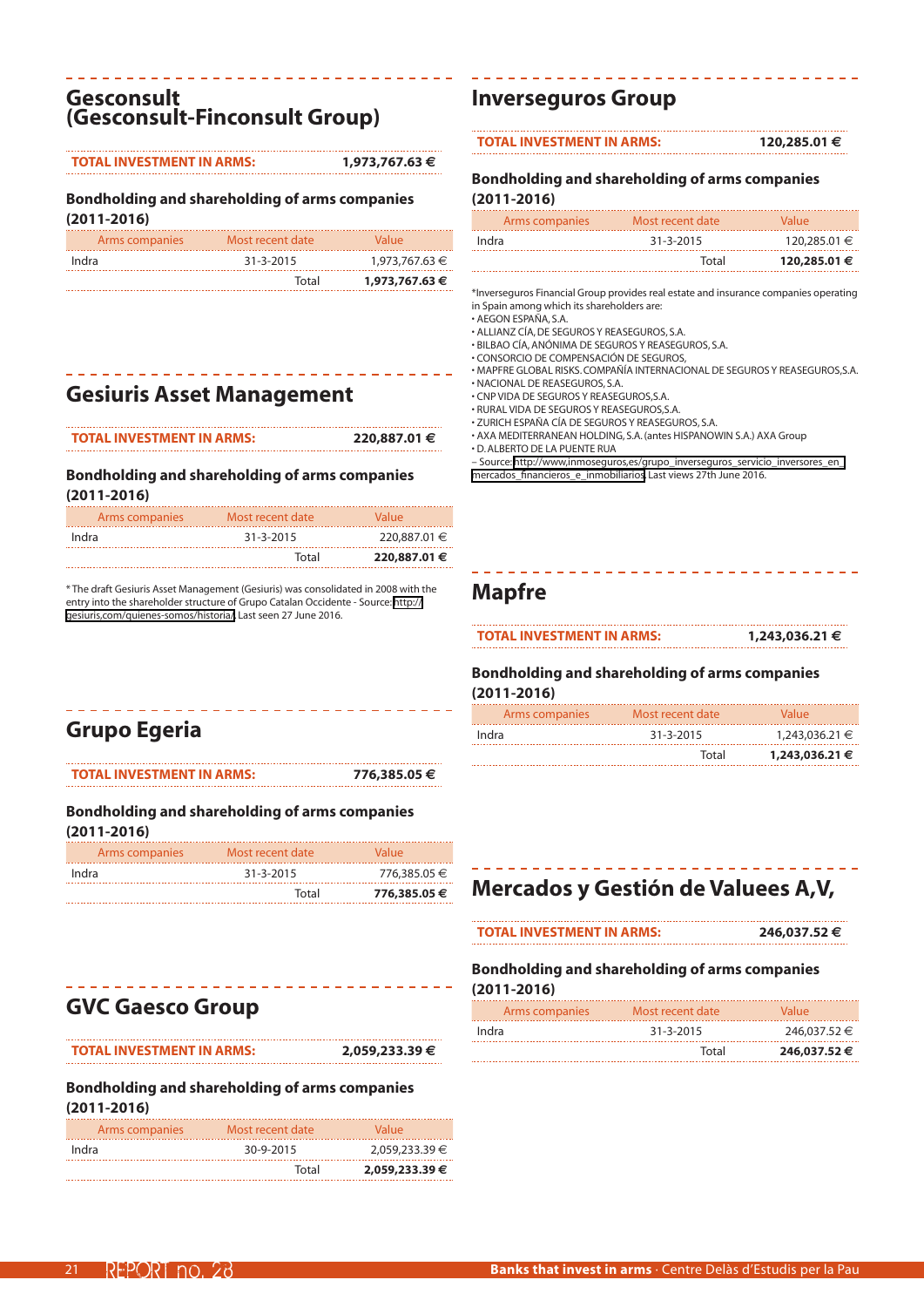# **Mutua Madrileña**

#### **TOTAL INVESTMENT IN ARMS: 24,044,771.72 €**

**Bondholding and shareholding of arms companies (2011-2016)**

|                | Total            | 24,044,771.72 € |
|----------------|------------------|-----------------|
| Indra          | 30-9-2015        | 24,044,771.72 € |
| Arms companies | Most recent date | Value           |

### **Privat Bank Patrimonio**

**TOTAL INVESTMENT IN ARMS: 946,822.80 €**

### **Bondholding and shareholding of arms companies (2011-2016)**

| Arms companies | Most recent date | Value        |
|----------------|------------------|--------------|
| Indra          | 30-9-2015        | 297.513.22 € |
| Indra          | 30-9-2015        | 649,309.58 € |
|                | Total            | 946,822.80 € |

## **N+1 Group**

| <b>TOTAL INVESTMENT IN ARMS:</b> | 37,484.36 € |
|----------------------------------|-------------|

### **Bondholding and shareholding of arms companies (2011-2016)**

| Arms companies | Most recent date | Value       |
|----------------|------------------|-------------|
| Indra          | 30-6-2015        | 37,484.36 € |
|                | Total            | 37,484.36 € |

## **Riva y García**

| <b>TOTAL INVESTMENT IN ARMS:</b> | 60,142.50 € |
|----------------------------------|-------------|
|----------------------------------|-------------|

### **Bondholding and shareholding of arms companies (2011-2016)**

| Arms companies                                                                             | Most recent date | Value       |
|--------------------------------------------------------------------------------------------|------------------|-------------|
| Indra                                                                                      | $31 - 3 - 2015$  | 60,142.50 € |
|                                                                                            | Total            | 60,142.50 € |
| * Riva y García Private Banking provides advice through Banco de Alcalá, subsidiaries<br>. |                  |             |

of Credit Andorra in Spain, in which Grupo Financiero Riva y García has a 10% stake, according to the Banco Alcalá materialized in 2013.

### **Novo Banco (Novo Banco Gestion. SGIIC)**

**TOTAL INVESTMENT IN ARMS: 806,364.99 €**

### **Bondholding and shareholding of arms companies (2011-2016)**

| Arms companies | Most recent date | Value        |
|----------------|------------------|--------------|
| Indra          | 30-6-2015        | 806.364.99 € |
|                | Total            | 806,364,99€  |

# **Sociedad Estatal de Participaciones Industriales**

**TOTAL INVESTMENT IN ARMS: 368,193,459.82 €**

**Bondholding and shareholding of arms companies (2011-2016)**

| Arms companies | Most recent date | Value            |
|----------------|------------------|------------------|
| Indra          | $11 - 3 - 2015$  | 368,193,459.82 € |
| Navantia       | 16-11-2015       | unknown          |
|                | Total            | 368,193,459.82 € |

# **Renta 4 Banco**

**TOTAL INVESTMENT IN ARMS: 35,144,943.10 €**

### **Bondholding and shareholding of arms companies (2011-2016)**

| Arms companies | Most recent date | Value           |
|----------------|------------------|-----------------|
| Indra          | 30-9-2015        | 21,724,475.14 € |
| Indra          | 30-9-2015        | 13,420,467.96 € |
|                | Total            | 35,144,943.10 € |

# **Trea Capital Partners**

| <b>TOTAL INVESTMENT IN ARMS:</b> |
|----------------------------------|
|----------------------------------|

**TOTAL INVESTMENT IN ARMS: 202,618.15 €**

| Arms companies | Most recent date | Value        |
|----------------|------------------|--------------|
| Indra          | 30-6-2015        | 202,618.15 € |
|                | Total            | 202,618.15 € |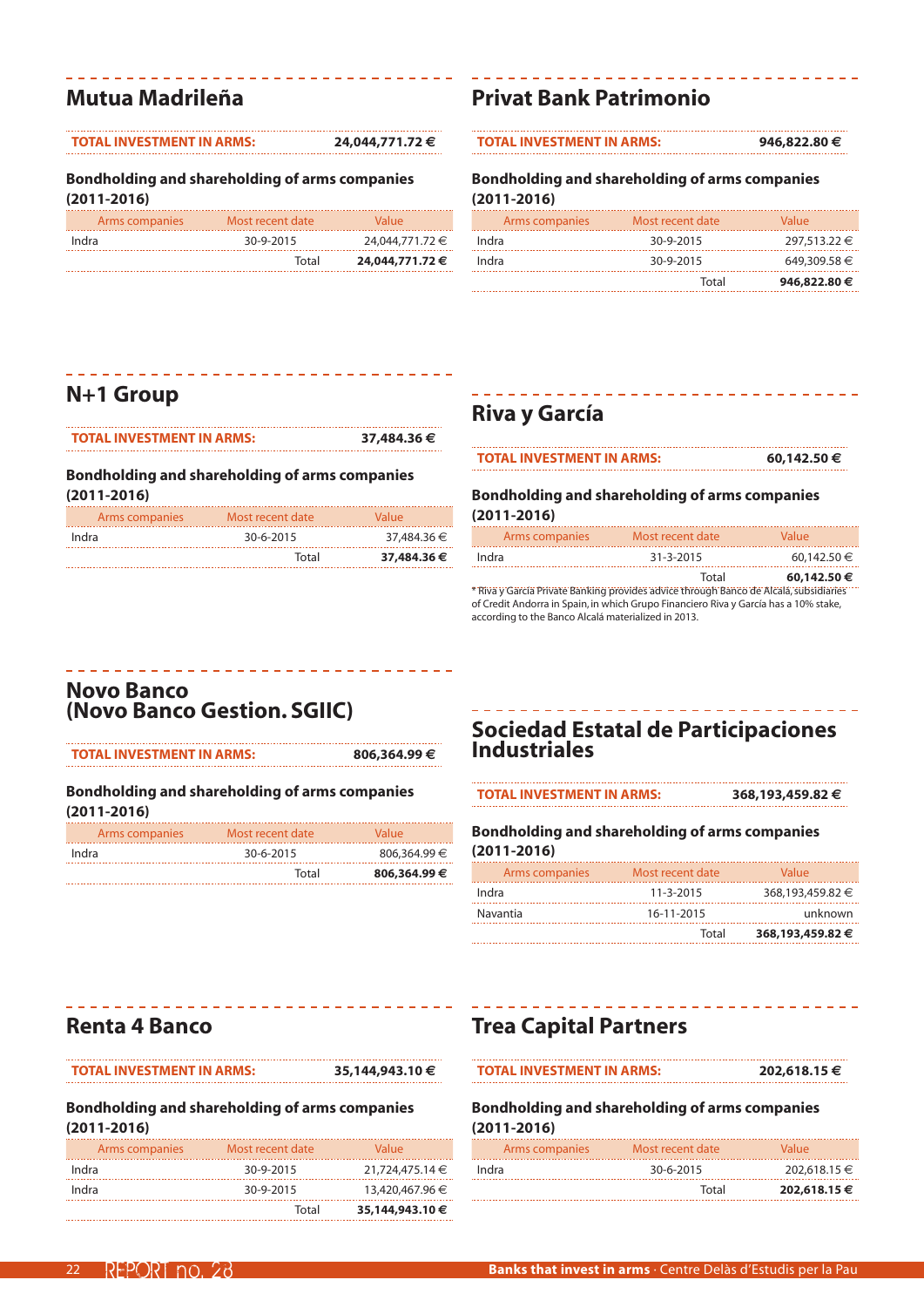### **Allianz**

. . . . . . . . . . .

| <b>TOTAL INVESTMENT IN ARMS:</b> | 108,493,290 €   |
|----------------------------------|-----------------|
|                                  | 128,608,113 USD |

### **Bondholding and shareholding of arms companies (2011-2016)**

| <b>Arms companies</b>                   | Most recent date | Value           |
|-----------------------------------------|------------------|-----------------|
| Aecom                                   | 31-3-2015        | 4,210,000 USD   |
| <b>BAE Systems</b>                      | 31-3-2015        | 2,860,000 USD   |
| Boeing                                  | 31-3-2015        | 1,730,000 USD   |
| Finmeccanica                            | 30-6-2014        | 3,400,000 USD   |
| Fluor                                   | 31-3-2015        | 680,000 USD     |
| Fluor                                   | 31-3-2015        | 1,270,000 USD   |
| Honeywell International                 | 31-3-2015        | 3,160,000 USD   |
| Huntington Ingalls<br><b>Industries</b> | 31-3-2015        | 6,340,000 USD   |
| Indra                                   | 31-5-2015        | 27,000 USD      |
| Indra                                   | 30-6-2015        | 411,113 USD     |
| <b>Lockheed Martin</b>                  | 31-3-2015        | 660,000 USD     |
| <b>MOOG</b>                             | 31-3-2015        | 3,450,000 USD   |
| Northrop Grumman                        | 31-3-2015        | 1,510,000 USD   |
| Northrop Grumman                        | 31-3-2015        | 1,560,000 USD   |
| Orbital ATK                             | 31-3-2015        | 2,200,000 USD   |
| <b>Orbital ATK</b>                      | 31-12-2015       | 84,000,000 USD  |
| Poongsan                                | 30-9-2015        | 2,000,000 USD   |
| Raytheon                                | 31-3-2015        | 1,950,000 USD   |
| Safran                                  | 31-3-2015        | 7,190,000 USD   |
|                                         | Total            | 128,608,113 USD |
|                                         |                  | 108,493,290 €   |
|                                         |                  |                 |

# **American International Group (AIG)**

| <b>TOTAL INVESTMENT IN ARMS:</b> | 58,494,947 €   |
|----------------------------------|----------------|
|                                  | 69,340,000 USD |

### **Bondholding and shareholding of arms companies (2011-2016)**

| Arms companies                   | Most recent date | Value          |
|----------------------------------|------------------|----------------|
| <b>BAE Systems</b>               | 31-3-2015        | 2,050,000 USD  |
| Boeing                           | 31-3-2015        | 590,000 USD    |
| Finmeccanica                     | 31-3-2015        | 1,120,000 USD  |
| Fluor                            | 31-3-2015        | 2,270,000 USD  |
| <b>General Dynamics</b>          | 31-3-2015        | 1,030,000 USD  |
| Honeywell International          | 31-3-2015        | 880,000 USD    |
| Huntington Ingalls<br>Industries | 31-3-2015        | 1,070,000 USD  |
| Lockheed Martin                  | 31-3-2015        | 1,580,000 USD  |
| Northrop Grumman                 | 31-3-2015        | 1,620,000 USD  |
| Orbital ATK                      | 31-3-2015        | 3,150,000 USD  |
| Raytheon                         | 31-3-2015        | 960,000 USD    |
| Textron                          | 31-3-2015        | 1,020,000 USD  |
| Textron                          | 30-09-2015       | 52,000,000 USD |
|                                  | Total            | 69,340,000 USD |
|                                  |                  | 58,494,947 €   |

### **Aviva**

| <b>TOTAL INVESTMENT IN ARMS:</b> | 8,718,396 €    |
|----------------------------------|----------------|
|                                  | 10,334,800 USD |

### **Bondholding and shareholding of arms companies (2011-2016)**

| Arms companies          | Most recent date | Value          |
|-------------------------|------------------|----------------|
| Honeywell International | $31 - 3 - 15$    | 740,000 USD    |
| Northrop Grumman        | $31 - 3 - 15$    | 710,000 USD    |
| Safran                  | $31 - 3 - 15$    | 4,200,000 USD  |
| Indra                   | $30 - 6 - 15$    | 3,594,800 USD  |
|                         | Total            | 10,334,800 USD |
|                         |                  | 8,718,396€     |

### **Axa**

| <b>TOTAL INVESTMENT IN ARMS:</b> | 13,900,221 €   |
|----------------------------------|----------------|
|                                  | 16,477,344 USD |

### **Bondholding and shareholding of arms companies (2011-2016)**

| Arms companies      | Most recent date | Value          |
|---------------------|------------------|----------------|
| Aecom               | 31-3-2015        | 1,340,000 USD  |
| <b>BAE Systems</b>  | 18-2-2015        | 5,060,000 USD  |
| <b>Finmeccanica</b> | 31-12-2014       | 540,000 USD    |
| Lockheed Martin     | 31-3-2015        | 800,000 USD    |
| Northrop Grumman    | 31-3-2015        | 1,910,000 USD  |
| Raytheon            | 31-3-2015        | 1,380,000 USD  |
| Serco               | $1 - 7 - 2015$   | 4,930,000 USD  |
| Indra               | 31-7-2015        | 517,344 USD    |
|                     | Total            | 16,477,344 USD |
|                     |                  | 13,900,221 €   |

. . . . . . . . . . . . . . . . . . .

# **Banca Privada de Andorra**

| <b>TOTAL INVESTMENT IN ARMS:</b> | 1,129,007 € |
|----------------------------------|-------------|
|                                  |             |

### **Bondholding and shareholding of arms companies (2011-2016)**

| Arms companies | Most recent date | Value       |
|----------------|------------------|-------------|
| Indra          | 6-30-2015        | 1.129.007 € |
|                | Total            | 1,129,007 € |

\*The rate of exchange between euros and dollars is the US Federal Reserve calculating the annual average for the period,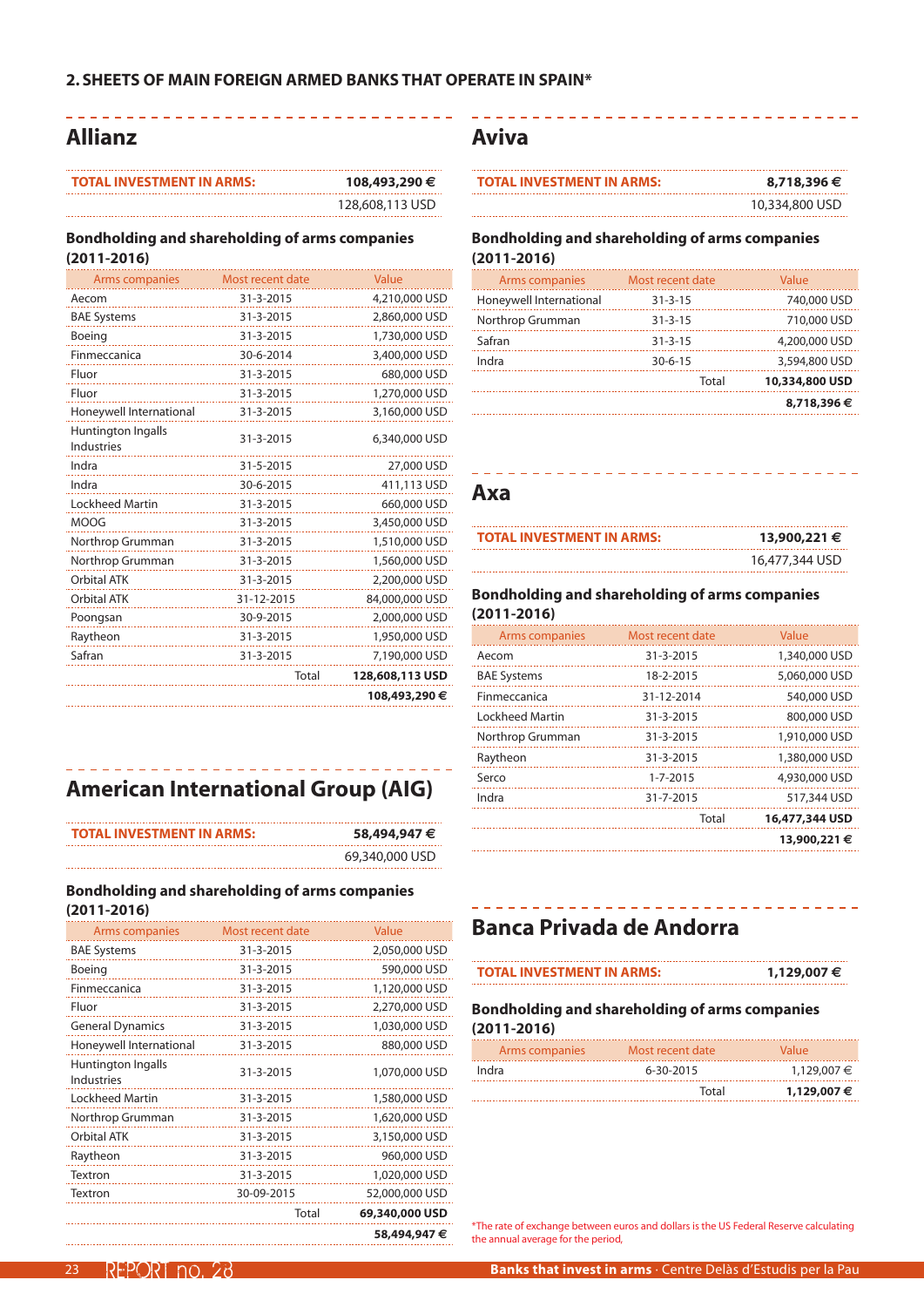# **Bank of America**

| <b>TOTAL INVESTMENT IN ARMS:</b> | 12,881,730,543 €   |
|----------------------------------|--------------------|
|                                  | 15,270,023,261 USD |

### **Loans to arms companies (2011-2016)**

| Arms companies                   | Most recent date | Value           |
|----------------------------------|------------------|-----------------|
| Aecom                            | 13-7-2011        | 157,000,000 USD |
| Aecom                            | 23-9-2011        | 120,000,000 USD |
| Aecom                            | 14-10-2011       | 70,000,000 USD  |
| Aecom                            | 14-10-2011       | 100,000,000 USD |
| Aecom                            | 2-3-2012         | 66,600,000 USD  |
| Aecom                            | 7-6-2013         | 150,000,000 USD |
| Aecom                            | 16-12-2013       | 65,500,000 USD  |
| Aecom                            | 16-12-2013       | 96,100,000 USD  |
| Aecom                            | 16-12-2013       | 3,900,000 USD   |
| Aecom                            | 29-1-2014        | 105,000,000 USD |
| Aecom                            | 11-8-2014        | 154,000,000 USD |
| Aecom                            | 11-8-2014        | 95,000,000 USD  |
| Aecom                            | 11-8-2014        | 105,000,000 USD |
| Aecom                            | 11-8-2014        | 40,000,000 USD  |
| Aerojet Rocketdyne               | 30-5-2014        | 8,000,000 USD   |
| Aerojet Rocketdyne               | 30-5-2014        | 15,000,000 USD  |
| Airbus Group                     | 14-3-2011        | 75,600,000 USD  |
| Airbus Group                     | 14-10-2014       | 66,000,000 USD  |
| <b>Babcock &amp; Wilcox</b>      | 22-5-2012        | 70,000,000 USD  |
| <b>Babcock &amp; Wilcox</b>      | 11-5-2015        | 40,000,000 USD  |
| <b>Babcock &amp; Wilcox</b>      | 11-5-2015        | 32,000,000 USD  |
| <b>Babcock &amp; Wilcox</b>      | 11-5-2015        | 48,000,000 USD  |
| <b>BAE Systems</b>               | 8-12-2010        | 131,700,000 USD |
| <b>BAE Systems</b>               | 12-12-2013       | 130,700,000 USD |
| Bechtel                          | 2-6-2011         | 258,300,000 USD |
| Bechtel                          | 2-6-2011         | 158,300,000 USD |
| Bechtel                          | 27-7-2012        | 195,000,000 USD |
| Bechtel                          | 14-6-2013        | 150,000,000 USD |
| Bechtel                          | 14-6-2013        | 300,000,000 USD |
| Bechtel                          | 19-9-2014        | 300,000,000 USD |
| Bechtel                          | 19-9-2014        | 150,000,000 USD |
| Bechtel                          | 19-9-2014        | 200,000,000 USD |
| Boeing                           | 5-11-2011        | 42,800,000 USD  |
| Boeing                           | 23-9-2014        | 125,000,000 USD |
| Boeing                           | 23-9-2014        | 125,000,000 USD |
| CH2M Hill                        | 6-12-2010        | 120,000,000 USD |
| <b>CH2M Hill</b>                 | 19-4-2012        | 72,000,000 USD  |
| CH2M Hill                        | 22-3-2014        | 220,000,000 USD |
| Finmeccanica                     | 28-7-2010        | 190,800,000 USD |
| Finmeccanica                     | 9-7-2014         | 100,100,000 USD |
| Finmeccanica                     | $6 - 7 - 2015$   | 90,100,000 USD  |
| Fluor                            | 14-12-2010       | 240,000,000 USD |
| Fluor                            | 7-11-2012        | 270,000,000 USD |
| Fluor                            | 28-5-2014        | 255,000,000 USD |
| Fluor                            | 28-5-2014        | 270,000,000 USD |
| <b>General Dynamics</b>          | 14-7-2011        | 80,000,000 USD  |
| <b>General Dynamics</b>          | 21-6-2013        | 125,000,000 USD |
| Honeywell International          | 17-3-2011        | 62,200,000 USD  |
| Honeywell International          | 30-3-2012        | 128,600,000 USD |
| Honeywell International          | 18-11-2013       | 72,700,000 USD  |
| Honeywell International          | 30-6-2015        | 480,000,000 USD |
| Huntington Ingalls<br>Industries | 23-9-2013        | 26,700,000 USD  |
| Huntington Ingalls<br>Industries | 23-9-2013        | 35,500,000 USD  |

| <b>Arms companies</b>            | Most recent date | Value             |
|----------------------------------|------------------|-------------------|
| Huntington Ingalls<br>Industries | 13-7-2015        | 125,000,000 USD   |
| Jacobs Engineering               | 23-3-2012        | 154,600,000 USD   |
| Jacobs Engineering               | 7-2-2014         | 152,000,000 USD   |
| Jacobs Engineering               | 7-2-2014         | 61,300,000 USD    |
| Jacobs Engineering               | $5 - 3 - 2015$   | 61,300,000 USD    |
| Jacobs Engineering               | $5 - 3 - 2015$   | 152,000,000 USD   |
| Lockheed Martin                  | 26-8-2011        | 120,000,000 USD   |
| <b>Lockheed Martin</b>           | 14-8-2014        | 120,000,000 USD   |
| Moog                             | 18-3-2011        | 49,100,000 USD    |
| Moog                             | 28-3-2013        | 107,500,000 USD   |
| Moog                             | 22-5-2014        | 110,000,000 USD   |
| Northrop Grumman                 | 31-3-2011        | 21,600,000 USD    |
| Northrop Grumman                 | 31-3-2011        | 24,400,000 USD    |
| Northrop Grumman                 | 18-8-2012        | 12,500,000 USD    |
| <b>Orbital ATK</b>               | 9-9-2010         | 32,000,000 USD    |
| <b>Orbital ATK</b>               | 9-9-2010         | 48,000,000 USD    |
| <b>Orbital ATK</b>               | 3-9-2012         | 20,000,000 USD    |
| <b>Orbital ATK</b>               | 8-10-2013        | 25,000,000 USD    |
| <b>Orbital ATK</b>               | 8-10-2013        | 67,300,000 USD    |
| <b>Orbital ATK</b>               | 8-10-2013        | 46,700,000 USD    |
| <b>Orbital ATK</b>               | 24-6-2014        | 15,000,000 USD    |
| Raytheon                         | 13-12-2011       | 280,000,000 USD   |
| Serco                            | 21-2-2012        | 72,500,000 USD    |
| Serco                            | 12-3-2015        | 8,900,000 USD     |
| Serco                            | 12-3-2015        | 44,600,000 USD    |
| Textron                          | 30-9-2013        | 100,000,000 USD   |
| Textron                          | 23-1-2014        | 50,000,000 USD    |
| Maxam                            | 29-7-2014        | 20,860,952 USD    |
| Maxam                            | 29-7-2014        | 5,959,493 USD     |
| Maxam                            | 29-7-2014        | 4,482,857 USD     |
| Maxam                            | 29-7-2014        | 15,689,959 USD    |
|                                  | Total            | 8,916,493,261 USD |
|                                  |                  | 17,521,918,049 €  |

### **Issuance of bonds and commercial papers of arms companies (2011-2016)**

| Arms companies     | Most recent date | Value             |
|--------------------|------------------|-------------------|
| Airbus Group       | 4-4-2013         | 491,500,000 USD   |
| Airbus Group       | 9-4-2013         | 597,400,000 USD   |
| Airbus Group       | $9 - 4 - 2013$   | 597,400,000 USD   |
| Airbus Group       | $1 - 8 - 2013$   | 166,000,000 USD   |
| Safran             | 15-11-2013       | 304,600,000 USD   |
| Safran             | $3 - 3 - 2015$   | 1,152,900,000 USD |
| Serco              | $1 - 5 - 2014$   | 134,900,000 USD   |
| Serco              | 16-4-2015        | 156,900,000 USD   |
| Serco              | 16-4-2015        | 94,200,000 USD    |
| Serco<br><u>.</u>  | 16-4-2015        | 12,300,000 USD    |
| Serco              | 16-4-2015        | 7,400,000 USD     |
| Aecom              | 8-3-2012         | 100,000,000 USD   |
| Aecom<br>.         | $8 - 3 - 2012$   | 150,000,000 USD   |
| Aecom              | 17-9-2014        | 80,000,000 USD    |
| Aecom              | 17-9-2014        | 80,000,000 USD    |
| <b>BAE Systems</b> | 30-5-2012        | 154,800,000 USD   |
| Boeing             | 30-4-2013        | 9,500,000 USD     |
| Boeing             | 28-10-2014       | 24,800,000 USD    |
| Boeing             | 28-10-2014       | 9,000,000 USD     |
| Boeing             | 28-10-2014       | 8,800,000 USD     |
| Boeing             | 18-2-2015        | 5,750,000 USD     |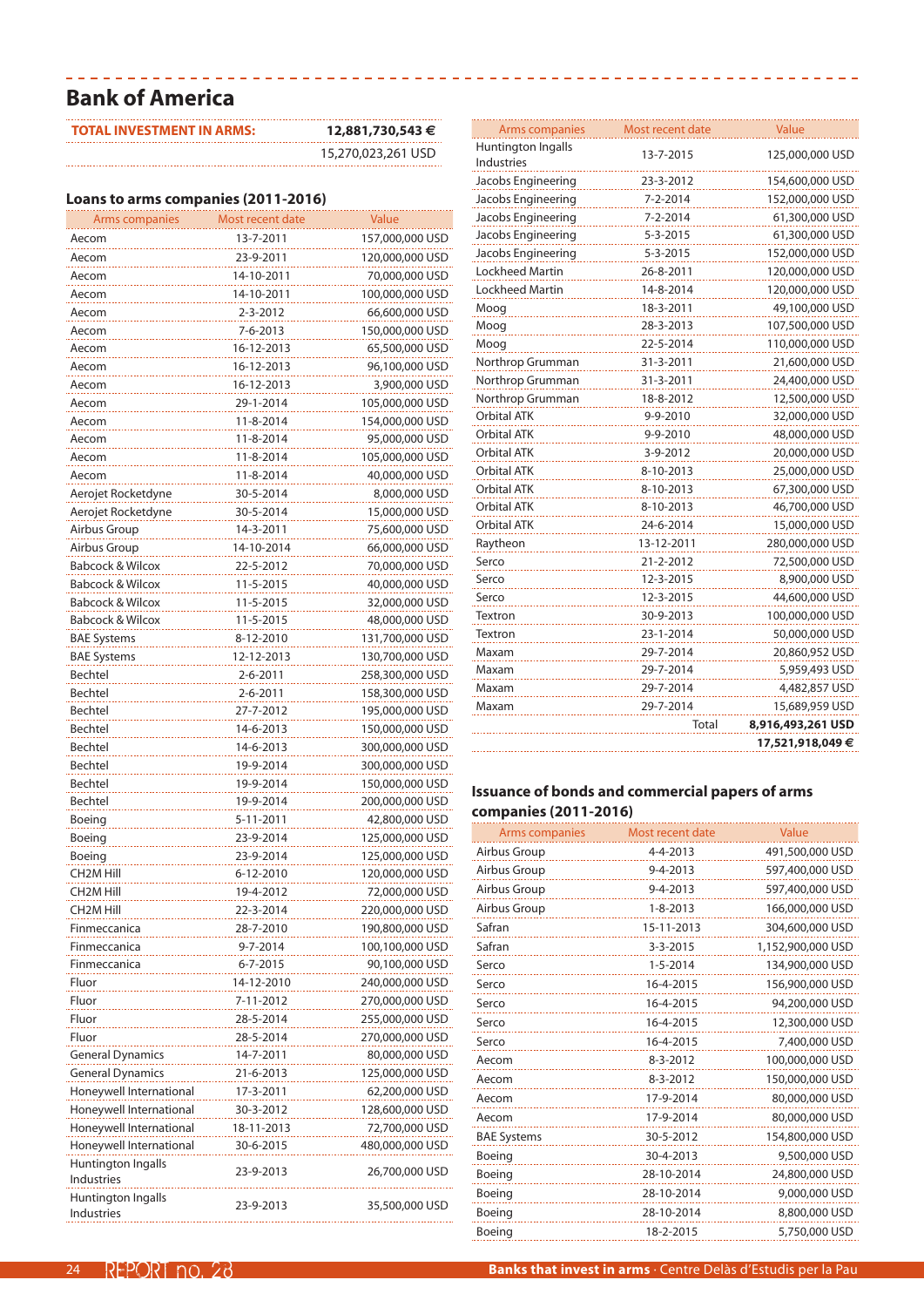### **Bank of America (cont,)**

| Arms companies                          | Most recent date | Value           |
|-----------------------------------------|------------------|-----------------|
| Boeing                                  | 18-2-2015        | 7,500,000 USD   |
| Boeing                                  | 18-2-2015        | 19,400,000 USD  |
| Finmeccanica                            | 26-11-2013       | 59,400,000 USD  |
| Finmeccanica                            | 17-1-2014        | 19,900,000 USD  |
| Fluor                                   | 18-11-2014       | 150,000,000 USD |
| <b>General Dynamics</b>                 | $1 - 11 - 2012$  | 90,000,000 USD  |
| <b>General Dynamics</b>                 | $1 - 11 - 2012$  | 100,000,000 USD |
| <b>General Dynamics</b>                 | $1 - 11 - 2012$  | 50,000,000 USD  |
| Honeywell International                 | 18-11-2013       | 10,000,000 USD  |
| Honeywell International                 | 18-11-2013       | 23,300,000 USD  |
| Huntington Ingalls<br><b>Industries</b> | 17-11-2014       | 60,000,000 USD  |
| <b>Lockheed Martin</b>                  | 12-2-2015        | 60,000,000 USD  |
| <b>Lockheed Martin</b>                  | 12-2-2015        | 40,000,000 USD  |
| Lockheed Martin                         | 12-2-2015        | 80,000,000 USD  |
| <b>MOOG</b>                             | 18-11-2014       | 40,000,000 USD  |
| Northrop Grumman                        | 28-5-2013        | 25,500,000 USD  |
| Northrop Grumman                        | 28-5-2013        | 31,500,000 USD  |
| Northrop Grumman                        | 28-5-2013        | 28,500,000 USD  |
| Northrop Grumman                        | $3 - 2 - 2015$   | 60,000,000 USD  |
| <b>Orbital ATK</b>                      | 22-10-2013       | 50,000,000 USD  |
| Raytheon                                | 27-11-2012       | 88,000,000 USD  |
| Raytheon                                | 24-11-2014       | 78,000,000 USD  |
| Raytheon                                | 24-11-2014       | 78,000,000 USD  |
| Safran                                  | 9-2-2012         | 77,500,000 USD  |
| Safran                                  | $9 - 2 - 2012$   | 270,000,000 USD |
| Safran                                  | $9 - 2 - 2012$   | 252,500,000 USD |

|                |                  | 6,335,650,000 USD<br>5,344,728,997 € |
|----------------|------------------|--------------------------------------|
|                | Total            |                                      |
| Textron        | 23-10-2014       | 88,500,000 USD                       |
| Textron        | 23-1-2014        | 35,000,000 USD                       |
| Textron        | 23-1-2014        | 25,000,000 USD                       |
| Arms companies | Most recent date | Value                                |
|                |                  |                                      |

### **Bondholding and shareholding of arms companies (2011-2016)**

| 47 I I 47 I V                           |                  |                |
|-----------------------------------------|------------------|----------------|
| Arms companies                          | Most recent date | Value          |
| Aecom                                   | 31-3-2015        | 1,350,000 USD  |
| Boeing                                  | 31-3-2015        | 1,360,000 USD  |
| Fluor                                   | 31-3-2015        | 540,000 USD    |
| <b>General Dynamics</b>                 | 31-3-2015        | 1,600,000 USD  |
| Honeywell International                 | 31-3-2015        | 1,910,000 USD  |
| Huntington Ingalls<br><b>Industries</b> | 31-3-2015        | 1,360,000 USD  |
| Jacobs Engineering                      | 31-3-2015        | 680,000 USD    |
| <b>Lockheed Martin</b>                  | 31-3-2015        | 1,970,000 USD  |
| <b>MOOG</b>                             | 31-3-2015        | 910,000 USD    |
| Northrop Grumman                        | 31-3-2015        | 1,260,000 USD  |
| Orbital ATK                             | 31-3-2015        | 1,040,000 USD  |
| Raytheon                                | 31-3-2015        | 3,900,000 USD  |
|                                         | Total            | 17,880,000 USD |
|                                         |                  | 15,083,496 €   |
|                                         |                  |                |

# **Bank of China (ICBC)**

| <b>TOTAL INVESTMENT IN ARMS:</b> | 675,633,194 €   |
|----------------------------------|-----------------|
|                                  | 800,896,630 USD |

### **Loans to arms companies (2011-2016)**

| Arms companies          | Most recent date | Value           |
|-------------------------|------------------|-----------------|
| Boeing                  | 5-11-2011        | 41,800,000 USD  |
| Boeing                  | 23-9-2014        | 50,000,000 USD  |
| Boeing                  | 23-9-2014        | 50,000,000 USD  |
| Finmeccanica            | $9 - 7 - 2014$   | 100,100,000 USD |
| Finmeccanica            | $6 - 7 - 2015$   | 60,800,000 USD  |
| Honeywell International | 18-11-2013       | 72,700,000 USD  |
| Textron                 | 23-1-2014        | 20,000,000 USD  |
| Maxam                   | 29-7-2014        | 10,430,476 USD  |
| Maxam                   | 29-7-2014        | 2,979,746 USD   |
| Maxam                   | 29-7-2014        | 2,241,429 USD   |
| Maxam                   | 29-7-2014        | 7,844,980 USD   |
|                         | Total            | 418,896,630 USD |
|                         |                  | 353,379,522 €   |

### **Issuance of bonds and commercial papers of arms companies (2011-2016)**

| Arms companies                         | Most recent date | Value           |
|----------------------------------------|------------------|-----------------|
| China Aereospace<br>Science & Industry | 18-7-2012        | 20,000,000 USD  |
| China Aereospace<br>Science & Industry | 7-3-2014         | 21,000,000 USD  |
| China Aereospace<br>Science & Industry | 17-7-2014        | 14,000,000 USD  |
| China Aereospace<br>Science & Industry | 21-5-2015        | 89,000,000 USD  |
| China Aereospace<br>Science & Industry | 17-10-2012       | 15,000,000 USD  |
| Norinco                                | $1 - 4 - 2013$   | 10,000,000 USD  |
| Norinco                                | $1 - 8 - 2013$   | 7,000,000 USD   |
| Norinco                                | 28-4-2014        | 8,000,000 USD   |
| Norinco                                | 16-5-2014        | 9,000,000 USD   |
| Norinco                                | 23-9-2014        | 60,000,000 USD  |
| Norinco                                | 15-9-2014        | 6,000,000 USD   |
| Norinco                                | 23-9-2014        | 61,000,000 USD  |
| Norinco                                | 10-10-2014       | 57,000,000 USD  |
| Norinco                                | 25-11-2015       | 5,000,000 USD   |
|                                        | Total            | 382,000,000 USD |
|                                        |                  | 322,253,672€    |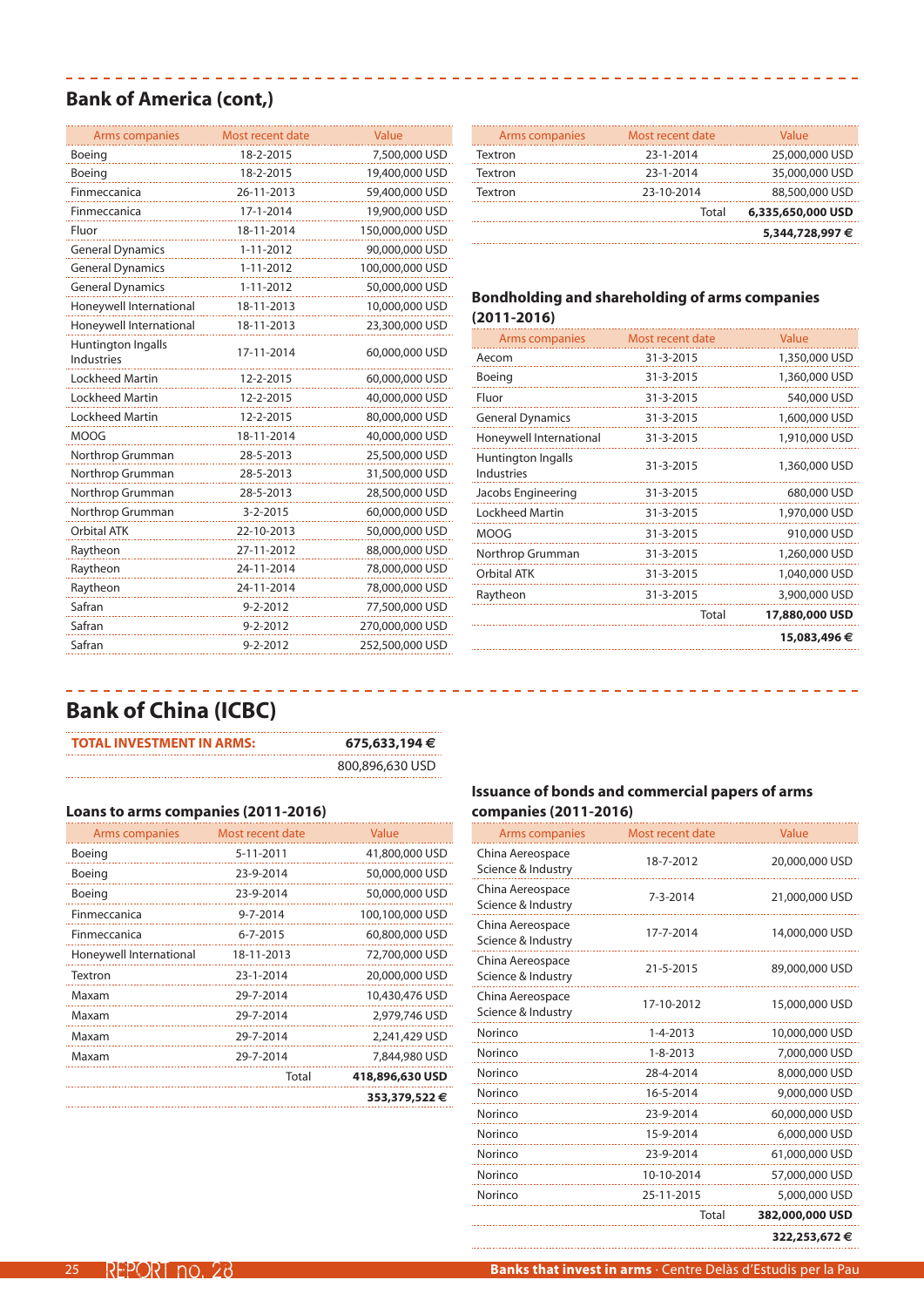# **Barclays**

| <b>TOTAL INVESTMENT IN ARMS:</b> | 4,186,402,917 €   |
|----------------------------------|-------------------|
|                                  | 4,962,568,477 USD |

----------------------------------

### **Loans to arms companies (2011-2016)**

| Arms companies          | Most recent date        | Value             |
|-------------------------|-------------------------|-------------------|
| Aecom                   | 2-3-2012                | 43,000,000 USD    |
| Aecom                   | 16-12-2013              | 39,000,000 USD    |
| Aecom                   | 16-12-2013              | 58,000,000 USD    |
| Aecom                   | 16-12-2013              | 2,000,000 USD     |
| Aecom                   | 29-1-2014               | 39,000,000 USD    |
| Aecom                   | 11-8-2014               | 77,000,000 USD    |
| Aecom                   | 11-8-2014               | 59,000,000 USD    |
| Aecom                   | 11-8-2014               | 20,000,000 USD    |
| Airbus Group            | 14-3-2011               | 163,000,000 USD   |
| Airbus Group            | 14-10-2014              | 134,000,000 USD   |
| <b>BAE Systems</b>      | 8-12-2010               | 132,000,000 USD   |
| <b>BAE Systems</b>      | 12-12-2013              | 131,000,000 USD   |
| Bechtel                 | 14-6-2013               | 100,000,000 USD   |
| Bechtel                 | 14-6-2013               | 200,000,000 USD   |
| Boeing                  | 5-11-2011               | 42,000,000 USD    |
| Boeing                  | 23-9-2014               | 90,000,000 USD    |
| Boeing                  | 23-9-2014               | 90,000,000 USD    |
| Engility                | 23-4-2014               | 79,000,000 USD    |
| Engility                | 23-4-2014               | 50,000,000 USD    |
| Engility                | 23-4-2014               | 10,000,000 USD    |
| Engility                | 25-11-2014              | 218,000,000 USD   |
| Engility                | 25-11-2014              | 75,000,000 USD    |
| Engility                | 25-11-2014              | 20,000,000 USD    |
| Finmeccanica            | 28-7-2010               | 85,000,000 USD    |
| Finmeccanica            | 9-7-2014                | 100,000,000 USD   |
| Finmeccanica            | 6-7-2015                | 45,000,000 USD    |
| Fluor                   | 14-12-2010              | 90,000,000 USD    |
| Fluor                   | 28-5-2014               | 227,000,000 USD   |
| Fluor                   | 28-5-2014               | 240,000,000 USD   |
| <b>General Dynamics</b> | 14-7-2011               | 35,000,000 USD    |
| Honeywell International | 17-3-2011               | 62,000,000 USD    |
| Honeywell International | 30-3-2012               | 129,000,000 USD   |
| Honeywell International | 18-11-2013              | 73,000,000 USD    |
| Honeywell International | 30-6-2015               | 400,000,000 USD   |
| Jacobs Engineering      | 7-2-2014                | 62,000,000 USD    |
| Lockheed Martin         | 14-8-2014               | 50,000,000 USD    |
| Maxam                   | 27-12-2012              | 16,159,600 USD    |
|                         |                         |                   |
| Maxam                   | 27-12-2012              | 752,528 USD       |
| Maxam                   | 27-12-2012<br>29-7-2014 | 6,023,520 USD     |
| Maxam                   |                         | 31,290,086 USD    |
| Maxam                   | 29-7-2014               | 8,940,580 USD     |
| Maxam                   | 7-29-2015               | 7,845,000 USD     |
| Maxam                   | 7-29-2015               | 27,457,429 USD    |
| Northrop Grumman        | 18-8-2012               | 13,000,000 USD    |
| Serco                   | 21-2-2012               | 72,000,000 USD    |
| Serco                   | 12-3-2015               | 9,000,000 USD     |
| Serco                   | 12-3-2015               | 45,000,000 USD    |
| Thales                  | 17-12-2010              | 88,000,000 USD    |
| Thales                  | 19-12-2014              | 122,000,000 USD   |
|                         | Total                   | 3,916,468,743 USD |
|                         |                         | 3,303,917,366 €   |

### **Issuance of bonds and commercial papers of arms companies (2011-2016)**

| Arms companies          | Most recent date | Value             |
|-------------------------|------------------|-------------------|
| Serco                   | 16-4-2015        | 94,000,000 USD    |
| Serco                   | 16-4-2015        | 7,000,000 USD     |
| Airbus Group            | 20-10-2014       | 96,000,000 USD    |
| Boeing                  | 30-4-2013        | 50,000,000 USD    |
| Boeing                  | 28-10-2014       | 15,000,000 USD    |
| Boeing                  | 28-10-2014       | 9,000,000 USD     |
| Boeing                  | 28-10-2014       | 9,000,000 USD     |
| Boeing                  | 18-2-2015        | 6,000,000 USD     |
| Boeing                  | 18-2-2015        | 8,000,000 USD     |
| Boeing                  | 18-2-2015        | 12,000,000 USD    |
| Finmeccanica            | 28-11-2012       | 71,000,000 USD    |
| Finmeccanica            | 26-11-2013       | 59,000,000 USD    |
| Finmeccanica            | 17-1-2014        | 20,000,000 USD    |
| Fluor                   | 18-11-2014       | 10,000,000 USD    |
| <b>General Dynamics</b> | 1-11-2012        | 39,000,000 USD    |
| <b>General Dynamics</b> | $1 - 11 - 2012$  | 43,000,000 USD    |
| <b>General Dynamics</b> | 1-11-2012        | 21,000,000 USD    |
| Honeywell International | 18-11-2013       | 10,000,000 USD    |
| Honeywell International | 18-11-2013       | 23,000,000 USD    |
| Larsen & Toubro         | 29-3-2012        | 49,000,000 USD    |
| Larsen & Toubro         | 10-4-2012        | 49,000,000 USD    |
| Larsen & Toubro         | 21-1-2015        | 5,000,000 USD     |
| Larsen & Toubro         | 21-1-2015        | 5,000,000 USD     |
| <b>Lockheed Martin</b>  | 12-2-2015        | 14,000,000 USD    |
| Lockheed Martin         | 12-2-2015        | 9,000,000 USD     |
| Lockheed Martin         | 12-2-2015        | 18,000,000 USD    |
| Northrop Grumman        | 28-5-2013        | 26,000,000 USD    |
| Northrop Grumman        | 28-5-2013        | 32,000,000 USD    |
| Northrop Grumman        | 28-5-2013        | 29,000,000 USD    |
| Raytheon                | 27-11-2012       | 60,000,000 USD    |
| Raytheon                | 24-11-2014       | 8,000,000 USD     |
| Raytheon                | 24-11-2014       | 8,000,000 USD     |
| Serco                   | 13-5-2013        | 10,000,000 USD    |
| Serco                   | 13-5-2013        | 35,000,000 USD    |
| Serco                   | 13-5-2013        | 75,000,000 USD    |
|                         | <b>Total</b>     | 1,034,000,000 USD |
|                         |                  | 872,278,264€      |

| Arms companies     | Most recent date | Value          |
|--------------------|------------------|----------------|
| <b>BAE Systems</b> | 18-2-2015        | 3,980,000 USD  |
| Hanwha             | 30-11-2015       | 6,000,000 USD  |
| Indra              | 30-06-2015       | 6,099,733 USD  |
|                    | Total            | 12,099,733 USD |
|                    |                  | 10,207,287 €   |
|                    |                  |                |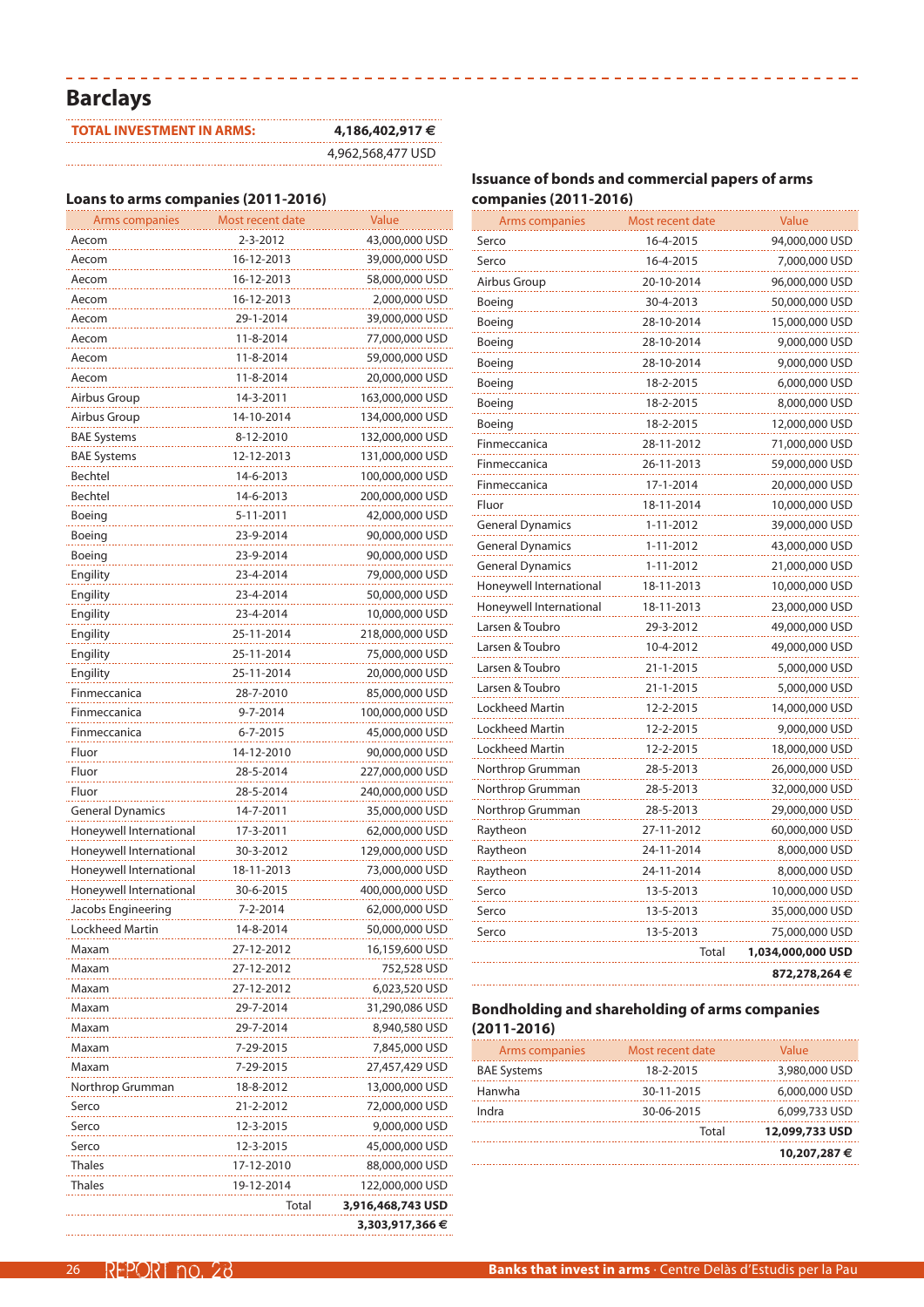# **BlackRock**

| <b>TOTAL INVESTMENT IN ARMS:</b> | 143,495,680 €   |
|----------------------------------|-----------------|
|                                  | 170.100.000 USD |

---------------------------------

#### **Bondholding and shareholding of arms companies (2011-2016)**

|            | Value            |
|------------|------------------|
| 30-6-2015  | 8,960,000 USD    |
| 30-6-2015  | 10,100,000 USD   |
| 31-12-2014 | 6,710,000 USD    |
| 31-7-2015  | 800,000 USD      |
| 18-2-2015  | 6,400,000 USD    |
| 30-6-2015  | 4,830,000 USD    |
| 30-6-2015  | 4,260,000 USD    |
| 31-7-2015  | 1,610,000 USD    |
| 30-6-2015  | 5,380,000 USD    |
| 30-6-2015  | 5,590,000 USD    |
| 30-6-2015  | 5,740,000 USD    |
| 30-6-2015  | 6,910,000 USD    |
| 30-6-2015  | 6,730,000 USD    |
| 31-7-2015  | 1,310,000 USD    |
| 30-6-2015  | 6,080,000 USD    |
| 30-6-2015  | 10,820,000 USD   |
| 30-6-2015  | 7,350,000 USD    |
| 30-6-2015  | 7,290,000 USD    |
| 30-6-2015  | 8,730,000 USD    |
| 30-6-2015  | 2,270,000 USD    |
| 11-3-2015  | 2,960,000 USD    |
|            | Most recent date |

| Arms companies                                 | Most recent date | Value           |
|------------------------------------------------|------------------|-----------------|
| Textron                                        | 30-6-2015        | 5,180,000 USD   |
| <b>Thales</b>                                  | 31-7-2015        | 1,250,000 USD   |
| Aecom                                          | 31-5-2015        | 5,350,000 USD   |
| Airbus Group                                   | 31-5-2015        | 750,000 USD     |
| <b>BAE Systems</b>                             | 31-3-2015        | 500,000 USD     |
| Boeing                                         | 31-5-2015        | 1,570,000 USD   |
| Finmeccanica                                   | 30-11-2014       | 3,030,000 USD   |
| Fluor                                          | 31-5-2015        | 600,000 USD     |
| <b>General Dynamics</b>                        | 31-5-2015        | 1,710,000 USD   |
| Honeywell International                        | 31-3-2015        | 1,710,000 USD   |
| <b>Huntington Ingalls</b><br><b>Industries</b> | 31-5-2015        | 3,500,000 USD   |
| <b>Lockheed Martin</b>                         | 31-5-2015        | 1,800,000 USD   |
| Northrop Grumman                               | 31-5-2015        | 1,780,000 USD   |
| Raytheon                                       | 31-5-2015        | 1,470,000 USD   |
| Textron                                        | 31-5-2015        | 560,000 USD     |
| <b>Thales</b>                                  | 31-5-2015        | 1,220,000 USD   |
| Indra                                          | 30-11-2014       | 11,357,000 USD  |
| Indra                                          | 16-11-2015       | 5,933,000 USD   |
|                                                | Total            | 170,100,000 USD |
|                                                |                  | 143,495,680€    |

## **BNP PariBas**

| <b>TOTAL INVESTMENT IN ARMS:</b> | 7,112,803,481 €   |
|----------------------------------|-------------------|
|                                  | 8,431,528,221 USD |

------------------------------

### **Loans to arms companies (2011-2016)**

| Arms companies              | Most recent date | Value           |
|-----------------------------|------------------|-----------------|
| Aecom                       | 13-7-2011        | 157,500,000 USD |
| Aecom                       | 14-10-2011       | 70,000,000 USD  |
| Aecom                       | 14-10-2011       | 100,000,000 USD |
| Aecom                       | $2 - 3 - 2012$   | 42,900,000 USD  |
| Aecom                       | $7 - 6 - 2013$   | 20,500,000 USD  |
| Aecom                       | 16-12-2013       | 65,500,000 USD  |
| Aecom                       | 16-12-2013       | 96,100,000 USD  |
| Aecom                       | 16-12-2013       | 3,900,000 USD   |
| Aecom                       | 29-1-2014        | 105,000,000 USD |
| Aecom                       | 11-8-2014        | 154,000,000 USD |
| Aecom                       | 11-8-2014        | 95,000,000 USD  |
| Aecom                       | 11-8-2014        | 10,000,000 USD  |
| Aecom                       | 11-8-2014        | 40,000,000 USD  |
| Airbus Group                | 14-3-2011        | 162,900,000 USD |
| Airbus Group                | 14-10-2014       | 134,000,000 USD |
| <b>Babcock &amp; Wilcox</b> | 22-5-2012        | 70,000,000 USD  |
| <b>Babcock &amp; Wilcox</b> | 11-5-2015        | 40,000,000 USD  |

| Arms companies              | Most recent date | Value           |
|-----------------------------|------------------|-----------------|
| Babcock & Wilcox            | 11-5-2015        | 32,000,000 USD  |
| <b>Babcock &amp; Wilcox</b> | 11-5-2015        | 48,000,000 USD  |
| <b>BAE Systems</b>          | 8-12-2010        | 131,700,000 USD |
| <b>BAE Systems</b>          | 12-12-2013       | 130,700,000 USD |
| Bechtel                     | $2 - 6 - 2011$   | 258,300,000 USD |
| Bechtel                     | $2 - 6 - 2011$   | 158,300,000 USD |
| Bechtel                     | 27-7-2012        | 195,000,000 USD |
| Bechtel                     | 14-6-2013        | 150,000,000 USD |
| Bechtel                     | 14-6-2013        | 300,000,000 USD |
| Bechtel                     | 19-9-2014        | 300,000,000 USD |
| Bechtel                     | 19-9-2014        | 150,000,000 USD |
| Bechtel                     | 19-9-2014        | 200,000,000 USD |
| Boeing                      | 5-11-2011        | 41,800,000 USD  |
| Boeing                      | 23-9-2014        | 90,000,000 USD  |
| Boeing                      | 23-9-2014        | 90,000,000 USD  |
| CH <sub>2</sub> M Hill      | 6-12-2010        | 120,000,000 USD |
| <b>CH<sub>2</sub>M</b> Hill | 19-4-2012        | 135,000,000 USD |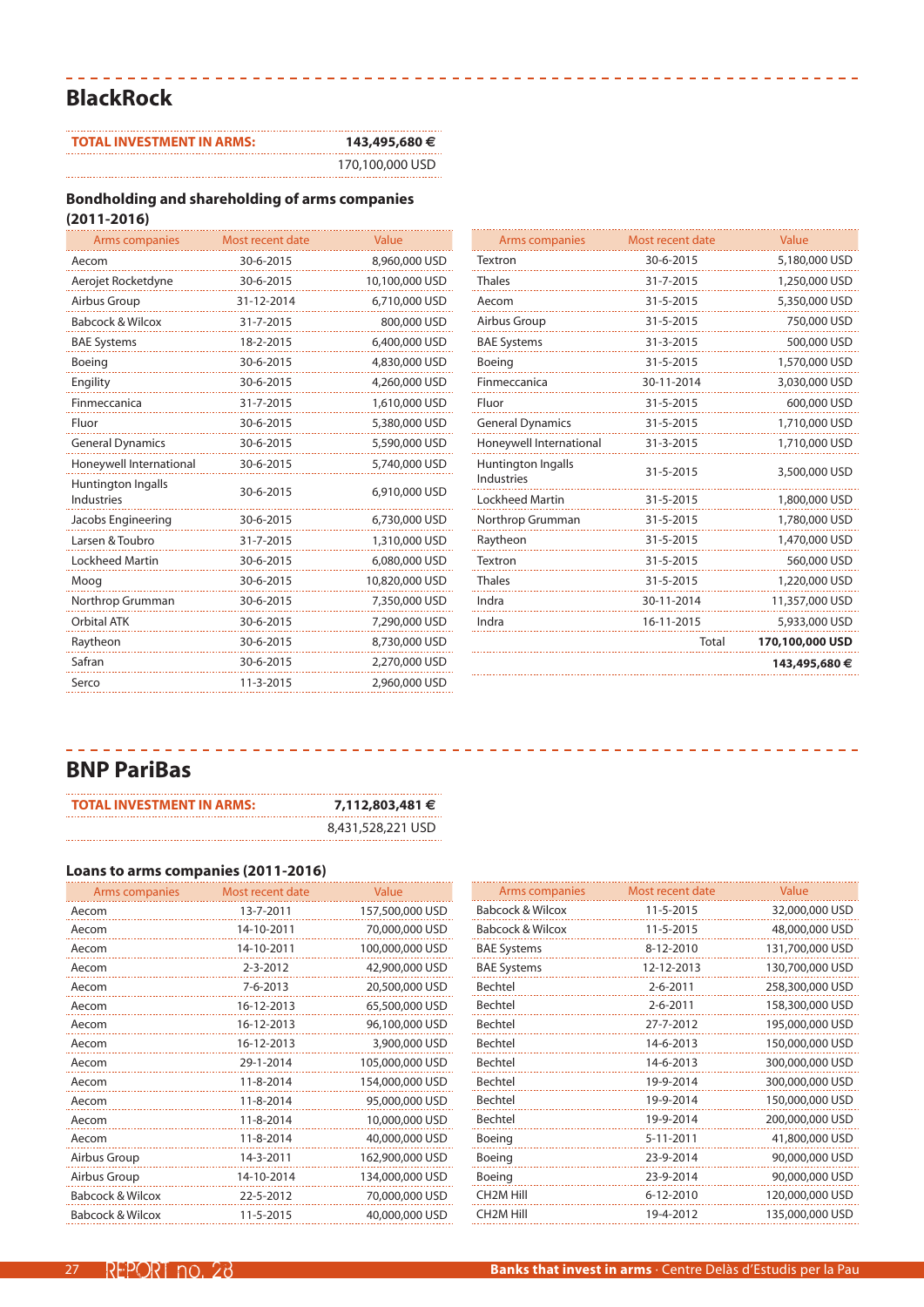### **BNP PariBas (cont,)**

| Arms companies          | Most recent date | Value             |
|-------------------------|------------------|-------------------|
| Finmeccanica            | 28-7-2010        | 190,900,000 USD   |
| Finmeccanica            | 9-7-2014         | 150,100,000 USD   |
| Finmeccanica            | 6-7-2015         | 153,100,000 USD   |
| Fluor                   | 14-12-2010       | 240,000,000 USD   |
| Fluor                   | 7-11-2012        | 270,000,000 USD   |
| Fluor                   | 28-5-2014        | 255,000,000 USD   |
| Fluor                   | 28-5-2014        | 270,000,000 USD   |
| Honeywell International | 17-3-2011        | 62,000,000 USD    |
| Honeywell International | 30-3-2012        | 128,000,000 USD   |
| Honeywell International | 18-11-2013       | 72,000,000 USD    |
| Jacobs Engineering      | 23-3-2012        | 139,000,000 USD   |
| Jacobs Engineering      | 23-3-2012        | 154,700,000 USD   |
| Jacobs Engineering      | 7-2-2014         | 62,200,000 USD    |
| Jacobs Engineering      | 7-2-2014         | 152,000,000 USD   |
| Jacobs Engineering      | 7-2-2014         | 61,300,000 USD    |
| Jacobs Engineering      | $5 - 3 - 2015$   | 61,300,000 USD    |
| Jacobs Engineering      | 5-3-2015         | 152,000,000 USD   |
| Northrop Grumman        | 31-3-2011        | 21,600,000 USD    |
| Northrop Grumman        | 31-3-2011        | 24,400,000 USD    |
| Northrop Grumman        | 8-9-2011         | 128,600,000 USD   |
| Northrop Grumman        | 18-8-2012        | 12,500,000 USD    |
| Navantia                | 3-18-2015        | 48,400,000 USD    |
| Orbital ATK             | 9-9-2010         | 14,100,000 USD    |
| <b>Orbital ATK</b>      | 9-9-2010         | 21,200,000 USD    |
| Safran                  | 18-11-2010       | 121,300,000 USD   |
| Safran                  | 21-10-2011       | 176,000,000 USD   |
| <b>Thales</b>           | 17-12-2010       | 107,900,000 USD   |
| <b>Thales</b>           | 19-12-2014       | 122,300,000 USD   |
|                         | Total            | 7,270,000,000 USD |
|                         |                  | 6,132,942,920€    |
|                         |                  |                   |

\_\_\_\_\_\_\_\_\_\_\_\_\_\_\_\_\_\_\_\_\_\_\_\_\_

| <b>Issuance of bonds and commercial papers of arms</b> |
|--------------------------------------------------------|
| companies (2011-2016)                                  |

| Arms companies | Most recent date | Value          |
|----------------|------------------|----------------|
| Aecom          | 17-9-2014        | 80,000,000 USD |
| Aecom          | 17-9-2014        | 80,000,000 USD |
| Airbus Group   | 26-6-2015        | 93,100,000 USD |

| <b>Arms companies</b>   | Most recent date | Value             |
|-------------------------|------------------|-------------------|
| <b>BAE Systems</b>      | 30-5-2012        | 154,800,000 USD   |
| Boeing                  | 30-4-2013        | 9,500,000 USD     |
| Boeing                  | 28-10-2014       | 9,000,000 USD     |
| Boeing                  | 28-10-2014       | 8,800,000 USD     |
| Boeing                  | 28-10-2014       | 15,000,000 USD    |
| Boeing                  | 18-2-2015        | 7,500,000 USD     |
| Boeing                  | 18-2-2015        | 7,900,000 USD     |
| Boeing                  | 18-2-2015        | 13,800,000 USD    |
| Finmeccanica            | 28-11-2012       | 70,700,000 USD    |
| Finmeccanica            | 26-11-2013       | 59,400,000 USD    |
| Finmeccanica            | 17-1-2014        | 19,900,000 USD    |
| Fluor                   | 18-11-2014       | 85,000,000 USD    |
| Honeywell International | 18-11-2013       | 10,000,000 USD    |
| Honeywell International | 18-11-2013       | 23,300,000 USD    |
| Larsen & Toubro         | 9-9-2014         | 66,700,000 USD    |
| Northrop Grumman        | 28-5-2013        | 25,500,000 USD    |
| Northrop Grumman        | 28-5-2013        | 31,500,000 USD    |
| Northrop Grumman        | 28-5-2013        | 28,500,000 USD    |
| Northrop Grumman        | 3-2-2015         | 24,000,000 USD    |
| Raytheon                | 27-11-2012       | 60,000,000 USD    |
| Raytheon                | 24-11-2014       | 8,300,000 USD     |
| Raytheon                | 24-11-2014       | 8,300,000 USD     |
| <b>Thales</b>           | 13-3-2013        | 92,600,000 USD    |
| <b>Thales</b>           | 13-3-2013        | 55,500,000 USD    |
|                         | Total            | 1,148,600,000 USD |
|                         |                  | 968,954,366 €     |
|                         |                  |                   |

### **Bondholding and shareholding of arms companies (2011-2016)**

| Arms companies | Most recent date | Value          |
|----------------|------------------|----------------|
| Indra          | 30-9-2015        | 1,480,605 USD  |
| Indra          | 30-06-2011       | 447,616 USD    |
| <b>Thales</b>  | 30-11-2014       | 700,000 USD    |
|                | Total            | 12,928,221 USD |
|                |                  | 10,906,196 €   |
|                |                  |                |

# **BPCE**

# **TOTAL INVESTMENT IN ARMS: 219,440,035 €**

Total **27,256,922 €**

| Loans to arms companies (2011-2016) |                  |              |
|-------------------------------------|------------------|--------------|
| Arms companies                      | Most recent date | Value        |
| Navantia                            | $10 - 8 - 2013$  | 27,256,922 € |
|                                     | $T_{n+1}$        | 27.256.022   |

### **Issuance of bonds and commercial papers of arms companies (2011-2016)**

| Arms companies | Most recent date | Value         |
|----------------|------------------|---------------|
| Indra          | $8 - 5 - 2013$   | 78,939,744 €  |
| Indra          | 15-7-2014        | 81,997,619 €  |
|                | Total            | 160,937,363 € |

| Arms companies | Most recent date | Value        |
|----------------|------------------|--------------|
| Indra          | $10 - 8 - 2013$  | 31,245,749 € |
|                | Total            | 31,245,749€  |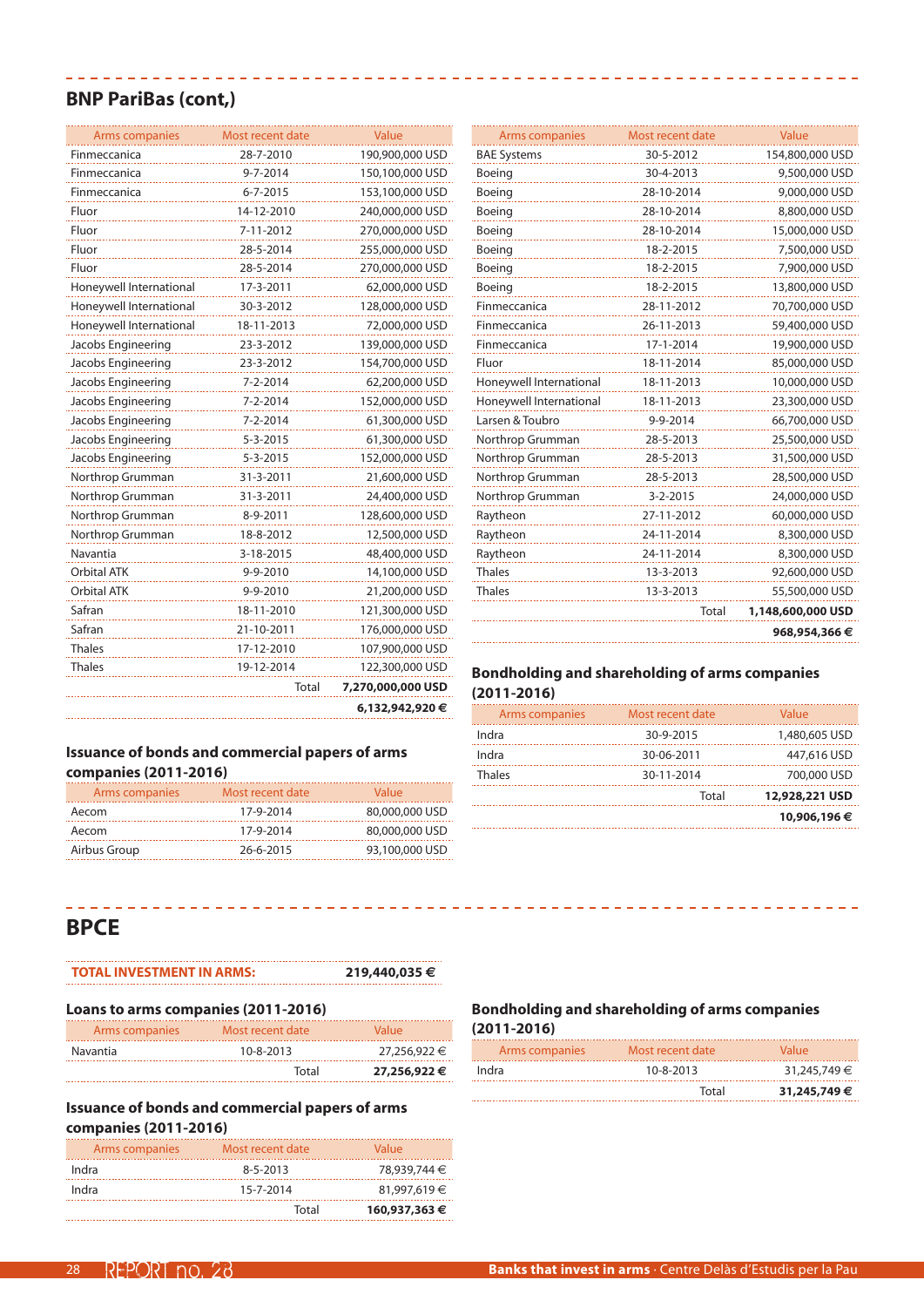# **Citi Group - Bank**

| <b>TOTAL INVESTMENT IN ARMS:</b> | 12,387,565,600 €   |
|----------------------------------|--------------------|
|                                  | 14,684,239,375 USD |

----------------

### **Loans to arms companies (2011-2016)**

| Arms companies                   | Most recent date | Value           |
|----------------------------------|------------------|-----------------|
| Aecom                            | 14-10-2011       | 70,000,000 USD  |
| Aecom                            | 14-10-2011       | 100,000,000 USD |
| Aecom                            | 2-3-2012         | 67,000,000 USD  |
| Aecom                            | 16-12-2013       | 66,000,000 USD  |
| Aecom                            | 16-12-2013       | 96,000,000 USD  |
| Aecom                            | 16-12-2013       | 4,000,000 USD   |
| Aerojet Rocketdyne               | 30-5-2014        | 8,000,000 USD   |
| Aerojet Rocketdyne               | 30-5-2014        | 15,000,000 USD  |
| Airbus Group                     | 14-3-2011        | 163,000,000 USD |
| Airbus Group                     | 14-10-2014       | 134,000,000 USD |
| <b>BAE Systems</b>               | 8-12-2010        | 132,000,000 USD |
| <b>BAE Systems</b>               | 12-12-2013       | 131,000,000 USD |
| Bechtel                          | 2-6-2011         | 258,000,000 USD |
| Bechtel                          | 2-6-2011         | 158,000,000 USD |
| Bechtel                          | 27-7-2012        | 146,000,000 USD |
| Bechtel                          | 14-6-2013        | 150,000,000 USD |
| Bechtel                          | 14-6-2013        | 300,000,000 USD |
| Bechtel                          | 19-9-2014        | 300,000,000 USD |
| Bechtel                          | 19-9-2014        | 150,000,000 USD |
| Bechtel                          | 19-9-2014        | 120,000,000 USD |
| Boeing                           | 5-11-2011        |                 |
|                                  |                  | 460,000,000 USD |
| Boeing                           | 29-9-2012        | 690,000,000 USD |
| Boeing                           | 29-9-2012        | 690,000,000 USD |
| Boeing                           | 7-11-2013        | 818,000,000 USD |
| Boeing                           | 7-11-2013        | 798,000,000 USD |
| Boeing                           | 23-9-2014        | 175,000,000 USD |
| Boeing                           | 23-9-2014        | 175,000,000 USD |
| Finmeccanica                     | 28-7-2010        | 85,000,000 USD  |
| Finmeccanica                     | 9-7-2014         | 100,000,000 USD |
| Finmeccanica                     | $6 - 7 - 2015$   | 90,000,000 USD  |
| Fluor                            | 7-11-2012        | 270,000,000 USD |
| Fluor                            | 28-5-2014        | 255,000,000 USD |
| Fluor                            | 28-5-2014        | 270,000,000 USD |
| Honeywell International          | 17-3-2011        | 560,000,000 USD |
| Honeywell International          | 30-3-2012        | 600,000,000 USD |
| Honeywell International          | 18-11-2013       | 800,000,000 USD |
| Honeywell International          | 30-6-2015        | 480,000,000 USD |
| Huntington Ingalls               | 23-9-2013        | 27,000,000 USD  |
| Industries                       |                  |                 |
| Huntington Ingalls<br>Industries | 23-9-2013        | 35,000,000 USD  |
| Lockheed Martin                  | 26-8-2011        | 120,000,000 USD |
| Lockheed Martin                  | 14-8-2014        | 120,000,000 USD |
| Northrop Grumman                 | 8-9-2011         | 150,000,000 USD |
| Northrop Grumman                 | 18-8-2012        | 50,000,000 USD  |
| Northrop Grumman                 | 29-8-2013        | 355,000,000 USD |
| Northrop Grumman                 | 19-6-2015        | 320,000,000 USD |
| <b>Orbital ATK</b>               | 8-10-2013        | 14,000,000 USD  |
| Orbital ATK                      | 8-10-2013        | 17,000,000 USD  |
| Orbital ATK                      | 8-10-2013        | 12,000,000 USD  |
| Orbital ATK                      | 24-6-2014        | 7,000,000 USD   |
| Orbital ATK                      | 29-09-2015       | 46,000,000 USD  |
| Orbital ATK                      | 29-09-2015       | 57,000,000 USD  |
| Raytheon                         | 13-12-2011       | 76,000,000 USD  |

| Arms companies | Most recent date | Value              |
|----------------|------------------|--------------------|
| Safran         | 18-11-2010       | 121,000,000 USD    |
| Textron        | 30-9-2013        | 100,000,000 USD    |
| Textron        | 23-1-2014        | 50,000,000 USD     |
| Thales         | 17-12-2010       | 88,000,000 USD     |
|                | Total            | 11,649,000,000 USD |
|                |                  | 9,827,049,804 €    |

### **Issuance of bonds and commercial papers of arms companies (2011-2016)**

| Arms companies          | Most recent date | Value             |
|-------------------------|------------------|-------------------|
| Aecom                   | 8-3-2012         | 100,000,000 USD   |
| Aecom                   | 8-3-2012         | 150,000,000 USD   |
| Aerojet Rocketdyne      | 18-1-2013        | 115,000,000 USD   |
| <b>BAE Systems</b>      | 30-9-2014        | 267,000,000 USD   |
| <b>BAE Systems</b>      | 30-9-2014        | 100,000,000 USD   |
| Boeing                  | 30-4-2013        | 35,000,000 USD    |
| Boeing                  | 28-10-2014       | 25,000,000 USD    |
| Boeing                  | 28-10-2014       | 25,000,000 USD    |
| Boeing                  | 28-10-2014       | 41,000,000 USD    |
| Boeing                  | 18-2-2015        | 28,000,000 USD    |
| Boeing                  | 18-2-2015        | 8,000,000 USD     |
| Boeing                  | 18-2-2015        | 8,000,000 USD     |
| Finmeccanica            | 28-11-2012       | 71,000,000 USD    |
| Finmeccanica            | 26-11-2013       | 59,000,000 USD    |
| Finmeccanica            | 17-1-2014        | 20,000,000 USD    |
| Fluor                   | 18-11-2014       | 34,000,000 USD    |
| Honeywell International | 18-11-2013       | 10,000,000 USD    |
| Honeywell International | 18-11-2013       | 23,000,000 USD    |
| Indra                   | 10-8-2013        | 127,239,375 USD   |
| Larsen & Toubro         | 12-6-2014        | 17,000,000 USD    |
| Larsen & Toubro         | 26-2-2015        | 26,000,000 USD    |
| Larsen & Toubro         | 9-9-2014         | 67,000,000 USD    |
| <b>Lockheed Martin</b>  | 12-2-2015        | 60,000,000 USD    |
| <b>Lockheed Martin</b>  | 12-2-2015        | 40,000,000 USD    |
| <b>Lockheed Martin</b>  | 12-2-2015        | 80,000,000 USD    |
| Northrop Grumman        | 28-5-2013        | 57,000,000 USD    |
| Northrop Grumman        | 28-5-2013        | 70,000,000 USD    |
| Northrop Grumman        | 28-5-2013        | 63,000,000 USD    |
| Northrop Grumman        | 3-2-2015         | 24,000,000 USD    |
| Raytheon                | 27-11-2012       | 88,000,000 USD    |
| Raytheon                | 24-11-2014       | 30,000,000 USD    |
| Raytheon                | 24-11-2014       | 30,000,000 USD    |
| Safran                  | 15-11-2013       | 305,000,000 USD   |
| Safran                  | 9-2-2012         | 78,000,000 USD    |
| Safran                  | $9 - 2 - 2012$   | 270,000,000 USD   |
| Safran                  | $9 - 2 - 2012$   | 253,000,000 USD   |
| <b>Textron</b>          | 23-1-2014        | 25,000,000 USD    |
| <b>Textron</b>          | 23-1-2014        | 35,000,000 USD    |
| Textron                 | 23-10-2014       | 22,000,000 USD    |
| <b>Thales</b>           | 13-3-2013        | 93,000,000 USD    |
| <b>Thales</b>           | 13-3-2013        | 56,000,000 USD    |
|                         | Total            | 3,035,239,375 USD |
|                         |                  | 2,560,515,796 €   |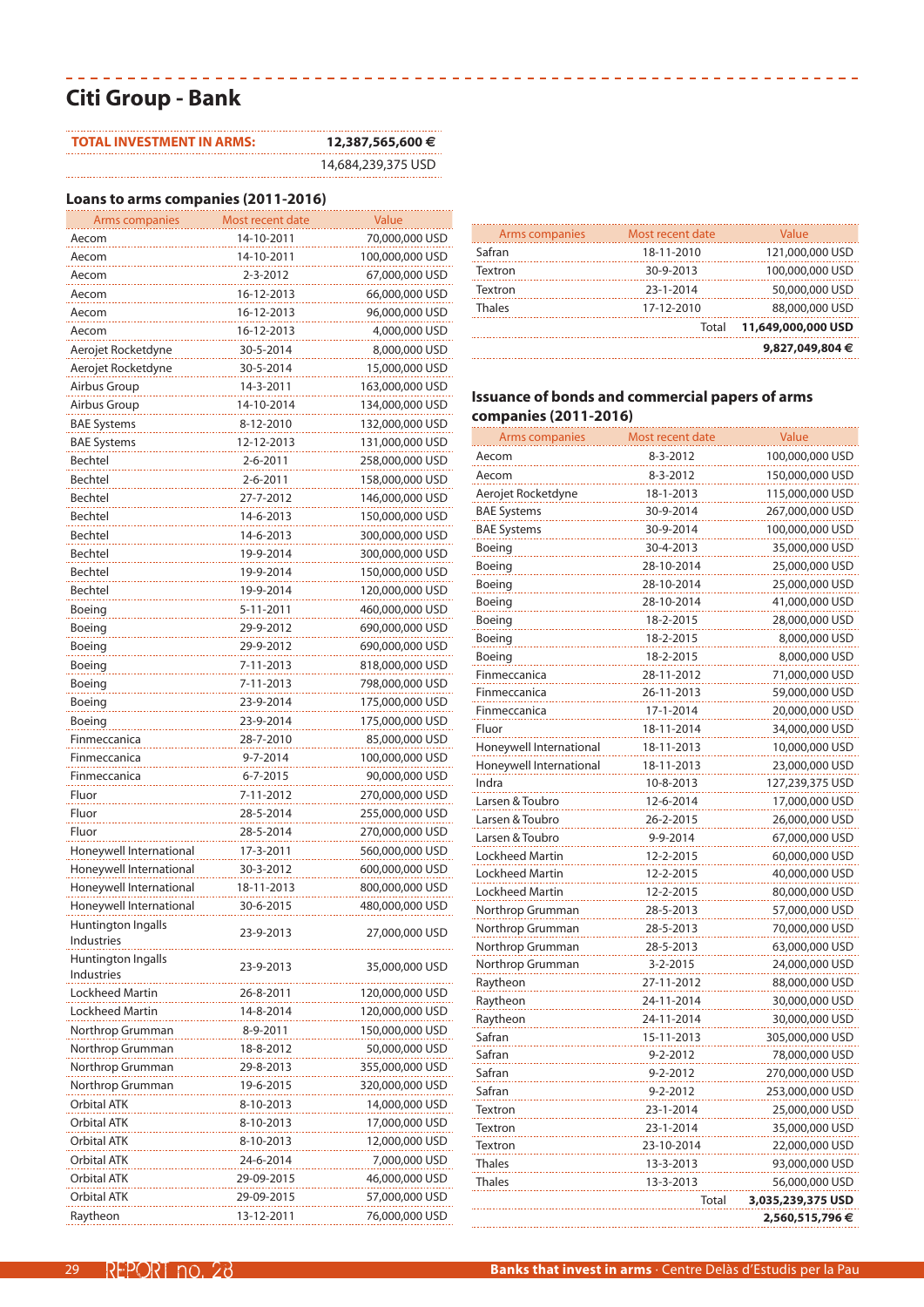# **Commerzbank**

| <b>TOTAL INVESTMENT IN ARMS:</b> | 1,679,209,926 €   |
|----------------------------------|-------------------|
|                                  | 1,990,538,038 USD |

\_\_\_\_\_\_\_\_\_\_\_\_\_\_\_\_\_\_\_\_\_\_

# **Loans to arms companies (2011-2016)**

| Arms companies     | Most recent date | Value             |
|--------------------|------------------|-------------------|
| Maxam              | 27-12-2012       | 11,017,909 USD    |
| Maxam              | 27-12-2012       | 4,106,945 USD     |
| Maxam              | 29-07-2014       | 15,645,714 USD    |
| Maxam              | 29-07-2015       | 11,767,469 USD    |
| Aecom              | 11-8-2014        | 77,000,000 USD    |
| Aecom              | 11-8-2014        | 59,000,000 USD    |
| Aecom              | 11-8-2014        | 47,000,000 USD    |
| Aecom              | 11-8-2014        | 20,000,000 USD    |
| Airbus Group       | 14-3-2011        | 163,000,000 USD   |
| Airbus Group       | 14-10-2014       | 134,000,000 USD   |
| <b>BAE Systems</b> | 8-12-2010        | 132,000,000 USD   |
| <b>BAE Systems</b> | 12-12-2013       | 131,000,000 USD   |
| Boeing             | 5-11-2011        | 42,000,000 USD    |
| Boeing             | 23-9-2014        | 30,000,000 USD    |
| Boeing             | 23-9-2014        | 30,000,000 USD    |
| Finmeccanica       | 28-7-2010        | 85,000,000 USD    |
| Finmeccanica       | $9 - 7 - 2014$   | 150,000,000 USD   |
| Finmeccanica       | $6 - 7 - 2015$   | 139,000,000 USD   |
| Safran             | 18-11-2010       | 121,000,000 USD   |
| Serco              | 21-2-2012        | 72,000,000 USD    |
| Serco              | 12-3-2015        | 45,000,000 USD    |
| <b>Thales</b>      | 17-12-2010       | 108,000,000 USD   |
| <b>Thales</b>      | 19-12-2014       | 122,000,000 USD   |
|                    | Total            | 1,749,538,038 USD |
|                    |                  | 1,475,903,290 €   |

### **Issuance of bonds and commercial papers of arms companies (2011-2016)**

| Arms companies | Most recent date | Value           |
|----------------|------------------|-----------------|
| Airbus Group   | 20-10-2014       | 64,000,000 USD  |
| Boeing         | 30-4-2013        | 10,000,000 USD  |
| Boeing         | 28-10-2014       | 4,000,000 USD   |
| Boeing         | 28-10-2014       | 4,000,000 USD   |
| Boeing         | 18-2-2015        | 3,000,000 USD   |
| Boeing         | 18-2-2015        | 3,000,000 USD   |
| Boeing         | 18-2-2015        | 3,000,000 USD   |
| Finmeccanica   | 28-11-2012       | 71,000,000 USD  |
| Finmeccanica   | 26-11-2013       | 59,000,000 USD  |
| Finmeccanica   | 17-1-2014        | 20,000,000 USD  |
|                | Total            | 241,000,000 USD |
|                |                  | 203,306,636 €   |

# **Crédit Agricole**

| TOTAL INVESTMENT IN ARMS: | 4,634,369,226 €   |
|---------------------------|-------------------|
|                           | 5,493,588,431 USD |

### **Loans to arms companies (2011-2016)**

| Arms companies              | Most recent date | Value           |
|-----------------------------|------------------|-----------------|
| Aecom                       | 29-1-2014        | 39,000,000 USD  |
| Aecom                       | 11-8-2014        | 77,000,000 USD  |
| Aecom                       | 11-8-2014        | 59,000,000 USD  |
| Aecom                       | 11-8-2014        | 47,000,000 USD  |
| Aecom                       | 11-8-2014        | 20,000,000 USD  |
| Airbus Group                | 14-3-2011        | 163,000,000 USD |
| Airbus Group                | 14-10-2014       | 134,000,000 USD |
| <b>Babcock &amp; Wilcox</b> | 22-5-2012        | 32,000,000 USD  |
| <b>Babcock &amp; Wilcox</b> | 11-5-2015        | 40,000,000 USD  |
| <b>Babcock &amp; Wilcox</b> | 11-5-2015        | 32,000,000 USD  |
| Babcock & Wilcox            | 11-5-2015        | 48,000,000 USD  |
| <b>BAE Systems</b>          | 8-12-2010        | 132,000,000 USD |
| <b>BAE Systems</b>          | 12-12-2013       | 131,000,000 USD |
| Bechtel                     | $2 - 6 - 2011$   | 258,000,000 USD |

| Arms companies | Most recent date | Value           |
|----------------|------------------|-----------------|
| Bechtel        | $2 - 6 - 2011$   | 158,000,000 USD |
| Bechtel        | 27-7-2012        | 146,000,000 USD |
| <b>Bechtel</b> | 14-6-2013        | 100,000,000 USD |
| Bechtel        | 14-6-2013        | 200,000,000 USD |
| <b>Bechtel</b> | 19-9-2014        | 200,000,000 USD |
| Bechtel        | 19-9-2014        | 100,000,000 USD |
| Bechtel        | 19-9-2014        | 120,000,000 USD |
| Boeing         | 5-11-2011        | 42,000,000 USD  |
| Boeing         | 23-9-2014        | 60,000,000 USD  |
| Boeing         | 23-9-2014        | 60,000,000 USD  |
| Finmeccanica   | $9 - 7 - 2014$   | 100,000,000 USD |
| Finmeccanica   | $6 - 7 - 2015$   | 139,000,000 USD |
| Fluor          | 14-12-2010       | 90,000,000 USD  |
| Fluor          | 7-11-2012        | 180,000,000 USD |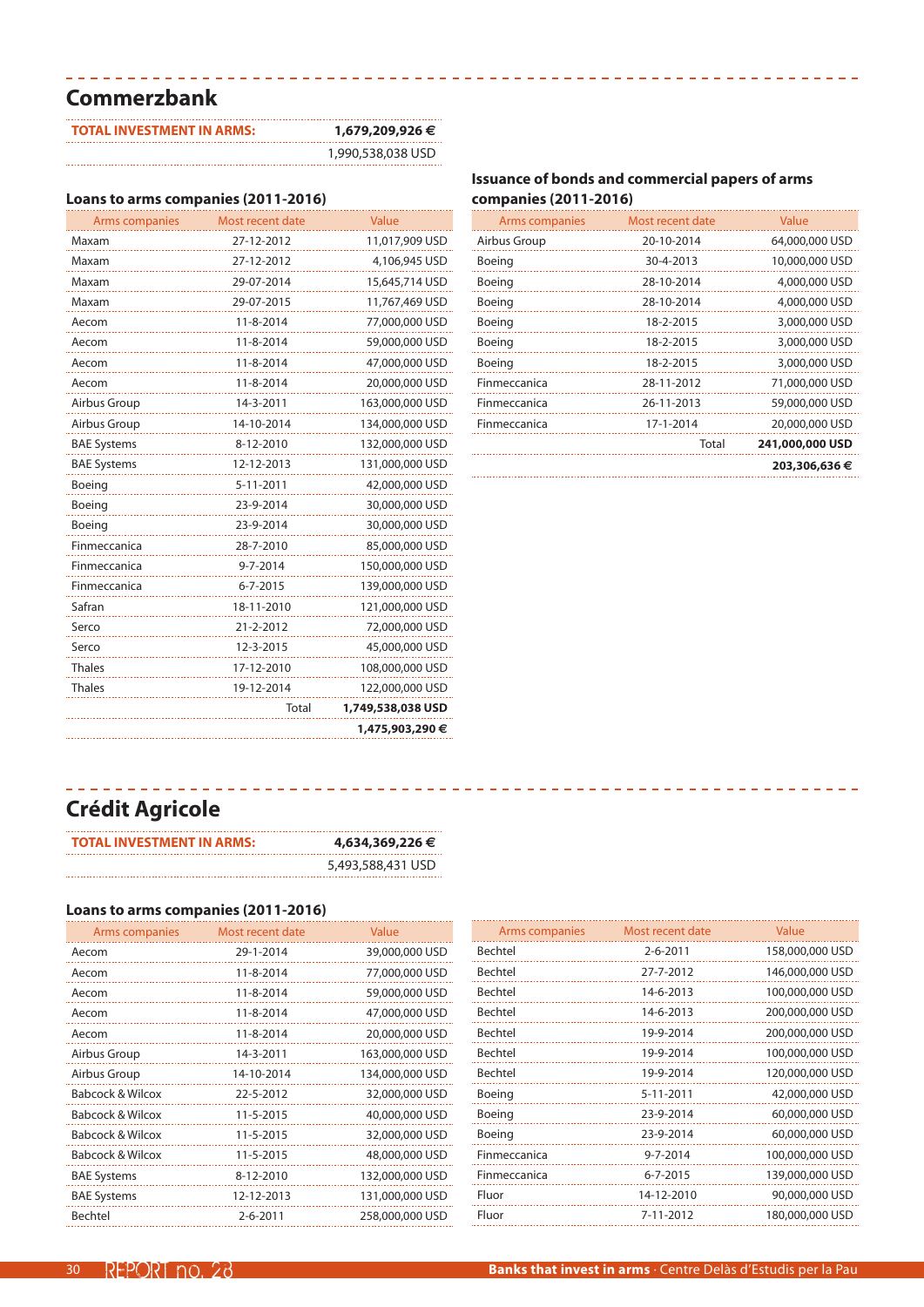### **Crédit Agricole (cont,)**

| Arms companies          | Most recent date | Value             |
|-------------------------|------------------|-------------------|
| Honeywell International | 17-3-2011        | 62,000,000 USD    |
| Honeywell International | 18-11-2013       | 73,000,000 USD    |
| Lockheed Martin         | 26-8-2011        | 90,000,000 USD    |
| Lockheed Martin         | 14-8-2014        | 120,000,000 USD   |
| Safran                  | 18-11-2010       | 255,000,000 USD   |
| Safran                  | 21-10-2011       | 176,000,000 USD   |
| Serco                   | 21-2-2012        | 72,000,000 USD    |
| Serco                   | 12-3-2015        | 9,000,000 USD     |
| Serco                   | 12-3-2015        | 45,000,000 USD    |
| <b>Thales</b>           | 17-12-2010       | 108,000,000 USD   |
| <b>Thales</b>           | 17-12-2010       | 88,000,000 USD    |
| <b>Thales</b>           | 19-12-2014       | 122,000,000 USD   |
| Navantia                | 18-03-2015       | 58,099,609 USD    |
|                         | Total            | 4,185,099,609 USD |
|                         |                  | 3,530,533,290 €   |

,,,,,,,,,,,,,,,,,,,,,,,,,,

\_\_\_\_\_\_\_\_\_\_\_\_\_\_\_\_\_\_

| Arms companies         | Most recent date | Value             |
|------------------------|------------------|-------------------|
| Boeing                 | 18-2-2015        | 7,900,000 USD     |
| Finmeccanica           | 28-11-2012       | 70,700,000 USD    |
| Finmeccanica           | 26-11-2013       | 59,400,000 USD    |
| Finmeccanica           | 17-1-2014        | 19,900,000 USD    |
| Fluor                  | 18-11-2014       | 17,500,000 USD    |
| Lockheed Martin        | 12-2-2015        | 13,500,000 USD    |
| Lockheed Martin        | 12-2-2015        | 9,000,000 USD     |
| <b>Lockheed Martin</b> | 12-2-2015        | 18,000,000 USD    |
| Raytheon               | 27-11-2012       | 60,000,000 USD    |
| Raytheon               | 24-11-2014       | 8,300,000 USD     |
| Raytheon               | 24-11-2014       | 8,300,000 USD     |
| <b>Thales</b>          | 13-3-2013        | 92,600,000 USD    |
| <b>Thales</b>          | 13-3-2013        | 55,500,000 USD    |
|                        | <b>Total</b>     | 1,294,500,000 USD |
|                        |                  | 1,092,035,022 €   |
|                        |                  |                   |

Arms companies Most recent date Value

------------

#### **Issuance of bonds and commercial papers of arms companies (2011-2016)**

| Arms companies | Most recent date | Value           |
|----------------|------------------|-----------------|
| Airbus Group   | $9 - 4 - 2013$   | 597,400,000 USD |
| Serco          | 16-4-2015        | 94,300,000 USD  |
| Serco          | 16-4-2015        | 7,300,000 USD   |
| Airbus Group   | 20-10-2014       | 96,000,000 USD  |
| Boeing         | 30-4-2013        | 9,500,000 USD   |
| Boeing         | 28-10-2014       | 9,000,000 USD   |
| Boeing         | 28-10-2014       | 9,000,000 USD   |
| Boeing         | 28-10-2014       | 18,100,000 USD  |
| Boeing         | 18-2-2015        | 5,800,000 USD   |
| Boeing         | 18-2-2015        | 7,500,000 USD   |

### **Bondholding and shareholding of arms companies (2011-2016)**

| Arms companies      | Most recent date | Value          |
|---------------------|------------------|----------------|
| Airbus Group        | 30-6-2015        | 1,060,000 USD  |
| Finmeccanica        | 30-6-2015        | 900,000 USD    |
| Moog                | 31-3-2015        | 690,000 USD    |
| Safran              | 30-6-2015        | 1,170,000 USD  |
| <b>Thales</b>       | 30-6-2015        | 1,150,000 USD  |
| <b>Finmeccanica</b> | 30-4-2014        | 520,000 USD    |
| <b>Thales</b>       | 31-12-2014       | 560,000 USD    |
| Indra               | 30-6-2015        | 6,666,965 USD  |
| Indra               | 3-31-2015        | 1,271,857 USD  |
|                     | Total            | 13,988,822 USD |
|                     |                  | 11,800,914€    |

# **Crédit Suisse**

| <b>TOTAL INVESTMENT IN ARMS:</b> | 1,175,040,006 €   |
|----------------------------------|-------------------|
|                                  | 1,392,894,236 USD |

### **Loans to arms companies (2011-2016)**

| Arms companies                          | Most recent date | Value           |
|-----------------------------------------|------------------|-----------------|
| Airbus Group                            | 14-3-2011        | 76,000,000 USD  |
| Airbus Group                            | 14-10-2014       | 66,000,000 USD  |
| <b>BAE Systems</b>                      | 8-12-2010        | 132,000,000 USD |
| Boeing                                  | 5-11-2011        | 42,000,000 USD  |
| Boeing                                  | 23-9-2014        | 90,000,000 USD  |
| Boeing                                  | 23-9-2014        | 90,000,000 USD  |
| Huntington Ingalls<br><b>Industries</b> | 23-9-2013        | 27,000,000 USD  |
| Huntington Ingalls<br><b>Industries</b> | 23-9-2013        | 35,000,000 USD  |
| Northrop Grumman                        | 31-3-2011        | 58,000,000 USD  |
| Northrop Grumman                        | 31-3-2011        | 65,000,000 USD  |

| Arms companies   | Most recent date | Value           |
|------------------|------------------|-----------------|
| Northrop Grumman | 18-8-2012        | 13,000,000 USD  |
| Raytheon         | 13-12-2011       | 76,000,000 USD  |
|                  | Total            | 770,000,000 USD |
|                  |                  | 649,568,920 €   |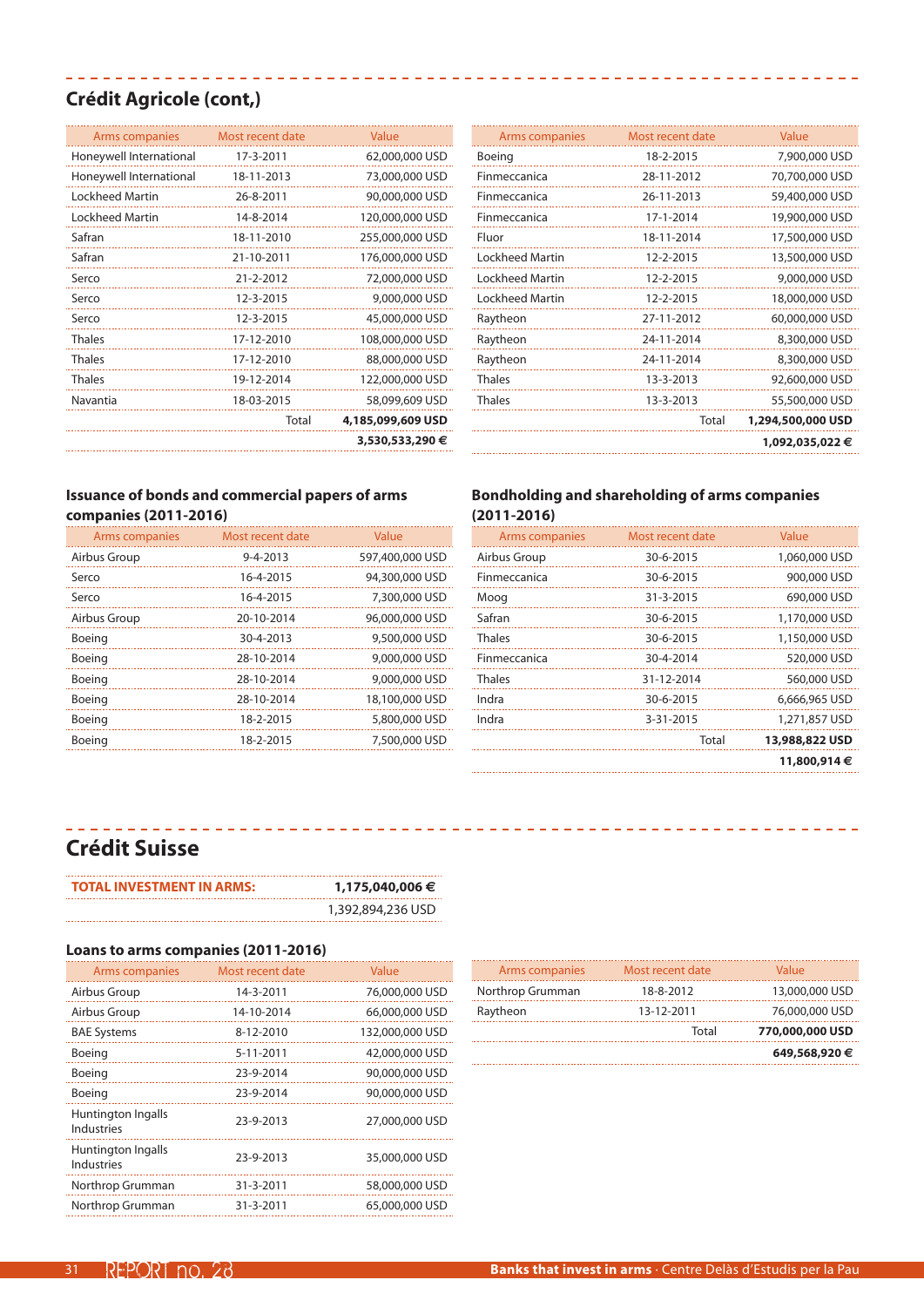### **Crédit Suisse (cont,)**

### **Issuance of bonds and commercial papers of arms**

-----------------------------

### **companies (2011-2016)**

| Arms companies                          | Most recent date | Value          |
|-----------------------------------------|------------------|----------------|
| Larsen & Toubro                         | 14-3-2014        | 95,000,000 USD |
| Boeing                                  | 30-4-2013        | 10,000,000 USD |
| Boeing                                  | 28-10-2014       | 9,000,000 USD  |
| Boeing                                  | 28-10-2014       | 9,000,000 USD  |
| Boeing                                  | 28-10-2014       | 34,000,000 USD |
| Boeing                                  | 18-2-2015        | 6,000,000 USD  |
| Boeing                                  | 18-2-2015        | 21,000,000 USD |
| Boeing                                  | 18-2-2015        | 8,000,000 USD  |
| <b>General Dynamics</b>                 | $1 - 11 - 2012$  | 39,000,000 USD |
| <b>General Dynamics</b>                 | $1 - 11 - 2012$  | 43,000,000 USD |
| <b>General Dynamics</b>                 | $1 - 11 - 2012$  | 21,000,000 USD |
| Huntington Ingalls<br><b>Industries</b> | 17-11-2014       | 60,000,000 USD |
| Northrop Grumman                        | 28-5-2013        | 26,000,000 USD |
| Northrop Grumman                        | 28-5-2013        | 32,000,000 USD |
| Northrop Grumman                        | 28-5-2013        | 29,000,000 USD |
|                                         |                  |                |

|                  |                  | 517,967,944 €   |
|------------------|------------------|-----------------|
|                  | Total            | 614,000,000 USD |
| Raytheon         | 24-11-2014       | 30,000,000 USD  |
| Raytheon         | 24-11-2014       | 30,000,000 USD  |
| Raytheon         | 27-11-2012       | 88,000,000 USD  |
| Northrop Grumman | $3 - 2 - 2015$   | 24,000,000 USD  |
| Arms companies   | Most recent date | Value           |

#### **Bondholding and shareholding of arms companies (2011-2016)**

| Arms companies     | Most recent date | Value          |
|--------------------|------------------|----------------|
| Jacobs Engineering | 31-3-2015        | 540,000 USD    |
| Indra              | 4-30-2015        | 354,236 USD    |
| Orbital ATK        | 31-1-2016        | 8,000,000 USD  |
|                    | Total            | 13,988,822 USD |
|                    |                  | 7,503,142€     |

### **Deutsche Bank**

| 3,922,343,145 €   |
|-------------------|
| 4,649,551,616 USD |
|                   |

#### **Loans to arms companies (2011-2016)**

| Arms companies          | Most recent date | Value             |
|-------------------------|------------------|-------------------|
| Airbus Group            | 14-3-2011        | 163,000,000 USD   |
| Airbus Group            | 14-10-2014       | 134,000,000 USD   |
| <b>BAE Systems</b>      | 8-12-2010        | 132,000,000 USD   |
| <b>BAE Systems</b>      | 12-12-2013       | 131,000,000 USD   |
| Boeing                  | 5-11-2011        | 42,000,000 USD    |
| Boeing                  | 23-9-2014        | 90,000,000 USD    |
| Boeing                  | 23-9-2014        | 90,000,000 USD    |
| Engility                | 23-4-2014        | 79,000,000 USD    |
| Engility                | 23-4-2014        | 50,000,000 USD    |
| Engility                | 23-4-2014        | 10,000,000 USD    |
| Honeywell International | 17-3-2011        | 62,000,000 USD    |
| Honeywell International | 30-3-2012        | 129,000,000 USD   |
| Honeywell International | 18-11-2013       | 73,000,000 USD    |
| Honeywell International | 30-6-2015        | 400,000,000 USD   |
| <b>Lockheed Martin</b>  | 26-8-2011        | 90,000,000 USD    |
| Northrop Grumman        | 18-8-2012        | 13,000,000 USD    |
| Safran                  | 18-11-2010       | 121,000,000 USD   |
| <b>Thales</b>           | 17-12-2010       | 108,000,000 USD   |
| Maxam                   | 27-12-2012       | 201,995,000 USD   |
| Maxam                   | 27-12-2012       | 94,066,000 USD    |
| Maxam                   | 27-12-2012       | 75,294,000 USD    |
| Maxam                   | 29-7-2014        | 469,358,000 USD   |
| Maxam                   | 29-7-2014        | 134,102,000 USD   |
| Maxam                   | 29-7-2015        | 109,830,000 USD   |
| Maxam                   | 29-7-2015        | 384,404,000 USD   |
|                         | Total            | 3,386,049,000 USD |
|                         |                  | 2,856,457,392 €   |

### **Issuance of bonds and commercial papers of arms companies (2011-2016)**

| Arms companies          | Most recent date | Value           |
|-------------------------|------------------|-----------------|
| <b>BAE Systems</b>      | 30-9-2014        | 267,000,000 USD |
| <b>BAE Systems</b>      | 30-9-2014        | 100,000,000 USD |
| Boeing                  | 30-4-2013        | 50,000,000 USD  |
| Boeing                  | 28-10-2014       | 9,000,000 USD   |
| Boeing                  | 28-10-2014       | 25,000,000 USD  |
| Boeing                  | 28-10-2014       | 9,000,000 USD   |
| Boeing                  | 18-2-2015        | 28,000,000 USD  |
| Boeing                  | 18-2-2015        | 8,000,000 USD   |
| Boeing                  | 18-2-2015        | 8,000,000 USD   |
| Finmeccanica            | 26-11-2013       | 59,000,000 USD  |
| Finmeccanica            | 17-1-2014        | 20,000,000 USD  |
| Honeywell International | 18-11-2013       | 30,000,000 USD  |
| Honeywell International | 18-11-2013       | 70,000,000 USD  |
| Larsen & Toubro         | 25-10-2012       | 13,000,000 USD  |
| Larsen & Toubro         | 13-6-2014        | 5,000,000 USD   |
| Northrop Grumman        | 28-5-2013        | 57,000,000 USD  |
| Northrop Grumman        | 28-5-2013        | 70,000,000 USD  |
| Northrop Grumman        | 28-5-2013        | 63,000,000 USD  |
| Northrop Grumman        | $3 - 2 - 2015$   | 126,000,000 USD |
| Raytheon                | 27-11-2012       | 60,000,000 USD  |
| Raytheon                | 24-11-2014       | 8,000,000 USD   |
| Raytheon                | 24-11-2014       | 8,000,000 USD   |
| <b>Thales</b>           | 13-3-2013        | 93,000,000 USD  |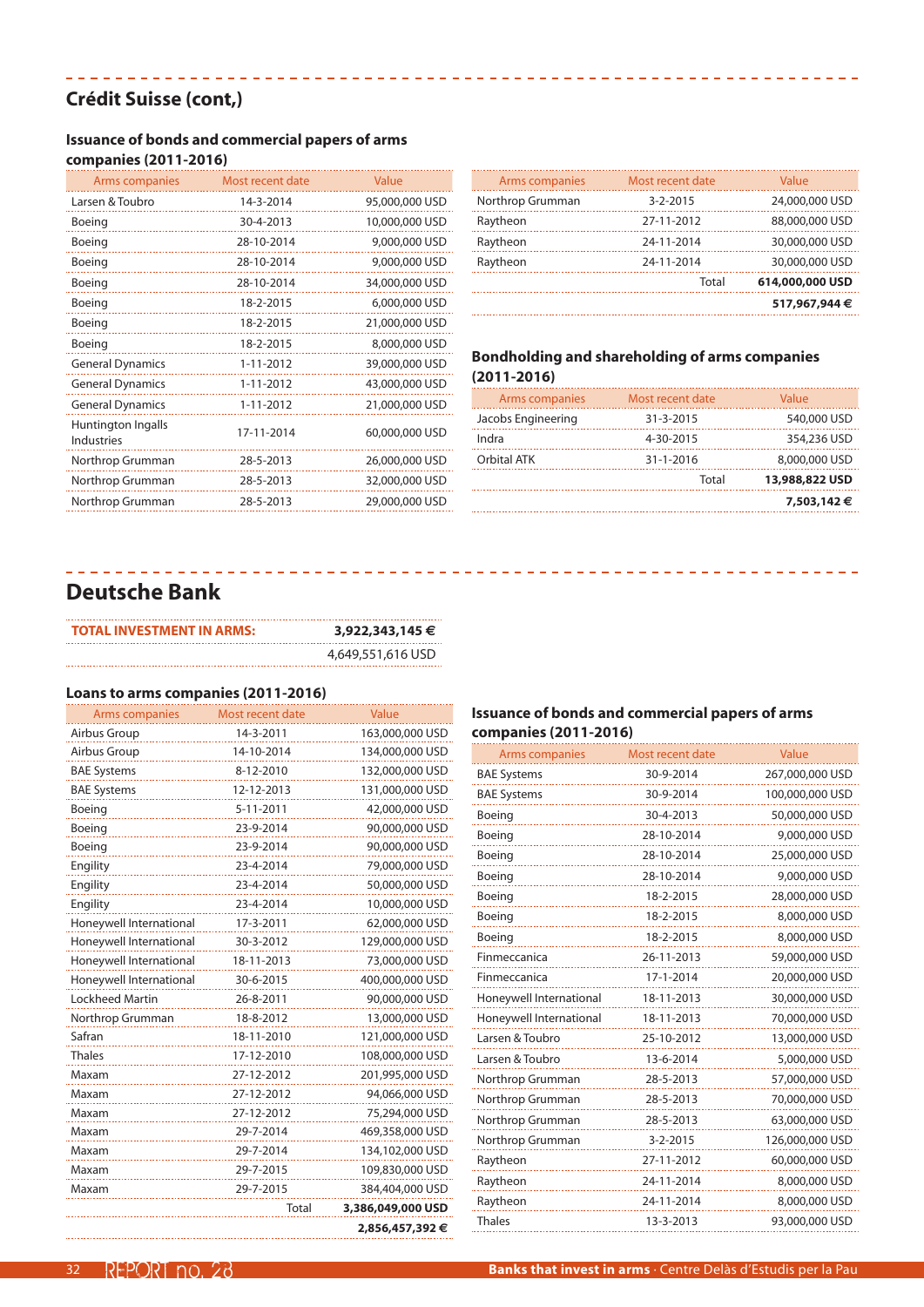### **Deutsche Bank (cont,)**

| Arms companies | Most recent date | Value             |
|----------------|------------------|-------------------|
| Thales         | 13-3-2013        | 56,000,000 USD    |
| Raytheon       | 24-11-2014       | 8,300,000 USD     |
| <b>Thales</b>  | 13-3-2013        | 92,600,000 USD    |
| Thales         | 13-3-2013        | 55,500,000 USD    |
|                | Total            | 1,242,000,000 USD |
|                |                  | 1,047,746,232 €   |

### **Bondholding and shareholding of arms companies (2011-2016)**

| Arms companies     | Most recent date | Value         |
|--------------------|------------------|---------------|
| Airbus Group       | 30-6-2015        | 530,000 USD   |
| <b>BAE Systems</b> | $1 - 8 - 2015$   | 1,640,000 USD |
| Fluor              | 28-2-2015        | 1,030,000 USD |
| Jacobs Engineering | 31-3-2015        | 810,000 USD   |
| Raytheon           | 31-3-2015        | 1,730,000 USD |

 $\mathcal{L}^{\mathcal{A}}\left( \mathcal{A}^{\mathcal{A}}\right) =\mathcal{L}^{\mathcal{A}}\left( \mathcal{A}^{\mathcal{A}}\right) =\mathcal{L}^{\mathcal{A}}\left( \mathcal{A}^{\mathcal{A}}\right)$ 

 $\begin{array}{cccccccccccccc} \bot & \bot & \bot & \bot & \bot & \bot & \bot & \bot \end{array}$ 

........

| Arms companies                          | Most recent date | Value          |
|-----------------------------------------|------------------|----------------|
| Aerojet Rocketdyne                      | 28-2-2015        | 1,790,000 USD  |
| Boeing                                  | 31-3-2015        | 660,000 USD    |
| <b>General Dynamics</b>                 | 31-3-2015        | 1,530,000 USD  |
| Honeywell International                 | 31-3-2015        | 640,000 USD    |
| Huntington Ingalls<br><b>Industries</b> | 28-2-2015        | 790,000 USD    |
| <b>MOOG</b>                             | 28-2-2015        | 980,000 USD    |
| Northrop Grumman                        | 31-3-2015        | 670,000 USD    |
| Raytheon                                | 31-3-2015        | 960,000 USD    |
| <b>Thales</b>                           | 28-2-2015        | 800,000 USD    |
| Hanwha                                  | 28-2-2015        | 2,000,000 USD  |
| Indra                                   | 17-11-2015       | 4,942,616 USD  |
|                                         | Total            | 21,502,616 USD |
|                                         |                  | 18,139,521 €   |

--------------------------

# **ERSTE Group**

| <b>TOTAL INVESTMENT IN ARMS:</b> | 39,550,343 €   |
|----------------------------------|----------------|
|                                  | 46,883,038 USD |

# **European Investment Bank**

# **Loans to arms companies (2011-2016)**

| Arms companies | Most recent date | Value        |
|----------------|------------------|--------------|
| Sener          | 19-12-2011       | 49,946,000 € |
|                | Total            | 49,946,000 € |

**TOTAL INVESTMENT IN ARMS: 49,946,000 €**

### **Loans to arms companies (2011-2016)**

| Arms companies                          | Most recent date | Value          |
|-----------------------------------------|------------------|----------------|
| Maxam                                   | 27-12-2012       | 11,017,909 USD |
| Maxam                                   | 27-12-2012       | 4,106,945 USD  |
| Maxam                                   | 29-7-2014        | 15,645,714 USD |
| Maxam                                   | 29-07-2015       | 11,767,469 USD |
| Airbus Group                            | 14-3-2011        | 4,345,000 USD  |
| Boeing                                  | 23-9-2014        | 90,000,000 USD |
| Huntington Ingalls<br><b>Industries</b> | 23-9-2013        | 27,000,000 USD |
| Huntington Ingalls<br><b>Industries</b> | 23-9-2013        | 35,000,000 USD |
| Northrop Grumman                        | 31-3-2011        | 58,000,000 USD |
| Northrop Grumman                        | 31-3-2011        | 65,000,000 USD |
| Northrop Grumman                        | 18-8-2012        | 13,000,000 USD |
| Raytheon                                | 13-12-2011       | 76,000,000 USD |
|                                         | Total            | 46,883,038 USD |
|                                         |                  | 39,550,343 €   |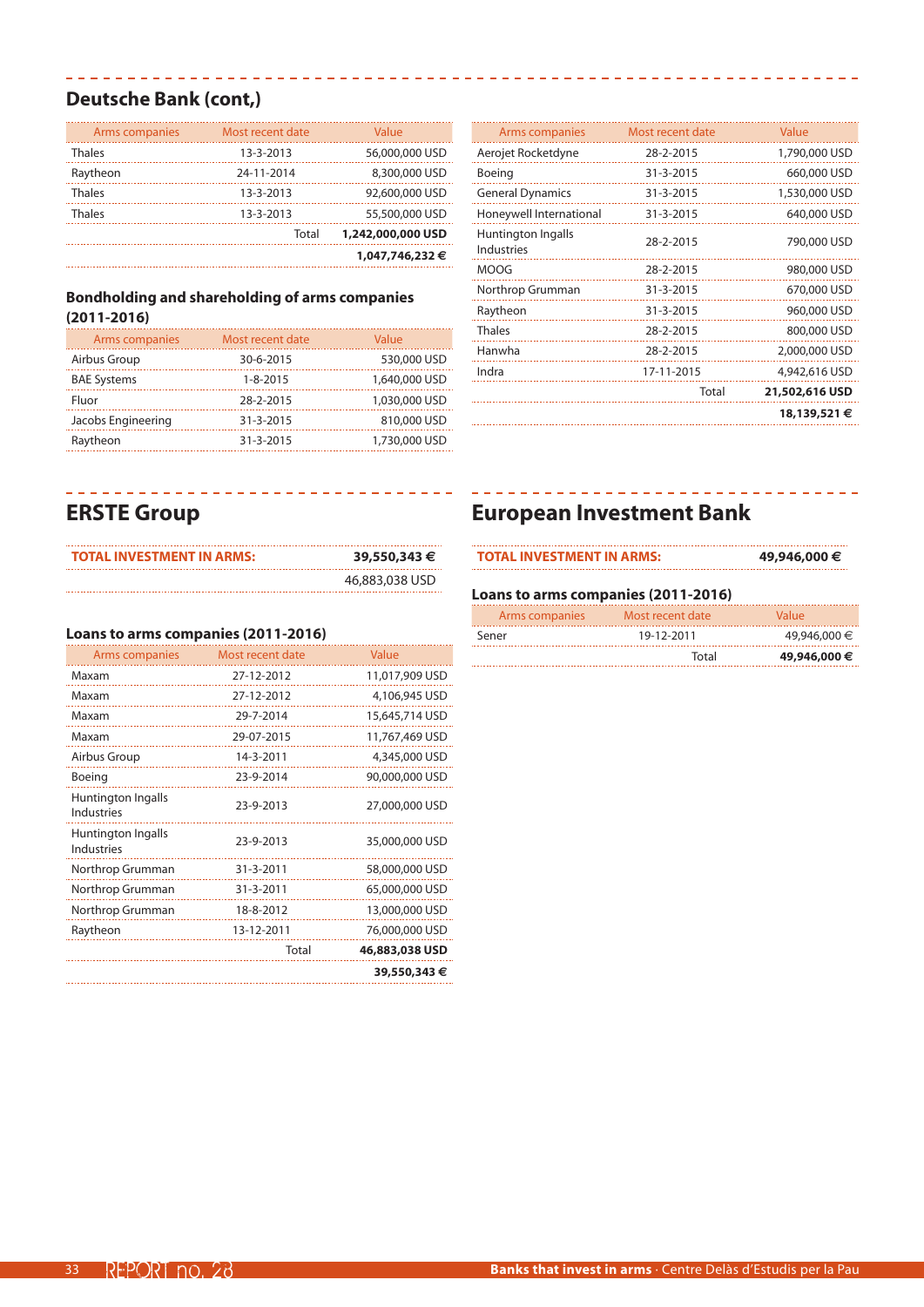# **Goldman Sachs**

| <b>TOTAL INVESTMENT IN ARMS:</b> | 1,549,993,933 €   |
|----------------------------------|-------------------|
|                                  | 1,837,365,200 USD |

### **Loans to arms companies (2011-2016)**

| Arms companies          | Most recent date | Value             |
|-------------------------|------------------|-------------------|
| Airbus Group            | 14-3-2011        | 76,000,000 USD    |
| Airbus Group            | 14-10-2014       | 66,000,000 USD    |
| <b>BAE Systems</b>      | 8-12-2010        | 132,000,000 USD   |
| <b>BAE Systems</b>      | 12-12-2013       | 131,000,000 USD   |
| Boeing                  | 5-11-2011        | 42,000,000 USD    |
| Boeing                  | 23-9-2014        | 65,000,000 USD    |
| Boeing                  | 23-9-2014        | 65,000,000 USD    |
| Finmeccanica            | 28-7-2010        | 85,000,000 USD    |
| Honeywell International | 17-3-2011        | 62,000,000 USD    |
| Honeywell International | 30-3-2012        | 129,000,000 USD   |
| Honeywell International | 18-11-2013       | 73,000,000 USD    |
| Honeywell International | 30-6-2015        | 400,000,000 USD   |
| <b>Lockheed Martin</b>  | 26-8-2011        | 90,000,000 USD    |
| <b>Lockheed Martin</b>  | 14-8-2014        | 50,000,000 USD    |
| Northrop Grumman        | 8-9-2011         | 129,000,000 USD   |
| Northrop Grumman        | 18-8-2012        | 13,000,000 USD    |
| Textron                 | 30-9-2013        | 75,000,000 USD    |
|                         | Total            | 1,683,000,000 USD |
|                         |                  | 1,419,772,068 €   |
|                         |                  |                   |

### **Issuance of bonds and commercial papers of arms companies (2011-2016)**

| Arms companies     | Most recent date | Value          |
|--------------------|------------------|----------------|
| Airbus Group       | 6-12-2012        | 107,900 USD    |
| Airbus Group       | 17-4-2013        | 147,300 USD    |
| Larsen & Toubro    | 12-6-2014        | 1,700,000 USD  |
| <b>BAE Systems</b> | 30-9-2014        | 26,700,000 USD |
| <b>BAE Systems</b> | 30-9-2014        | 10,000,000 USD |
| Boeing             | 30-4-2013        | 3,500,000 USD  |
| Boeing             | 28-10-2014       | 900,000 USD    |
| Boeing             | 28-10-2014       | 900,000 USD    |
| Boeing             | 28-10-2014       | 3,400,000 USD  |
| Boeing             | 18-2-2015        | 600,000 USD    |
| Boeing             | 18-2-2015        | 2,100,000 USD  |
| Boeing             | 18-2-2015        | 800,000 USD    |

| Arms companies          | Most recent date | Value           |
|-------------------------|------------------|-----------------|
| Finmeccanica            | 26-11-2013       | 5,900,000 USD   |
| Finmeccanica            | 17-1-2014        | 2,000,000 USD   |
| Fluor                   | 18-11-2014       | 1,000,000 USD   |
| Honeywell International | 18-11-2013       | 1,000,000 USD   |
| Honeywell International | 18-11-2013       | 2,300,000 USD   |
| Lockheed Martin         | 12-2-2015        | 15,000,000 USD  |
| <b>Lockheed Martin</b>  | 12-2-2015        | 10,000,000 USD  |
| Lockheed Martin         | 12-2-2015        | 20,000,000 USD  |
| Northrop Grumman        | 28-5-2013        | 5,700,000 USD   |
| Northrop Grumman        | 28-5-2013        | 7,000,000 USD   |
| Northrop Grumman        | 28-5-2013        | 6,300,000 USD   |
| Northrop Grumman        | $3 - 2 - 2015$   | 2,400,000 USD   |
| Textron                 | 23-1-2014        | 1,900,000 USD   |
| Textron                 | 23-1-2014        | 2,600,000 USD   |
| Textron                 | 23-10-2014       | 2,200,000 USD   |
|                         | Total            | 136,155,200 USD |
|                         |                  | 114,859,982 €   |
|                         |                  |                 |

| Arms companies                   | Most recent date | Value          |
|----------------------------------|------------------|----------------|
| Boeing                           | 31-3-2015        | 790,000 USD    |
| Fluor                            | 31-3-2015        | 870,000 USD    |
| Honeywell International          | 31-3-2015        | 610,000 USD    |
| Huntington Ingalls<br>Industries | 31-3-2015        | 510,000 USD    |
| Jacobs Engineering               | 31-3-2015        | 1,480,000 USD  |
| Moog                             | 31-3-2015        | 2,630,000 USD  |
| Northrop Grumman                 | 31-3-2015        | 590,000 USD    |
| Orbital ATK                      | 31-3-2015        | 2,220,000 USD  |
| Textron                          | 31-3-2015        | 1,610,000 USD  |
| Aecom                            | 30-9-2014        | 1,650,000 USD  |
| <b>MOOG</b>                      | 31-3-2015        | 5,250,000 USD  |
|                                  | Total            | 18,210,000 USD |
|                                  |                  | 15,361,883 €   |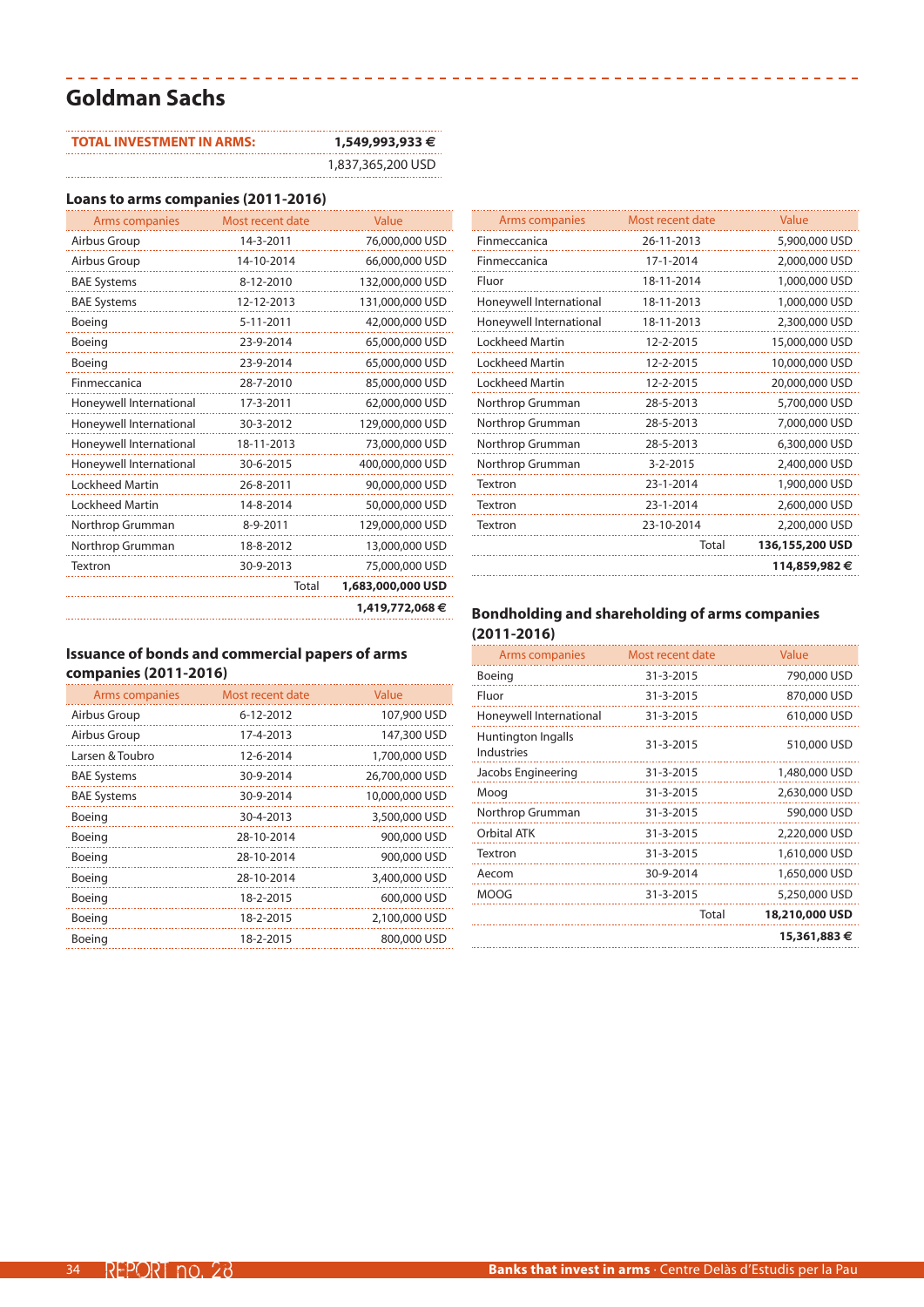# **HSBC**

| <b>TOTAL INVESTMENT IN ARMS:</b> | 3,857,962,547 €   |
|----------------------------------|-------------------|
|                                  | 4,573,234,756 USD |

---------------------------------

#### **Loans to arms companies (2011-2016)**

 $\label{eq:2.1} \frac{1}{2} \left( \frac{1}{2} \right) \frac{1}{2} \left( \frac{1}{2} \right) \frac{1}{2} \left( \frac{1}{2} \right) \frac{1}{2} \left( \frac{1}{2} \right)$ 

| LUAIIS (U ATIIIS CUIIIPANIES (2011-2010) |                  |                   |
|------------------------------------------|------------------|-------------------|
| Arms companies                           | Most recent date | Value             |
| Aecom                                    | 13-7-2011        | 70,000,000 USD    |
| Aecom                                    | 23-9-2011        | 40,000,000 USD    |
| Aecom                                    | 14-10-2011       | 35,000,000 USD    |
| Aecom                                    | 14-10-2011       | 50,000,000 USD    |
| Aecom                                    | 2-3-2012         | 43,000,000 USD    |
| Aecom                                    | 7-6-2013         | 20,000,000 USD    |
| Aecom                                    | 16-12-2013       | 39,000,000 USD    |
| Aecom                                    | 16-12-2013       | 58,000,000 USD    |
| Aecom                                    | 16-12-2013       | 2,000,000 USD     |
| Aecom                                    | 29-1-2014        | 39,000,000 USD    |
| Aecom                                    | 11-8-2014        | 77,000,000 USD    |
| Aecom                                    | 11-8-2014        | 59,000,000 USD    |
| Aecom                                    | 11-8-2014        | 20,000,000 USD    |
| Airbus Group                             | 14-3-2011        | 163,000,000 USD   |
| Airbus Group                             | 14-10-2014       | 134,000,000 USD   |
| <b>CH2M Hill</b>                         | 19-4-2012        | 72,000,000 USD    |
| Finmeccanica                             | 28-7-2010        | 191,000,000 USD   |
| Finmeccanica                             | 9-7-2014         | 150,000,000 USD   |
| Finmeccanica                             | 6-7-2015         | 139,000,000 USD   |
| Fluor                                    | 28-5-2014        | 227,000,000 USD   |
| Fluor                                    | 28-5-2014        | 240,000,000 USD   |
| Honeywell International                  | 17-3-2011        | 62,000,000 USD    |
| Honeywell International                  | 30-3-2012        | 129,000,000 USD   |
| Honeywell International                  | 18-11-2013       | 73,000,000 USD    |
| Jacobs Engineering                       | 7-2-2014         | 62,000,000 USD    |
| Jacobs Engineering                       | 7-2-2014         | 39,000,000 USD    |
| Larsen & Toubro                          | 27-8-2013        | 5,000,000 USD     |
| Larsen & Toubro                          | 27-8-2013        | 7,000,000 USD     |
| Larsen & Toubro                          | 27-8-2013        | 7,000,000 USD     |
| Larsen & Toubro                          | 27-8-2013        | 11,000,000 USD    |
| Larsen & Toubro                          | 27-8-2013        |                   |
|                                          |                  | 11,000,000 USD    |
| Maxam                                    | 12-27-2012       | 16,159,600 USD    |
| Maxam                                    | 12-27-2012       | 7,525,280 USD     |
| Maxam                                    | 12-27-2012       | 6,023,520 USD     |
| Maxam                                    | 7-29-2014        | 52,151,038 USD    |
| Maxam                                    | 7-29-2014        | 14,900,073 USD    |
| Maxam                                    | 7-29-2015        | 12,327,857 USD    |
| Maxam                                    | 7-29-2015        | 43,147,388 USD    |
| Moog                                     | 18-3-2011        | 180,000,000 USD   |
| Moog                                     | 28-3-2013        | 120,000,000 USD   |
| Moog                                     | 22-5-2014        | 220,000,000 USD   |
| Safran                                   | 18-11-2010       | 255,000,000 USD   |
| Safran                                   | 21-10-2011       | 176,000,000 USD   |
| Serco                                    | 21-2-2012        | 72,000,000 USD    |
| Serco                                    | 12-3-2015        | 9,000,000 USD     |
| Serco                                    | 12-3-2015        | 45,000,000 USD    |
| <b>Thales</b>                            | 17-12-2010       | 108,000,000 USD   |
| <b>Thales</b>                            | 19-12-2014       | 122,000,000 USD   |
|                                          | Total            | 3,733,234,756 USD |
|                                          |                  | 3,149,341,907 €   |

### **Issuance of bonds and commercial papers of arms companies (2011-2016)**

------------------

| Arms companies          | Most recent date | Value           |
|-------------------------|------------------|-----------------|
| Serco                   | 16-4-2015        | 94,000,000 USD  |
| Serco                   | 16-4-2015        | 7,000,000 USD   |
| Aecom                   | 17-9-2014        | 80,000,000 USD  |
| Aecom                   | 17-9-2014        | 80,000,000 USD  |
| Airbus Group            | 26-6-2015        | 93,000,000 USD  |
| Finmeccanica            | 28-11-2012       | 71,000,000 USD  |
| Finmeccanica            | 26-11-2013       | 59,000,000 USD  |
| Finmeccanica            | 17-1-2014        | 20,000,000 USD  |
| Fluor                   | 18-11-2014       | 5,000,000 USD   |
| Honeywell International | 18-11-2013       | 10,000,000 USD  |
| Honeywell International | 18-11-2013       | 23,000,000 USD  |
| Larsen & Toubro         | 14-6-2012        | 9,000,000 USD   |
| Larsen & Toubro         | 14-6-2012        | 9,000,000 USD   |
| Larsen & Toubro         | 21-12-2012       | 31,000,000 USD  |
| Larsen & Toubro         | 13-6-2014        | 5,000,000 USD   |
| Larsen & Toubro         | 13-6-2014        | 6,000,000 USD   |
| Larsen & Toubro         | $2 - 2 - 2015$   | 49,000,000 USD  |
| Moog                    | 18-11-2014       | 40,000,000 USD  |
| <b>Thales</b>           | 13-3-2013        | 93,000,000 USD  |
| <b>Thales</b>           | 13-3-2013        | 56,000,000 USD  |
|                         | Total            | 840,000,000 USD |
|                         |                  | 708,620,640 €   |

| Arms companies                   | Most recent date | Value          |
|----------------------------------|------------------|----------------|
| Boeing                           | 31-3-2015        | 790,000 USD    |
| Fluor                            | 31-3-2015        | 870,000 USD    |
| Honeywell International          | 31-3-2015        | 610,000 USD    |
| Huntington Ingalls<br>Industries | 31-3-2015        | 510,000 USD    |
| Jacobs Engineering               | 31-3-2015        | 1,480,000 USD  |
| Moog                             | 31-3-2015        | 2,630,000 USD  |
| Northrop Grumman                 | 31-3-2015        | 590,000 USD    |
| Orbital ATK                      | 31-3-2015        | 2,220,000 USD  |
| Textron                          | 31-3-2015        | 1,610,000 USD  |
| Aecom                            | 30-9-2014        | 1,650,000 USD  |
| <b>MOOG</b>                      | 31-3-2015        | 5,250,000 USD  |
|                                  | Total            | 18,210,000 USD |
|                                  |                  | 15,361,883 €   |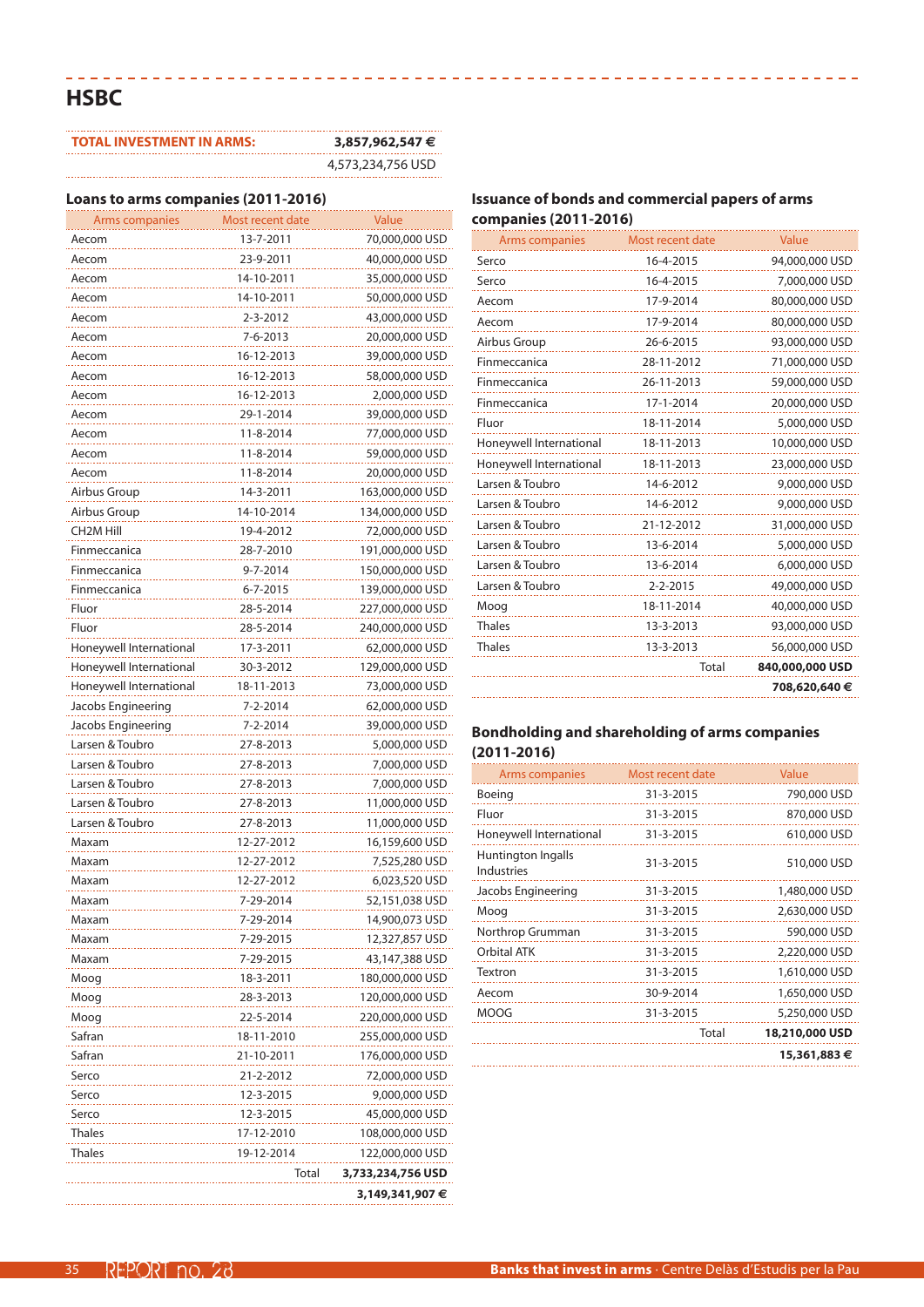**ING**

| TOTAL INVESTMENT IN ARMS: | 388,897,756€    |
|---------------------------|-----------------|
|                           | 461,000,000 USD |

\_\_\_\_\_\_\_\_\_\_\_\_\_\_\_\_\_\_\_\_\_\_\_\_\_

### **Loans to arms companies (2011-2016)**

| Arms companies | Most recent date | Value           |
|----------------|------------------|-----------------|
| Airbus Group   | 14-3-2011        | 76,000,000 USD  |
| Airbus Group   | 14-10-2014       | 66,000,000 USD  |
| Fluor          | 7-11-2012        | 180,000,000 USD |
| Safran         | 18-11-2010       | 121,000,000 USD |
|                | Total            | 443,000,000 USD |
|                |                  | 373,713,028€    |

### **Bondholding and shareholding of arms companies (2011-2016)**

| Arms companies | Most recent date | Value          |
|----------------|------------------|----------------|
| Fluor          | 18-11-2014       | 18,000,000 USD |
|                | Total            | 18,000,000 USD |
|                |                  | 15,184,728€    |

### **Invesco**

| <b>TOTAL INVESTMENT IN ARMS:</b> | 345,874,360 €   |
|----------------------------------|-----------------|
|                                  | 410,000,000 USD |

### **Bondholding and shareholding of arms companies (2011-2016)**

| Arms companies | Most recent date | Value           |
|----------------|------------------|-----------------|
| Textron        | 31-12-2015       | 410,000,000 USD |
|                | Total            | 410,000,000 USD |
|                |                  | 345,874,360 €   |

# **JP Morgan**

| <b>TOTAL INVESTMENT IN ARMS:</b> | 12,308,487,438 €   |
|----------------------------------|--------------------|
|                                  | 14,590,500,000 USD |

### **Loans to arms companies (2011-2016)**

| Arms companies              | Most recent date | Value           |
|-----------------------------|------------------|-----------------|
| Aecom                       | 13-7-2011        | 70,000,000 USD  |
| Aecom                       | 23-9-2011        | 40,000,000 USD  |
| Aecom                       | $7 - 6 - 2013$   | 20,000,000 USD  |
| Aecom                       | 29-1-2014        | 39,000,000 USD  |
| Aecom                       | 11-8-2014        | 154,000,000 USD |
| Aecom                       | 11-8-2014        | 95,000,000 USD  |
| Aecom                       | 11-8-2014        | 105,000,000 USD |
| Aecom                       | 11-8-2014        | 40,000,000 USD  |
| Aerojet Rocketdyne          | 30-5-2014        | 8,000,000 USD   |
| Aerojet Rocketdyne          | 30-5-2014        | 15,000,000 USD  |
| Airbus Group                | 14-3-2011        | 76,000,000 USD  |
| Airbus Group                | 14-10-2014       | 66,000,000 USD  |
| <b>Babcock &amp; Wilcox</b> | 22-5-2012        | 70,000,000 USD  |
| <b>Babcock &amp; Wilcox</b> | 11-5-2015        | 40,000,000 USD  |
| <b>Babcock &amp; Wilcox</b> | 11-5-2015        | 32,000,000 USD  |
| <b>Babcock &amp; Wilcox</b> | 11-5-2015        | 48,000,000 USD  |
| <b>BAE Systems</b>          | 8-12-2010        | 132,000,000 USD |
| <b>BAE Systems</b>          | 12-12-2013       | 131,000,000 USD |
| Bechtel                     | 27-7-2012        | 146,000,000 USD |
| Bechtel                     | 14-6-2013        | 100,000,000 USD |
| Bechtel                     | 14-6-2013        | 200,000,000 USD |
| Bechtel                     | 19-9-2014        | 200,000,000 USD |
| Bechtel                     | 19-9-2014        | 100,000,000 USD |
| Bechtel                     | 19-9-2014        | 120,000,000 USD |

| Arms companies                          | Most recent date | Value           |
|-----------------------------------------|------------------|-----------------|
| Boeing                                  | $5 - 11 - 2011$  | 460,000,000 USD |
| Boeing                                  | 29-9-2012        | 690,000,000 USD |
| Boeing                                  | 29-9-2012        | 690,000,000 USD |
| Boeing                                  | 7-11-2013        | 818,000,000 USD |
| Boeing                                  | 7-11-2013        | 798,000,000 USD |
| Boeing                                  | 23-9-2014        | 175,000,000 USD |
| Boeing                                  | 23-9-2014        | 175,000,000 USD |
| CH <sub>2</sub> M Hill                  | 6-12-2010        | 120,000,000 USD |
| CH <sub>2</sub> M Hill                  | 19-4-2012        | 135,000,000 USD |
| CH <sub>2</sub> M Hill                  | 22-3-2014        | 220,000,000 USD |
| Finmeccanica                            | 28-7-2010        | 85,000,000 USD  |
| Finmeccanica                            | $9 - 7 - 2014$   | 100,000,000 USD |
| Finmeccanica                            | $6 - 7 - 2015$   | 23,000,000 USD  |
| Fluor                                   | 14-12-2010       | 90,000,000 USD  |
| <b>General Dynamics</b>                 | 14-7-2011        | 80,000,000 USD  |
| <b>General Dynamics</b>                 | 21-6-2013        | 125,000,000 USD |
| Honeywell International                 | 17-3-2011        | 560,000,000 USD |
| Honeywell International                 | 30-3-2012        | 600,000,000 USD |
| Honeywell International                 | 18-11-2013       | 800,000,000 USD |
| Honeywell International                 | 30-6-2015        | 480,000,000 USD |
| Huntington Ingalls<br><b>Industries</b> | 23-9-2013        | 49,000,000 USD  |
| Huntington Ingalls<br><b>Industries</b> | 23-9-2013        | 65,000,000 USD  |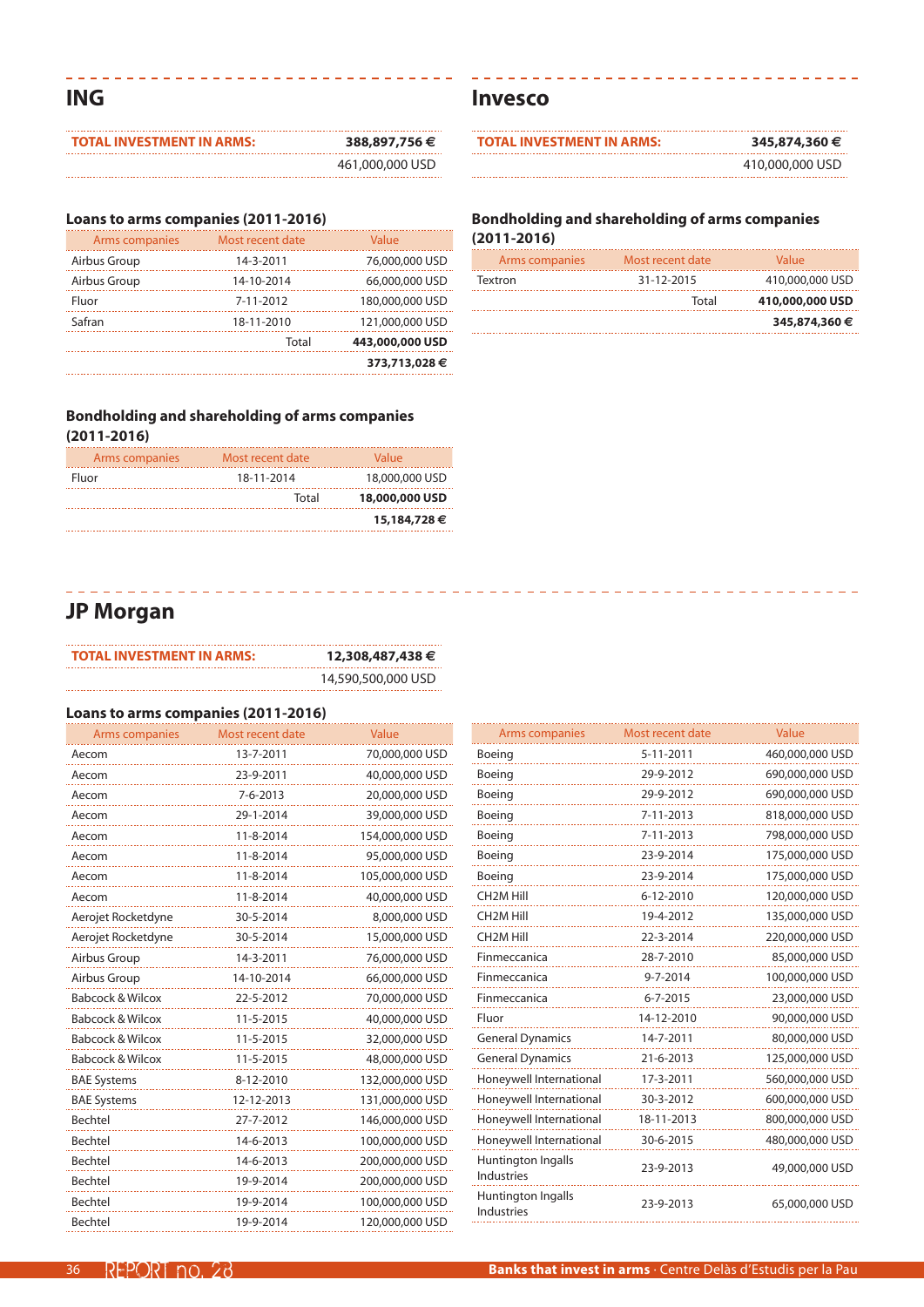### **JP Morgan (cont,)**

| <b>Arms companies</b>            | Most recent date | Value              |
|----------------------------------|------------------|--------------------|
| Huntington Ingalls<br>Industries | 13-7-2015        | 125,000,000 USD    |
| Lockheed Martin                  | 26-8-2011        | 120,000,000 USD    |
| <b>Lockheed Martin</b>           | 30-4-2014        | 10,000,000 USD     |
| Lockheed Martin                  | 14-8-2014        | 120,000,000 USD    |
| Moog                             | 18-3-2011        | 49,000,000 USD     |
| Moog                             | 28-3-2013        | 108,000,000 USD    |
| Moog                             | 22-5-2014        | 110,000,000 USD    |
| Northrop Grumman                 | 31-3-2011        | 58,000,000 USD     |
| Northrop Grumman                 | 31-3-2011        | 65,000,000 USD     |
| Northrop Grumman                 | 8-9-2011         | 150,000,000 USD    |
| Northrop Grumman                 | 18-8-2012        | 50,000,000 USD     |
| Northrop Grumman                 | 29-8-2013        | 355,000,000 USD    |
| Northrop Grumman                 | 19-6-2015        | 320,000,000 USD    |
| <b>Orbital ATK</b>               | 9-9-2010         | 14,000,000 USD     |
| Orbital ATK                      | 9-9-2010         | 21,000,000 USD     |
| Orbital ATK                      | 3-9-2012         | 13,000,000 USD     |
| Orbital ATK                      | 8-10-2013        | 14,000,000 USD     |
| <b>Orbital ATK</b>               | 8-10-2013        | 17,000,000 USD     |
| Orbital ATK                      | 8-10-2013        | 12,000,000 USD     |
| <b>Orbital ATK</b>               | 24-6-2014        | 15,000,000 USD     |
| Raytheon                         | 13-12-2011       | 280,000,000 USD    |
| Serco                            | 21-2-2012        | 72,000,000 USD     |
| Serco                            | 12-3-2015        | 9,000,000 USD      |
| Serco                            | 12-3-2015        | 45,000,000 USD     |
| Textron                          | 30-9-2013        | 100,000,000 USD    |
| Textron                          | 23-1-2014        | 50,000,000 USD     |
| Textron                          | 24-1-2014        | 420,000,000 USD    |
|                                  | Total            | 12,107,000,000 USD |
|                                  |                  | 10,213,416,772€    |

------------------------

### **Issuance of bonds and commercial papers of arms companies (2011-2016)**

| Arms companies | Most recent date | Value           |
|----------------|------------------|-----------------|
| Serco          | $1 - 5 - 2014$   | 135,000,000 USD |
| Serco          | 16-4-2015        | 157,000,000 USD |
| Serco          | 16-4-2015        | 94,000,000 USD  |
| Serco          | 16-4-2015        | 12,000,000 USD  |
| Serco          | 16-4-2015        | 7,000,000 USD   |
| Aecom          | 17-9-2014        | 80,000,000 USD  |
| Aecom          | 17-9-2014        | 80,000,000 USD  |
| Airbus Group   | 26-6-2015        | 93,000,000 USD  |
| Boeing         | 30-4-2013        | 35,000,000 USD  |
| Boeing         | 28-10-2014       | 9,000,000 USD   |
| Boeing         | 28-10-2014       | 25,000,000 USD  |
| Boeing         | 28-10-2014       | 9,000,000 USD   |
| Boeing         | 18-2-2015        | 29,000,000 USD  |
| Boeing         | 18-2-2015        | 21,000,000 USD  |
|                |                  |                 |

| Arms companies                          | Most recent date | Value             |
|-----------------------------------------|------------------|-------------------|
| Boeing                                  | 18-2-2015        | 19,000,000 USD    |
| Finmeccanica                            | 28-11-2012       | 71,000,000 USD    |
| Finmeccanica                            | 26-11-2013       | 59,000,000 USD    |
| Finmeccanica                            | 17-1-2014        | 20,000,000 USD    |
| <b>General Dynamics</b>                 | $1 - 11 - 2012$  | 90,000,000 USD    |
| <b>General Dynamics</b>                 | 1-11-2012        | 100,000,000 USD   |
| <b>General Dynamics</b>                 | 1-11-2012        | 50,000,000 USD    |
| Honeywell International                 | 18-11-2013       | 30,000,000 USD    |
| Honeywell International                 | 18-11-2013       | 70,000,000 USD    |
| Huntington Ingalls<br><b>Industries</b> | 17-11-2014       | 60,000,000 USD    |
| <b>Lockheed Martin</b>                  | 12-2-2015        | 135,000,000 USD   |
| <b>Lockheed Martin</b>                  | 12-2-2015        | 90,000,000 USD    |
| Lockheed Martin                         | 12-2-2015        | 180,000,000 USD   |
| Moog                                    | 18-11-2014       | 40,000,000 USD    |
| Northrop Grumman                        | 28-5-2013        | 57,000,000 USD    |
| Northrop Grumman                        | 28-5-2013        | 70,000,000 USD    |
| Northrop Grumman                        | 28-5-2013        | 63,000,000 USD    |
| Northrop Grumman                        | $3 - 2 - 2015$   | 126,000,000 USD   |
| Raytheon                                | 27-11-2012       | 88,000,000 USD    |
| Raytheon                                | 24-11-2014       | 78,000,000 USD    |
| Raytheon                                | 24-11-2014       | 78,000,000 USD    |
| Textron                                 | 23-1-2014        | 25,000,000 USD    |
| Textron                                 | 23-1-2014        | 35,000,000 USD    |
| Textron                                 | 23-10-2014       | 22,000,000 USD    |
|                                         | Total            | 2,442,000,000 USD |
|                                         |                  | 2,060,061,432 €   |

| Arms companies                          | Most recent date | Value          |
|-----------------------------------------|------------------|----------------|
| Aecom                                   | 31-3-2015        | 1,450,000 USD  |
| <b>BAE Systems</b>                      | 19-1-2015        | 720,000 USD    |
| Engility                                | 31-3-2015        | 2,940,000 USD  |
| Fluor                                   | 31-3-2015        | 11,020,000 USD |
| <b>General Dynamics</b>                 | 31-3-2015        | 550,000 USD    |
| Honeywell International                 | 31-3-2015        | 3,820,000 USD  |
| Huntington Ingalls<br><b>Industries</b> | 31-3-2015        | 2,170,000 USD  |
| Jacobs Engineering                      | 31-3-2015        | 2,980,000 USD  |
| Northrop Grumman                        | 31-3-2015        | 1,310,000 USD  |
| <b>Thales</b>                           | 30-6-2015        | 770,000 USD    |
| Aecom                                   | 30-4-2015        | 3,200,000 USD  |
| Aerojet Rocketdyne                      | 28-2-2015        | 4,330,000 USD  |
| <b>BAE Systems</b>                      | 31-5-2015        | 600,000 USD    |
| Fluor                                   | 31-5-2015        | 900,000 USD    |
| <b>Orbital ATK</b>                      | 28-2-2015        | 4,740,000 USD  |
|                                         | Total            | 41,500,000 USD |
|                                         |                  | 35,009,234€    |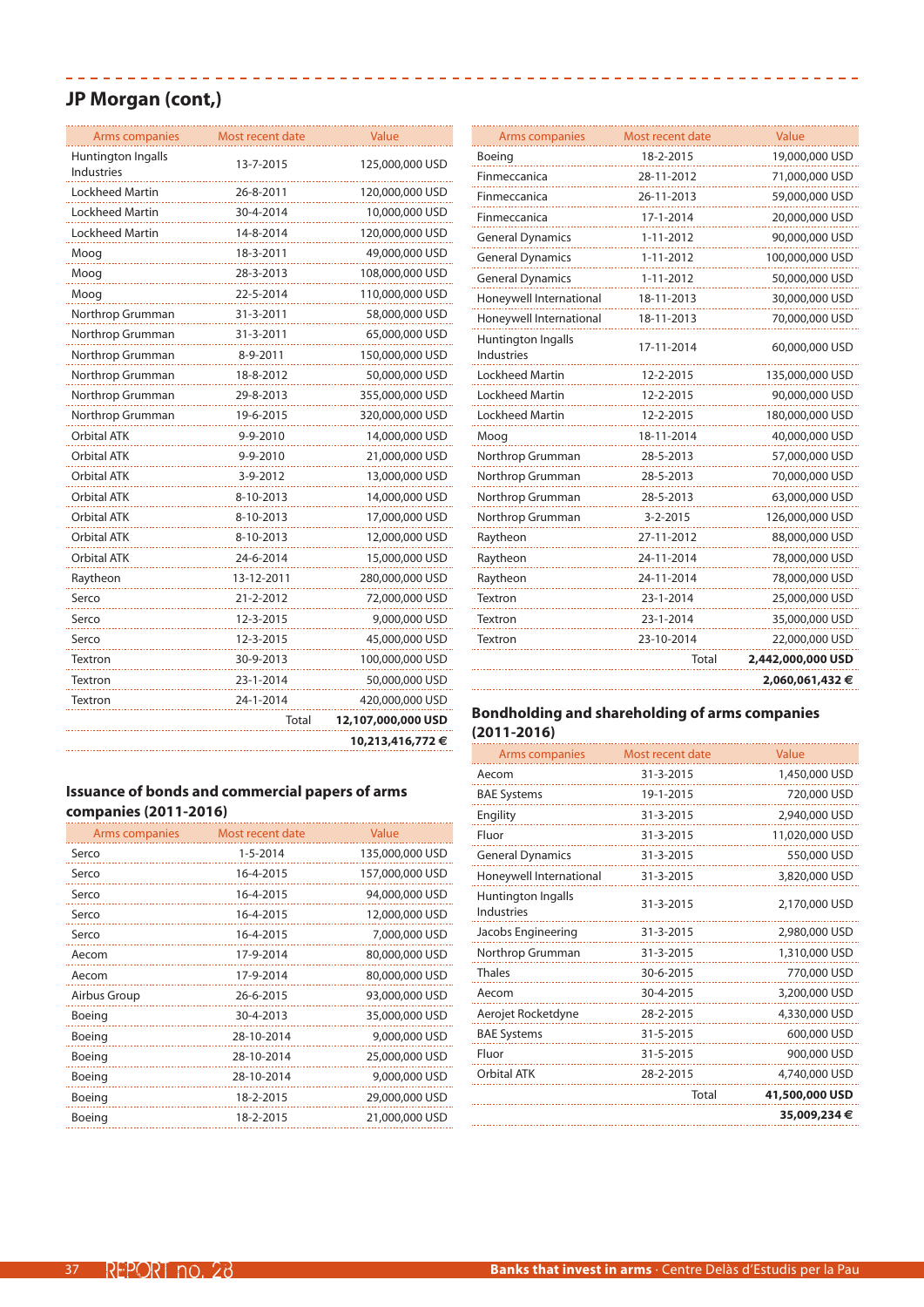# **Lloyds Banking Group**

| <b>TOTAL INVESTMENT IN ARMS:</b> | 1,697,973,412 €   |
|----------------------------------|-------------------|
|                                  | 2,012,780,302 USD |

#### **Loans to arms companies (2011-2016)**

| Arms companies          | Most recent date | Value             |
|-------------------------|------------------|-------------------|
| Airbus Group            | 14-3-2011        | 76,000,000 USD    |
| Airbus Group            | 14-10-2014       | 66,000,000 USD    |
| <b>BAE Systems</b>      | 8-12-2010        | 132,000,000 USD   |
| <b>BAE Systems</b>      | 12-12-2013       | 131,000,000 USD   |
| Bechtel                 | $2 - 6 - 2011$   | 258,000,000 USD   |
| Bechtel                 | $2 - 6 - 2011$   | 158,000,000 USD   |
| Boeing                  | $5 - 11 - 2011$  | 42,000,000 USD    |
| Boeing                  | 23-9-2014        | 50,000,000 USD    |
| Boeing                  | 23-9-2014        | 50,000,000 USD    |
| <b>General Dynamics</b> | 14-7-2011        | 35,000,000 USD    |
| Honeywell International | 18-11-2013       | 73,000,000 USD    |
| Jacobs Engineering      | 7-2-2014         | 62,000,000 USD    |
| <b>Lockheed Martin</b>  | 26-8-2011        | 90,000,000 USD    |
| Lockheed Martin         | 14-8-2014        | 50,000,000 USD    |
| Northrop Grumman        | 18-8-2012        | 13,000,000 USD    |
| Serco                   | 21-2-2012        | 72,000,000 USD    |
| Serco                   | 12-3-2015        | 45,000,000 USD    |
| Navantia                | 18-3-2015        | 85,780,302 USD    |
|                         | Total            | 1,488,780,302 USD |
|                         |                  | 1,255,929,108 €   |
|                         |                  |                   |

#### **Issuance of bonds and commercial papers of arms companies (2011-2016)**

| Arms companies          | Most recent date | Value           |
|-------------------------|------------------|-----------------|
| <b>BAE Systems</b>      | 30-5-2012        | 155,000,000 USD |
| Boeing                  | 30-4-2013        | 10,000,000 USD  |
| Boeing                  | 28-10-2014       | 9,000,000 USD   |
| Boeing                  | 28-10-2014       | 9,000,000 USD   |
| Boeing                  | 18-2-2015        | 6,000,000 USD   |
| Boeing                  | 18-2-2015        | 8,000,000 USD   |
| Boeing                  | 18-2-2015        | 8,000,000 USD   |
| Fluor                   | 18-11-2014       | 18,000,000 USD  |
| <b>General Dynamics</b> | $1 - 11 - 2012$  | 39,000,000 USD  |
| <b>General Dynamics</b> | $1 - 11 - 2012$  | 43,000,000 USD  |
| <b>General Dynamics</b> | $1 - 11 - 2012$  | 21,000,000 USD  |
| <b>Lockheed Martin</b>  | 12-2-2015        | 14,000,000 USD  |
| <b>Lockheed Martin</b>  | 12-2-2015        | 9,000,000 USD   |
| <b>Lockheed Martin</b>  | 12-2-2015        | 18,000,000 USD  |
| Northrop Grumman        | 28-5-2013        | 26,000,000 USD  |
| Northrop Grumman        | 28-5-2013        | 32,000,000 USD  |
| Northrop Grumman        | 28-5-2013        | 29,000,000 USD  |
| Raytheon                | 27-11-2012       | 60,000,000 USD  |
| Raytheon                | 24-11-2014       | 5,000,000 USD   |
| Raytheon                | 24-11-2014       | 5,000,000 USD   |
|                         | Total            | 524,000,000 USD |
|                         |                  | 442,044,304 €   |

# **Siemens Financial Services**

| <b>TOTAL INVESTMENT IN ARMS:</b>        |                  | 136,662,552 €   |
|-----------------------------------------|------------------|-----------------|
|                                         |                  | 162,000,000 USD |
| Loans to arms companies (2011-2016)     |                  |                 |
| Arms companies                          | Most recent date | Value           |
| Huntington Ingalls<br><b>Industries</b> | 23-9-2013        | 27,000,000 USD  |
| Huntington Ingalls<br>Industries        | 23-9-2013        | 35,000,000 USD  |
| Huntington Ingalls<br><b>Industries</b> | 13-7-2015        | 71,000,000 USD  |
| Orbital ATK                             | 8-10-2013        | 17,000,000 USD  |
| Orbital ATK                             | 8-10-2013        | 12,000,000 USD  |
|                                         | Total            | 162,000,000 USD |
|                                         |                  | 136,662,552€    |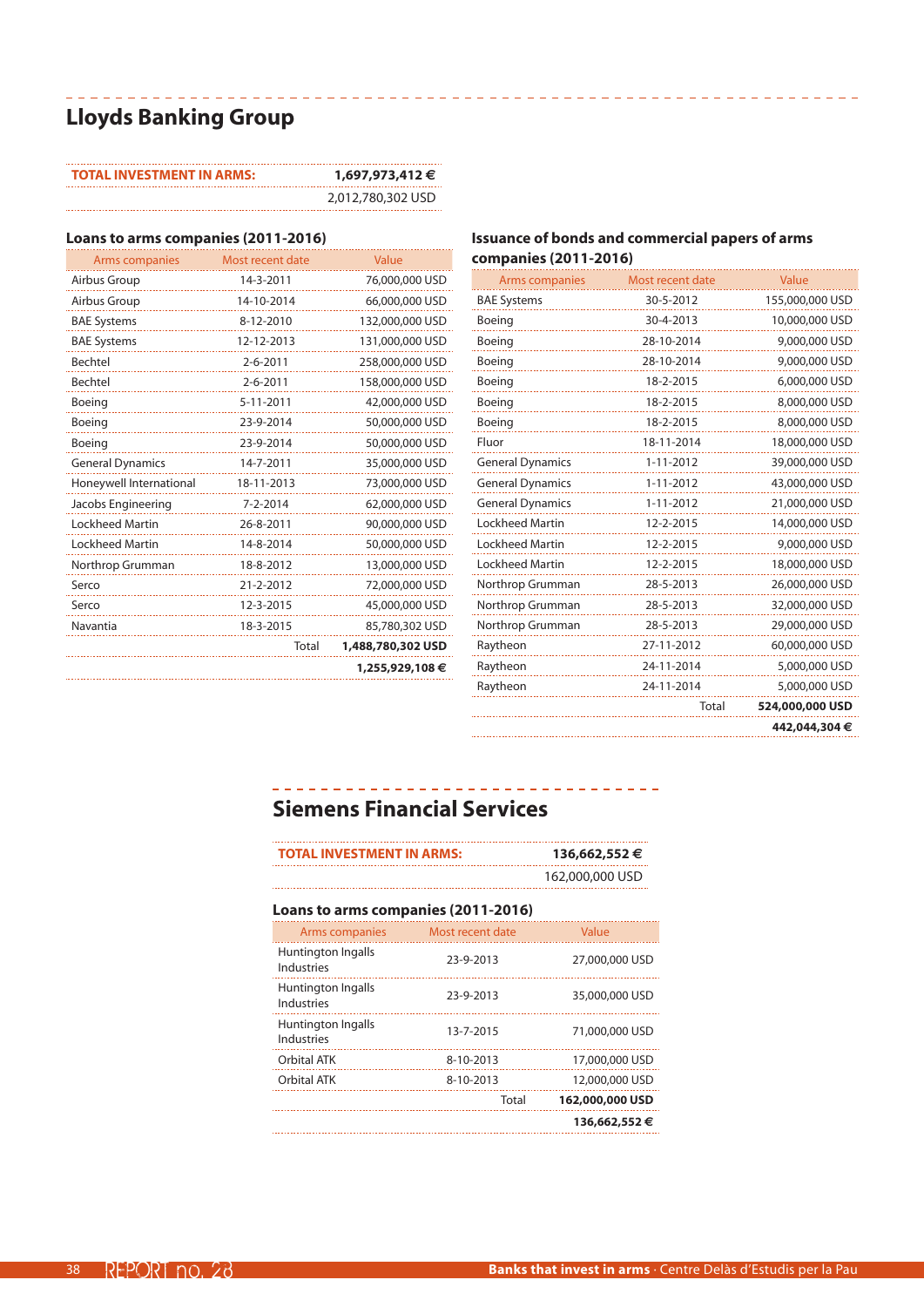# **Société Général**

| <b>TOTAL INVESTMENT IN ARMS:</b> | 4,396,446,051 €   |
|----------------------------------|-------------------|
|                                  | 5,211,553,933 USD |

### **Loans to arms companies (2011-2016)**

| <b>Arms companies</b>   | Most recent date | Value             |
|-------------------------|------------------|-------------------|
| Airbus Group            | 14-3-2011        | 163,000,000 USD   |
| Airbus Group            | 14-10-2014       | 134,000,000 USD   |
| <b>BAE Systems</b>      | 8-12-2010        | 132,000,000 USD   |
| <b>BAE Systems</b>      | 12-12-2013       | 131,000,000 USD   |
| Boeing                  | 23-9-2014        | 60,000,000 USD    |
| Boeing                  | 23-9-2014        | 60,000,000 USD    |
| Finmeccanica            | 28-7-2010        | 191,000,000 USD   |
| Finmeccanica            | 9-7-2014         | 150,000,000 USD   |
| Finmeccanica            | $6 - 7 - 2015$   | 153,000,000 USD   |
| Honeywell International | 17-3-2011        | 62,000,000 USD    |
| Honeywell International | 30-3-2012        | 129,000,000 USD   |
| Honeywell International | 18-11-2013       | 73,000,000 USD    |
| Maxam                   | 29-7-2014        | 10,430,476 USD    |
| Maxam                   | 29-7-2014        | 2,979,746 USD     |
| Maxam                   | 29-7-2015        | 2,241,429 USD     |
| Maxam                   | 29-7-2015        | 7,844,980 USD     |
| Safran                  | 18-11-2010       | 255,000,000 USD   |
| Safran                  | 21-10-2011       | 198,000,000 USD   |
| <b>Thales</b>           | 17-12-2010       | 108,000,000 USD   |
| <b>Thales</b>           | 19-12-2014       | 122,000,000 USD   |
|                         | Total            | 2,144,496,630 USD |
|                         |                  | 1,809,088,779€    |
|                         |                  |                   |

| Airbus Group            | $9 - 4 - 2013$ | 597,000,000 USD   |
|-------------------------|----------------|-------------------|
| Airbus Group            | 15-1-2014      | 614,000,000 USD   |
| Airbus Group            | 26-6-2015      | 93,000,000 USD    |
| Airbus Group            | 26-6-2015      | 93,000,000 USD    |
| Boeing                  | 28-10-2014     | 9,000,000 USD     |
| Boeing                  | 28-10-2014     | 9,000,000 USD     |
| Boeing                  | 18-2-2015      | 6,000,000 USD     |
| Boeing                  | 18-2-2015      | 8,000,000 USD     |
| Boeing                  | 18-2-2015      | 8,000,000 USD     |
| Finmeccanica            | 28-11-2012     | 71,000,000 USD    |
| Finmeccanica            | 26-11-2013     | 59,000,000 USD    |
| Finmeccanica            | 17-1-2014      | 20,000,000 USD    |
| Honeywell International | 18-11-2013     | 10,000,000 USD    |
| Honeywell International | 18-11-2013     | 23,000,000 USD    |
| Indra                   | $8 - 5 - 2013$ | 118,726,000 USD   |
| Safran                  | 27-3-2013      | 344,000,000 USD   |
| Safran                  | 27-3-2013      | 229,000,000 USD   |
| <b>Thales</b>           | 13-3-2013      | 93,000,000 USD    |
| <b>Thales</b>           | 13-3-2013      | 56,000,000 USD    |
|                         | Total          | 3,057,726,000 USD |
|                         |                | 2,579,485,423 €   |

Arms companies Most recent date Value

### **Issuance of bonds and commercial papers of arms companies (2011-2016)**

| Arms companies | Most recent date | <b>Value</b>    |
|----------------|------------------|-----------------|
| Airbus Group   | $9 - 4 - 2013$   | 597,000,000 USD |

#### **Bondholding and shareholding of arms companies (2011-2016)**

| Arms companies | Most recent date | Value         |
|----------------|------------------|---------------|
| Airbus Group   | 30-6-2015        | 520,000 USD   |
| Indra          | 6-30-2015        | 1,998,000 USD |
| Indra          | 11-17-2015       | 6,813,302 USD |
|                | Total            | 9,331,302 USD |
|                |                  | 7,871,849€    |

## **UBI Banca**

| <b>TOTAL INVESTMENT IN ARMS:</b> | 19,840,412 €   |
|----------------------------------|----------------|
|                                  | 23,518,855 USD |

\_\_\_\_\_\_\_\_\_\_\_\_\_\_\_\_\_\_\_\_\_\_\_\_\_\_\_\_\_\_\_\_\_\_

-------------------------------

### **Loans to arms companies (2011-2016)**

| Arms companies | Most recent date | Value          |
|----------------|------------------|----------------|
| Finmeccanica   | 28-7-2010        | 3,181,000 USD  |
| Finmeccanica   | $9 - 7 - 2014$   | 3,001,000 USD  |
| Finmeccanica   | $6 - 7 - 2015$   | 2,212,000 USD  |
| Maxam          | 27-12-2012       | 11,017,909 USD |
| Maxam          | 27-12-2012       | 4,106,945 USD  |
|                | Total            | 23,518,855 USD |
|                |                  | 19,840,412 €   |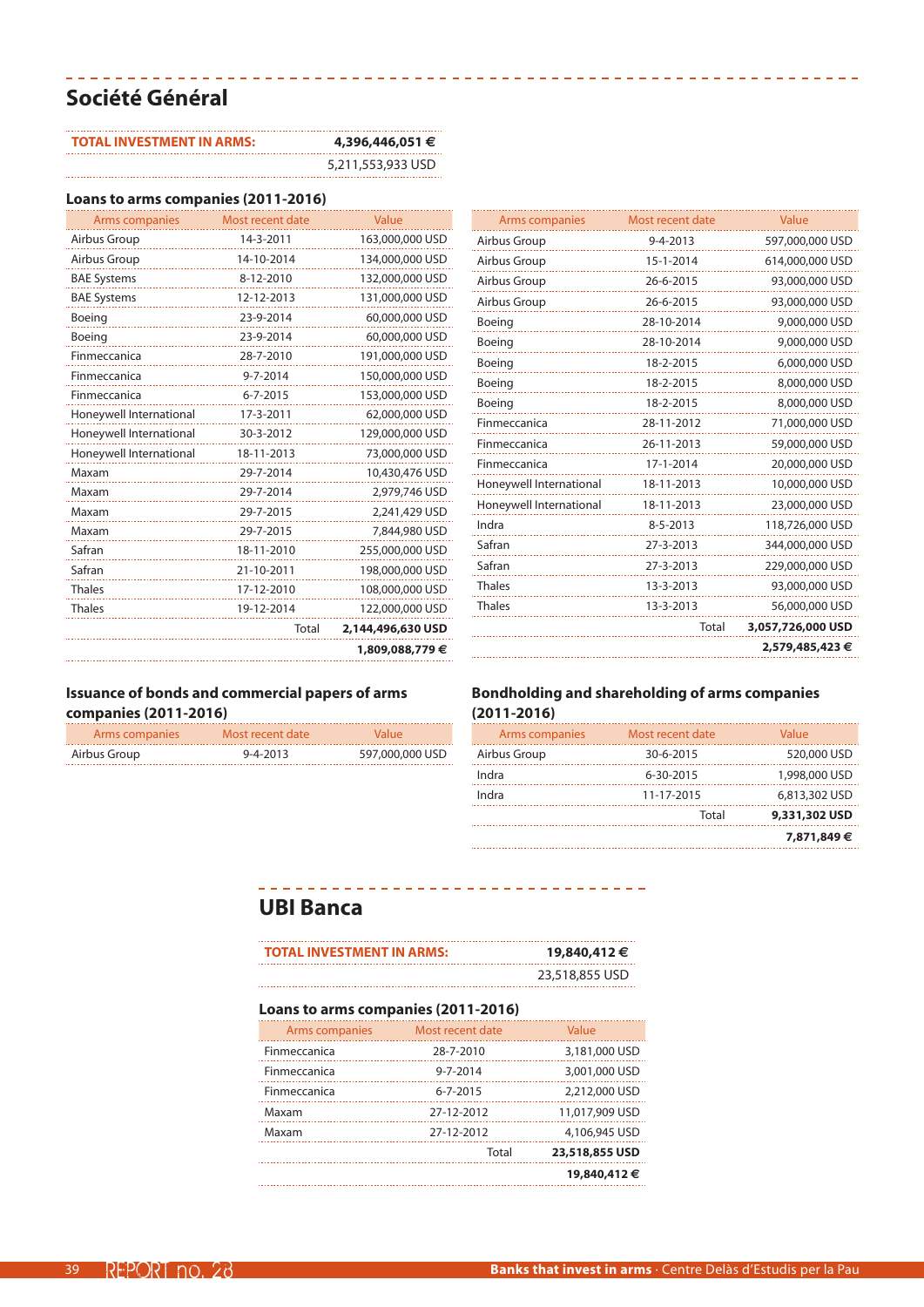



# **REPORT no. 12**

**The military industrial complex.A parasite on Spanish economy** Pere Ortega and Camino Simarro April 2012

### **REPORT n. 13**

**Piracy in Somalia: An excuse or a geopolitical opportunity? A different look at the Spanish and international military participation against piracy** Pere Ortega October 2012

### **REPORT n. 14**

**Truth and lies in the 2013 Spanish military budget** Pere Ortega October 2012

### **REPORT n. 15**

**Exportaciones españolas de armamento 2002-2011. Cuando la venta de armas es una prioridad política** (Spanish) Tica Font, Eduardo Melero and Camino Simarro January 2013

### **REPORT n. 16**

**Las** *otras* **violencias en América Latina** (Spanish) Pere Ortega and Moara Crivelente January 2013

### **REPORT n. 17 La industria militar en Cataluña, un deseo insatisfecho** (Spanish) Pere Ortega · June 2013

**REPORT n. 18 Spanish arms exports 2003-2012** Tica Font, Eduardo Melero and Camino Simarro July 2013

**REPORT n. 19 La cara oculta del gasto militar El presupuesto militar de 2014** Pere Ortega, John Doe and Xavier Bohigas November 2013

### **REPORT n. 20 Evolución de la banca armada en España** Jordi Calvo Rufanges · October 2013

### **REPORT n. 21 El militarismo en el Norte de África**

Blanca Camps-Febrer and Pere Ortega January 2014 (in Spanish)

## **REPORT n. 22**

**Rajoy's military policy** Tomàs Gisbert, Maria de Lluc Bagur and Gemma Amorós February 2014

### **REPORT n. 23**

**Military Drones.The Videogame War With Real Victims** Jordi Calvo, Anna Escoda, Carles Blanco

and Gabriela Serra March 2014

### **REPORT n. 24**

**Spanish Arms Exports 2004-2013. Does the Government Promote Illegal Arms Exports?** Tica Font, Eduardo Melero, Camino Simarro July 2014

### **REPORT n. 25**

**Inertia, waste and fraud in the military expenditure. Spanish Defense Budget Analysis in 2015** Pere Ortega and Jordi Calvo Rufanges

December 2014

## **REPORT n. 26**

**Fraud and improvisation in Spanish military expenditure.An analysis of the Spanish Defence budget for 2016** Pere Ortega and Xavier Bohigas October 2015

### **REPORT n. 27**

**Spanish arms exports 2005-2014. Fueling conflicts in the Middle East** Tica Font, Eduardo Melero and Camino Simarro December 2015

# Centre Delàs d'Estudis per la Pau